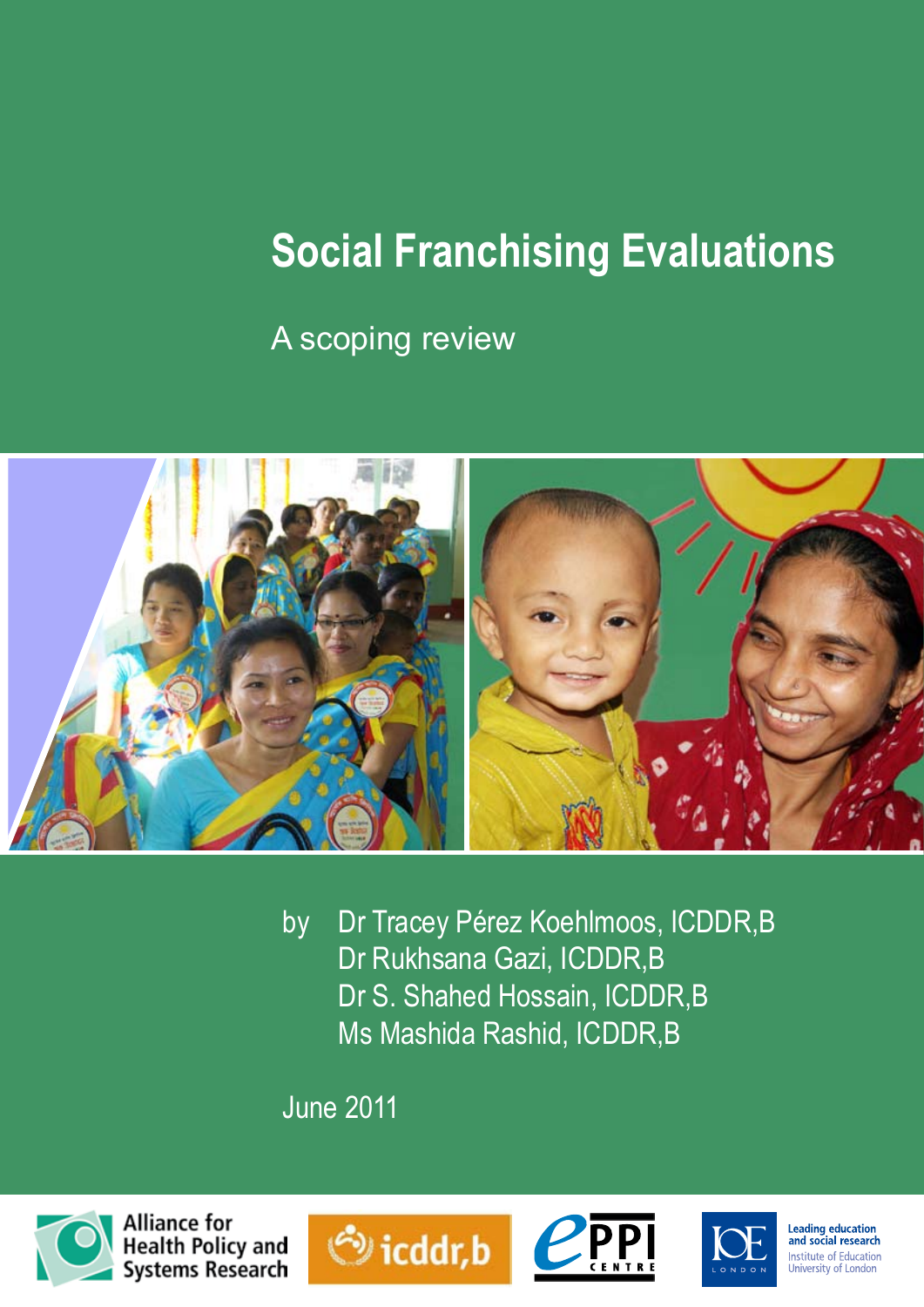The EPPI-Centre reference number for this report is 1908.

This report should be cited as: Koehlmoos T, Gazi R, Hossain S, Rashid M (2011) Social franchising evaluations: a scoping review. London: EPPI-Centre, Social Science Research Unit, Institute of Education, University of London.

ISBN: 978-1-907345-13-5

#### © Copyright

Authors of the systematic reviews on the EPPI-Centre website [\(http://eppi.ioe.ac.uk/\)](http://eppi.ioe.ac.uk/) hold the copyright for the text of their reviews. The EPPI-Centre owns the copyright for all material on the website it has developed, including the contents of the databases, manuals, and keywording and data extraction systems. The centre and authors give permission for users of the site to display and print the contents of the site for their own non-commercial use, providing that the materials are not modified, copyright and other proprietary notices contained in the materials are retained, and the source of the material is cited clearly following the citation details provided. Otherwise users are not permitted to duplicate, reproduce, re-publish, distribute, or store material from this website without express written permission.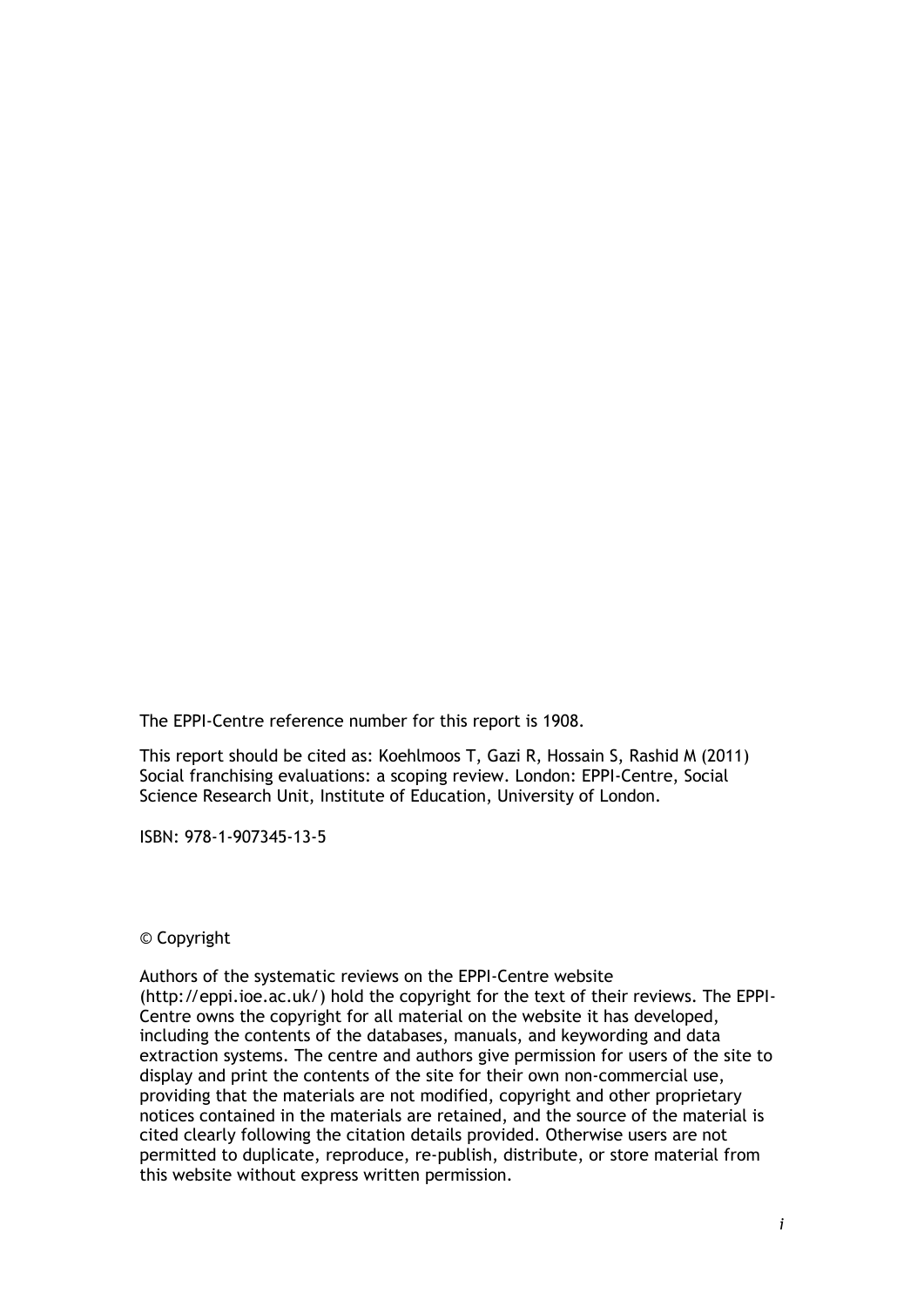## **Contents**

| 3.1 Studies included from searching and screening 10                    |    |
|-------------------------------------------------------------------------|----|
|                                                                         |    |
|                                                                         |    |
|                                                                         |    |
|                                                                         |    |
|                                                                         |    |
|                                                                         |    |
|                                                                         |    |
|                                                                         |    |
|                                                                         |    |
|                                                                         |    |
|                                                                         |    |
|                                                                         |    |
| 6.2 Other references used in the text of the report 22                  |    |
|                                                                         |    |
|                                                                         |    |
| Appendix 2.1: Inclusion and exclusion criteria  26                      |    |
| Appendix 2.2: Sources searched electronically and by hand  27           |    |
| Appendix 2.3.1: Search strategies for electronic databases 28           |    |
| Appendix 2.3.2: Quality assessment checklist for primary studies  42    |    |
|                                                                         |    |
| Appendix 3.2: Quality assessment of primary studies  44                 |    |
| The shading highlights the outliers in each column 44                   |    |
| Appendix 4.1: Details of studies included in the review: description of |    |
| interventions                                                           | 45 |
| Appendix 4.2: Details of studies included in the review: evaluation of  |    |
|                                                                         |    |
|                                                                         |    |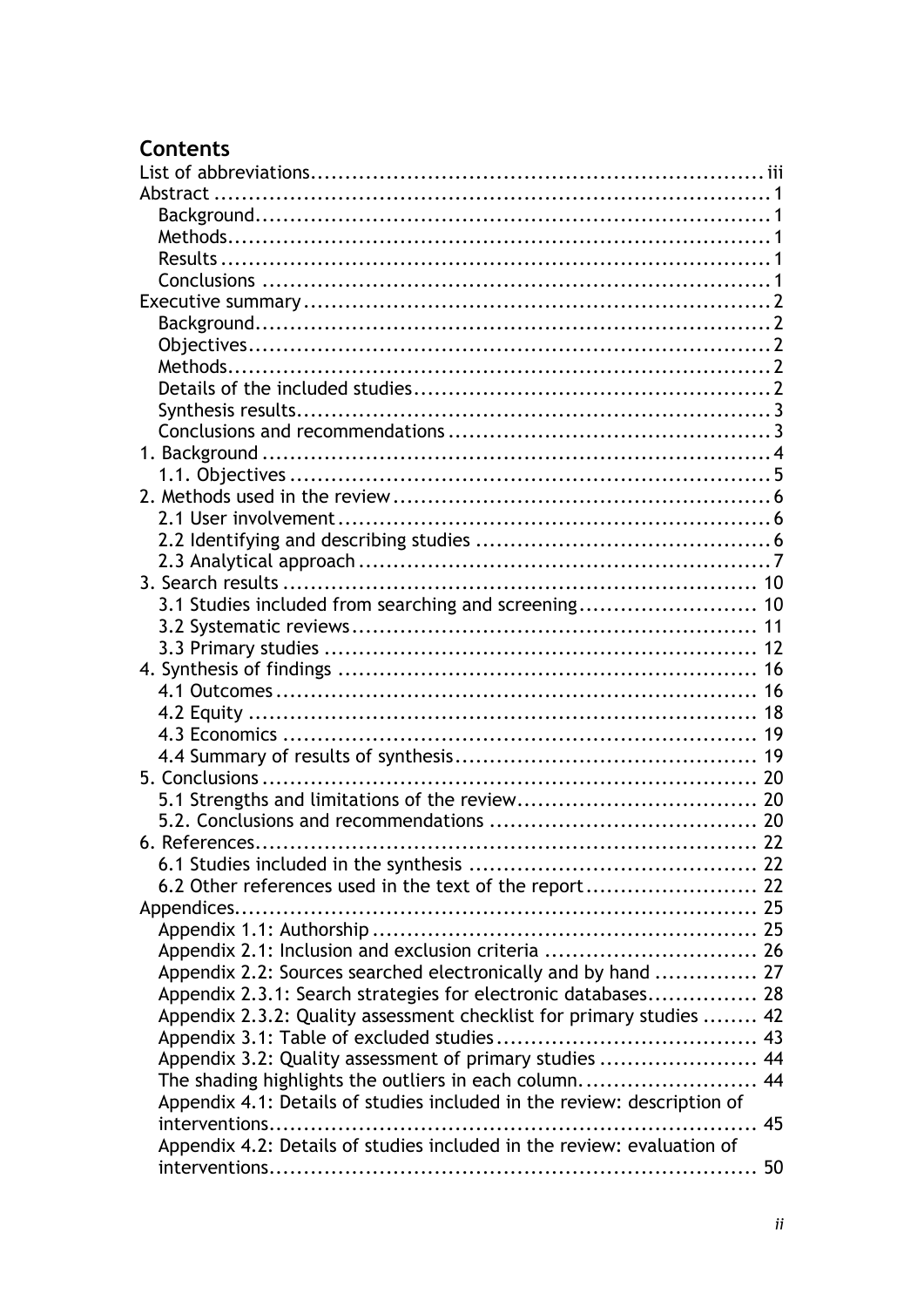## <span id="page-3-0"></span>**List of abbreviations**

| <b>ANC</b>   | Antenatal care                                                   |
|--------------|------------------------------------------------------------------|
| CMS          | <b>Commercial Marketing Strategies</b>                           |
| <b>DHS</b>   | Demographic and Health Survey                                    |
| <b>DOTS</b>  | Directly observed therapy                                        |
| <b>EPOC</b>  | Effective Practice and Organization of Care                      |
| <b>FP</b>    | Family planning                                                  |
| ICDDR, B     | International Centre for Diarrheal Diseases Research, Bangladesh |
| <b>IUD</b>   | Intra-uterine device                                             |
| LIC/LMIC     | Low-(and middle-)income countries                                |
| NGO          | Non-governmental organisation                                    |
| <b>NTP</b>   | National Tuberculosis Programme                                  |
| <b>MDG</b>   | Millennium Development Goals                                     |
| <b>PSI</b>   | <b>Population Services International</b>                         |
| <b>RCT</b>   | Randomised controlled trial                                      |
| <b>RH</b>    | Reproductive health                                              |
| SQH          | Sun Quality Health                                               |
| STI          | Sexually transmitted infections                                  |
| ΤВ           | Tuberculosis                                                     |
| <b>USAID</b> | United States Agency for International Development               |
| WFMC         | <b>Well-Family Midwife Clinics</b>                               |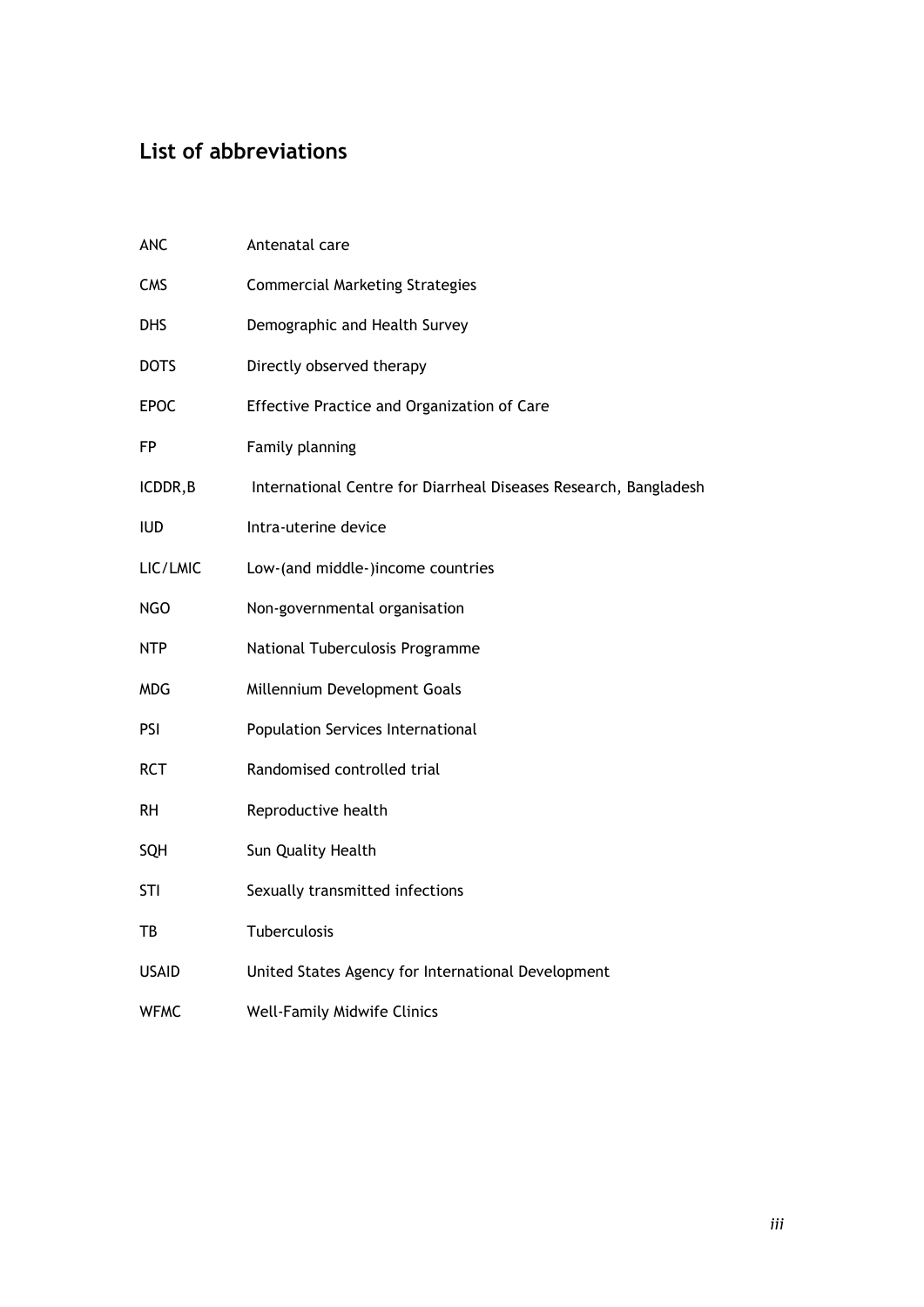## <span id="page-4-0"></span>**Abstract**

#### <span id="page-4-1"></span>**Background**

Social franchising developed as a possible means of improving the provision of non-statesector health services in low- and middle-income countries. The objective of this systematic review was to examine the scope and nature of existing research literature on social franchising interventions, including reach, implementation, sustainability and goals, in health service delivery.

#### <span id="page-4-2"></span>**Methods**

A rigorous search strategy was run in nine major databases, including Medline, Embase and CINAHL. Grey literature was also searched. All types of evaluative study designs were eligible for inclusion. Existing data abstraction and analysis tools were used. The AMSTAR measurement tool was applied to assess the quality of included systematic reviews. Framework analysis was chosen for synthesising qualitative and quantitative research.

#### <span id="page-4-3"></span>**Results**

Twelve studies were included in this review: three systematic reviews and nine primary studies. Social franchising has been evaluated in Asia and Africa, particularly from lowincome countries. Most studies focused on reproductive health and family planning. We found a paucity of rigorous study designs, so the evidence supporting social franchising is weak. Across settings, the government continues to have the highest volume of clients for family planning and other services; however, franchises do better than non-franchised private providers in terms of client volume. The clients of social franchises are satisfied with the quality of care and consistently report an intent to return.

#### <span id="page-4-4"></span>**Conclusions**

Given that social franchising remains an area of great interest and investment, we recommend evaluations of implementation processes and sustainability, and more rigorous evaluations of the effects of different models.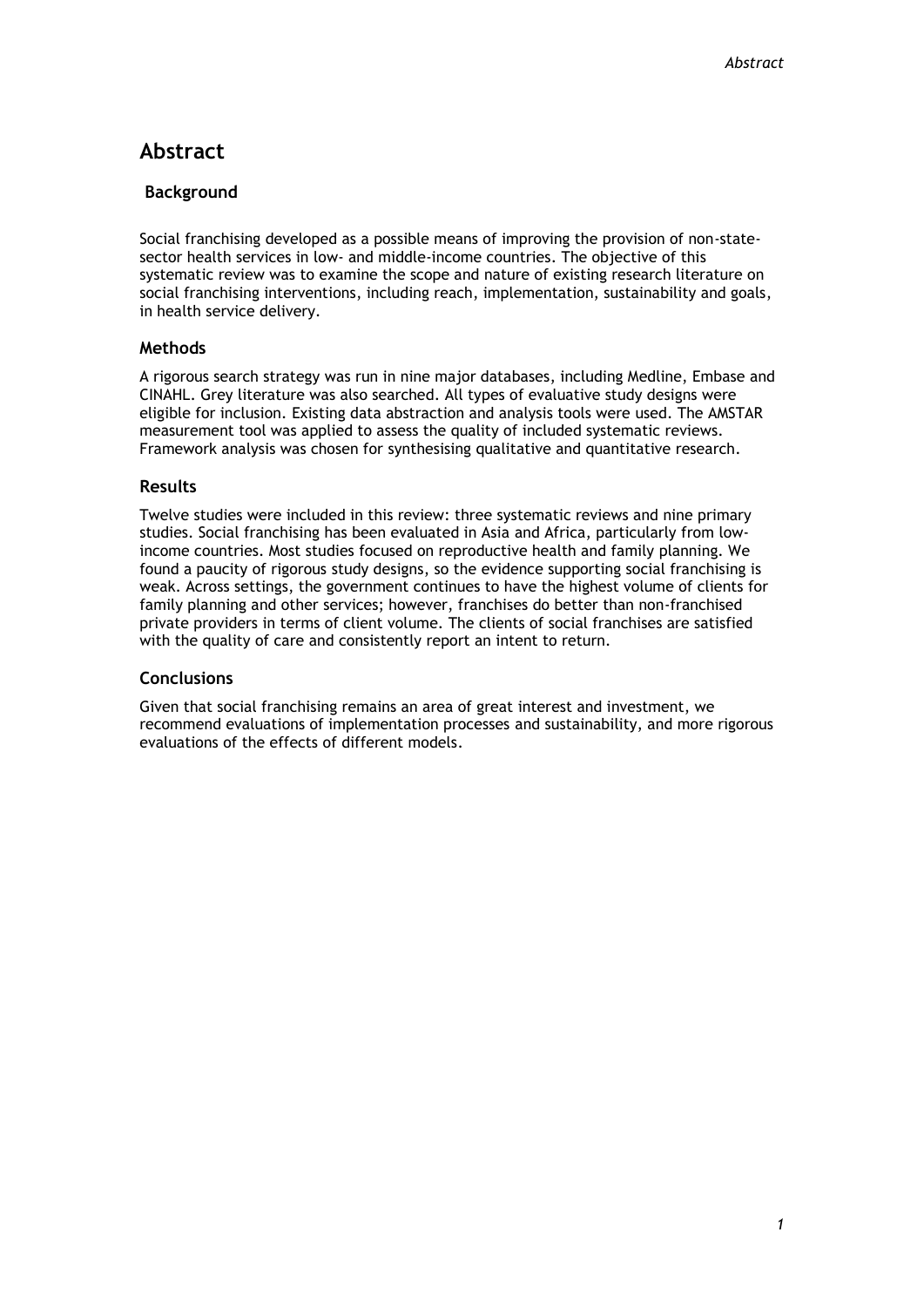## <span id="page-5-0"></span>**Executive summary**

#### <span id="page-5-1"></span>**Background**

There is growing agreement and a sense of urgency that the non-state sector must be further engaged in the provision of health services in low- and middle-income countries, if the ambitious objectives set by the Millennium Development Goals are to be achieved. One approach for contracting health services from the non-state sector is social franchising. In recent years policy makers, health sector leaders and donors have focused increasing attention on social franchising as a solution in primary care, reproductive and sexual health, TB and HIV/AIDS diagnosis and care.

However, despite the enthusiasm within the donor community and serious attention within the literature, a systematic review of these models found that no rigorous evidence existed as to the effect of social franchising on access to and quality of health services in low- and middle-income countries. No conclusions could be drawn about the effectiveness of social franchising on health outcomes, quality of service, access or satisfaction.

#### <span id="page-5-2"></span>**Objectives**

The purpose of this scoping review is to assess the size and nature of the available research literature addressing the research questions:

What is the scope of the literature addressing the reach (adoption by franchisees and service users), implementation (adherence and integrity), sustainability and effects of social franchising?

Does this literature describe in detail testable models of social franchising, their theoretical bases and measures of social franchising activities and goals?

The review can be used to judge which areas of the social franchising literature may be the focus of further, more detailed systematic reviews that appraise the quality of the studies and synthesise their findings. It identifies gaps in the literature and provides a basis for planning future research in the area of social franchising.

#### <span id="page-5-3"></span>**Methods**

Reports were eligible for inclusion if they evaluated social franchises delivering health services by health professionals in low- and middle-income countries.

We searched major electronic databases including Medline, CINAHL and Science Citation Index. We also searched minor databases, web sites and other sources for primary studies, including Google Scholar, Marie Stopes International and the World Bank. Search strategies for electronic databases were developed using the methodological component of the Effective Practice and Organization of Care (EPOC) search strategy combined with selected MeSH terms and free-text terms related to social franchising.

Two reviewers screened abstracts and/or titles separately to determine provisional eligibility for inclusion in the review, then agreed their conclusions. Full texts for the selected documents were obtained, and two reviewers made a final determination on inclusion.

Framework analysis was chosen as the appropriate method for synthesising qualitative and quantitative research with the aim of learning for informing policy.

#### <span id="page-5-4"></span>**Details of the included studies**

Twelve studies were included in this review. Three were systematic reviews and nine reported primary research. Only one review, which evaluated the literature of the nonstate sector for health services through an equity lens, found studies eligible for inclusion.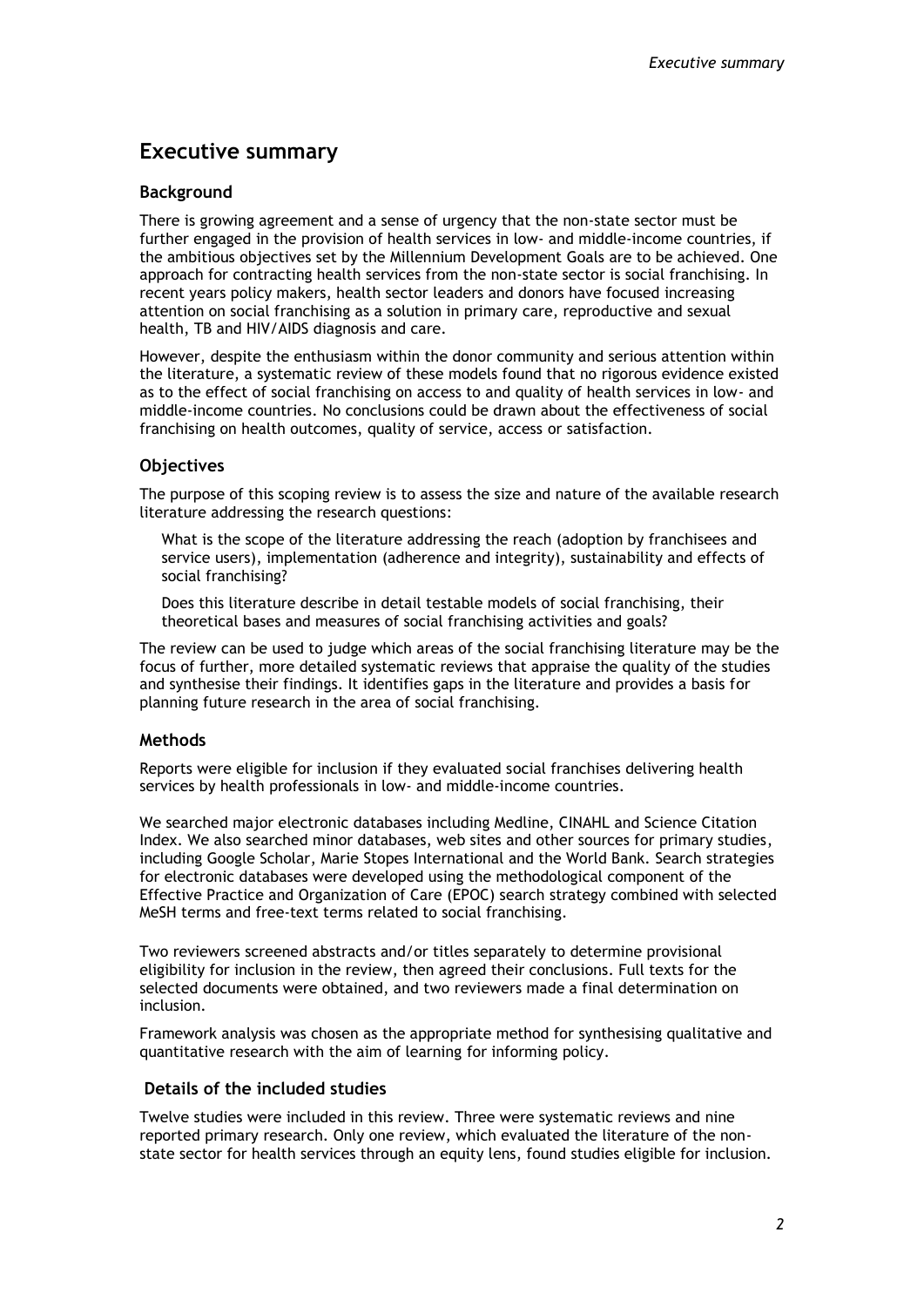The nine primary studies were set primarily in low-income countries and dealt primarily with reproductive health and family planning. Most studies were based on surveys of clients or providers. One study looked at tuberculosis using a pseudo-interrupted time series design.

#### <span id="page-6-0"></span>**Synthesis results**

- 1. Seven studies addressed aspects of reach primarily through access to services. Social franchising was not related to increases in client volume across settings or to increased use of STI (sexually transmitted infection) treatment. However, there were mixed outcomes for changes in unmet need for family planning.
- 2. Five studies addressed quality of care issues. The studies showed that franchise providers were more likely to be trained than non-franchise private providers but that training was associated with government service rather than the franchise. Patient perceptions of quality of care were mixed, although in one post-intervention survey, franchise providers were more likely to be described as having a caring manner.
- 3. Six of the studies attempted to measure the impact of social franchising on health and health-related behaviour outcomes. Three studies showed an improvement in knowledge and use of modern family planning methods among franchise clients.
- 4. Seven studies contained elements of equity analysis. They presented mixed results for franchises reaching the young, the poor and the illiterate across settings. Also, clinics set in low-income urban areas did not necessary serve the target low-income group.

#### <span id="page-6-1"></span>**Conclusions and recommendations**

Social franchising has been evaluated in South and South East Asia and Africa, particularly in low-income countries. No reports could be found from Central Asia or South America. Most studies were of social franchises for reproductive health and family planning issues. We found a paucity of rigorous study designs for assessing impact, so the overall existing evidence supporting social franchising is weak.

At present the literature on social franchising does not address issues of implementation such as adherence to service protocols or sustainability of the franchise. With this proviso, existing evidence appears to show that across settings, the government continues to have the highest volume of clients for family planning and other services; however, franchises do better than non-franchised private sector providers in terms of client volume. Across studies, the clients of social franchises are satisfied with the quality of care received through the franchise and consistently report an intent to return for future health services.

Given that social franchising remains an area of great interest as a model for engaging the non-state sector in the provision of health services in developing country settings, we recommend more rigorous evaluations of both the implementation aspects and the effects of different models of social franchising.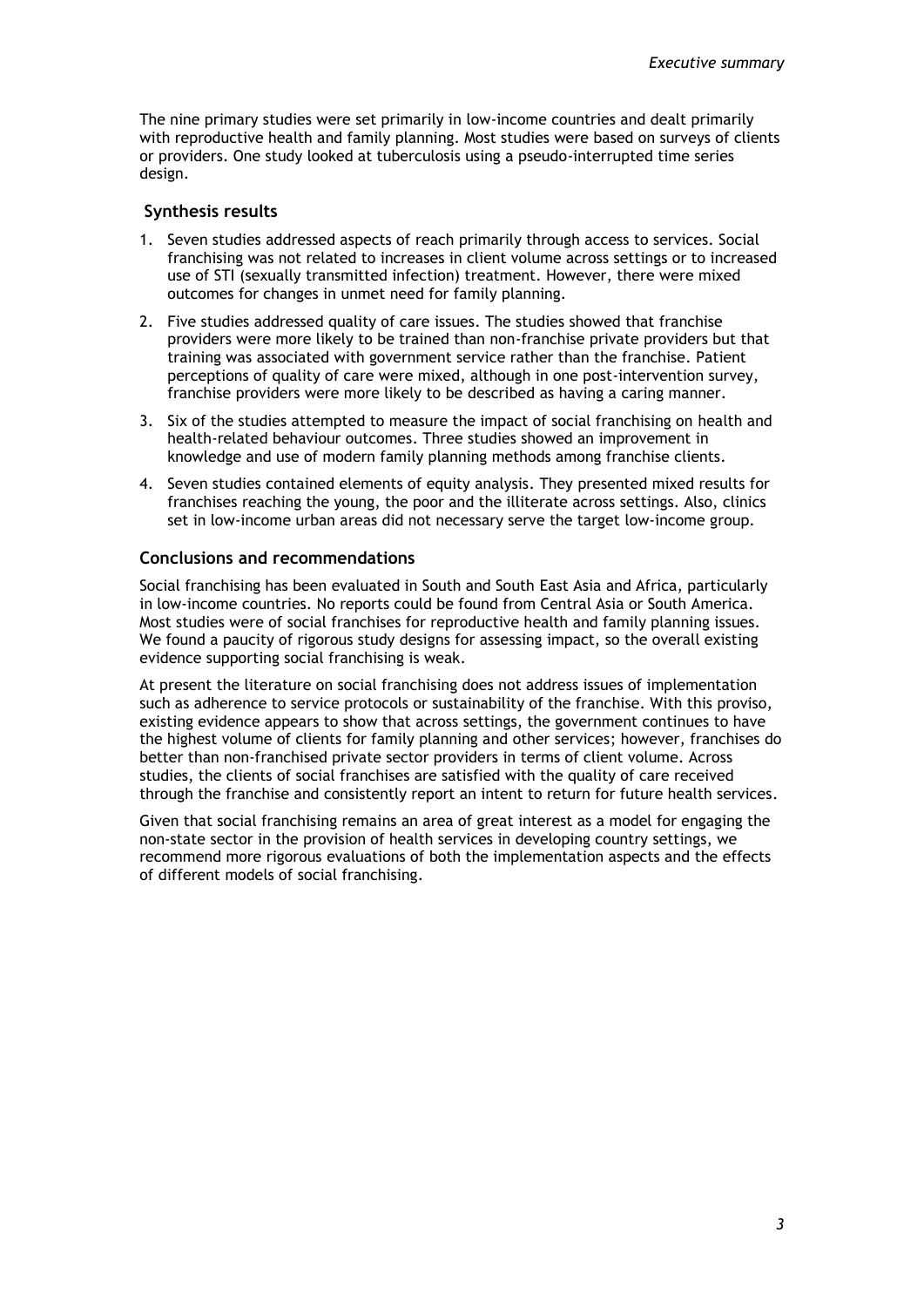## <span id="page-7-0"></span>**1. Background**

There is growing agreement and a sense of urgency that the non-state sector must be further engaged in the provision of health services in low- and middle-income countries if the ambitious objectives set by the Millennium Development Goals are to be achieved (Bennett et al. 2005, Bloom et al. 2008, Hanson et al. 2009, Mills et al. 2000, Mills et al. 2002). Non-state sector usage for service provision in low- and middle-income countries is high. For instance, in sub-Saharan Africa, more than 60 percent of healthcare spending is out-of-pocket, private sector payments are most pronounced in the poorest countries (International Finance Corporation 2007, Sekhri 2006) and in South Asia upward of 75 percent of health services are provided in the non-state sector, particularly among the poorest (Larson et al. 2006, Rockefeller Foundation 2008, World Bank 2004). Despite this urgency, there is a lack of agreement and lack of evidence as to which mechanism is best suited for engaging the non-state sector to achieve health goals (Patouillard et al. 2007, Walker et al. 2008, Waters et al. 2003).

One approach for contracting health services from the non-state sector is social franchising. In recent years policy makers, health sector leaders and donors have focused increasing attention on social franchising as a solution in primary care, reproductive and sexual health, TB and HIV/AIDS diagnosis and care (Jefferys 2004, Makinen and Leighton 1997, Montagu 2002, Perrot 2006, Peters et al. 2004, Ruster 2003, Smith 2002, WHO and USAID 2007). Social franchising is defined as a system of contractual relationships 'usually run by a non-governmental organisation which uses the structure of a commercial franchise to achieve social goals' (Montagu 2002). The overarching difference between social and commercial franchising is that social franchising seeks to fulfil a social benefit whereas commercial franchising is driven by profit (WHO and USAID 2007). The definition can further be expanded to mean:

an adaptation of a commercial franchise in which the developer of a successfully tested social concept (franchiser) enables others (franchisees) to replicate the model using the tested system and brand name to achieve a social benefit. The franchisee in return is obligated to comply with quality standards, report sales and service statistics, and in some cases, pay franchise fees. All service delivery points are typically identified by a recognizable brand name or logo (WHO and USAID 2007).

A more detailed description of social franchising is that in order to produce the desired social benefit, social franchises provide subsidised services so that the recipient of services has a lower out-of-pocket payment. The elements that typify a social franchising package are:

- training (e.g. in clinical procedures, business management)
- protocolised management (e.g. for antenatal care, childhood diarrhoea)
- standardisation of supplies and services (e.g. birthing kits, HIV tests)
- monitoring (e.g. quarterly reports to franchiser, reviews)
- branding (e.g. use of a logo on signs, products, or garments)
- network membership (e.g. more than one franchisee in the organisation).

Social marketing programmes are similar but focus on health products alone, rather than delivery of health services (WHO and USAID 2007). Franchising for health services (clinical franchising) can be further categorized according to model and the strength of the network:

- stand-alone model practices established to provide exclusively franchise-supported services or commodities
- fractional model: franchise services are added to existing practices
- first-generation franchising, where the franchiser offers a territory and use of franchising within the guidelines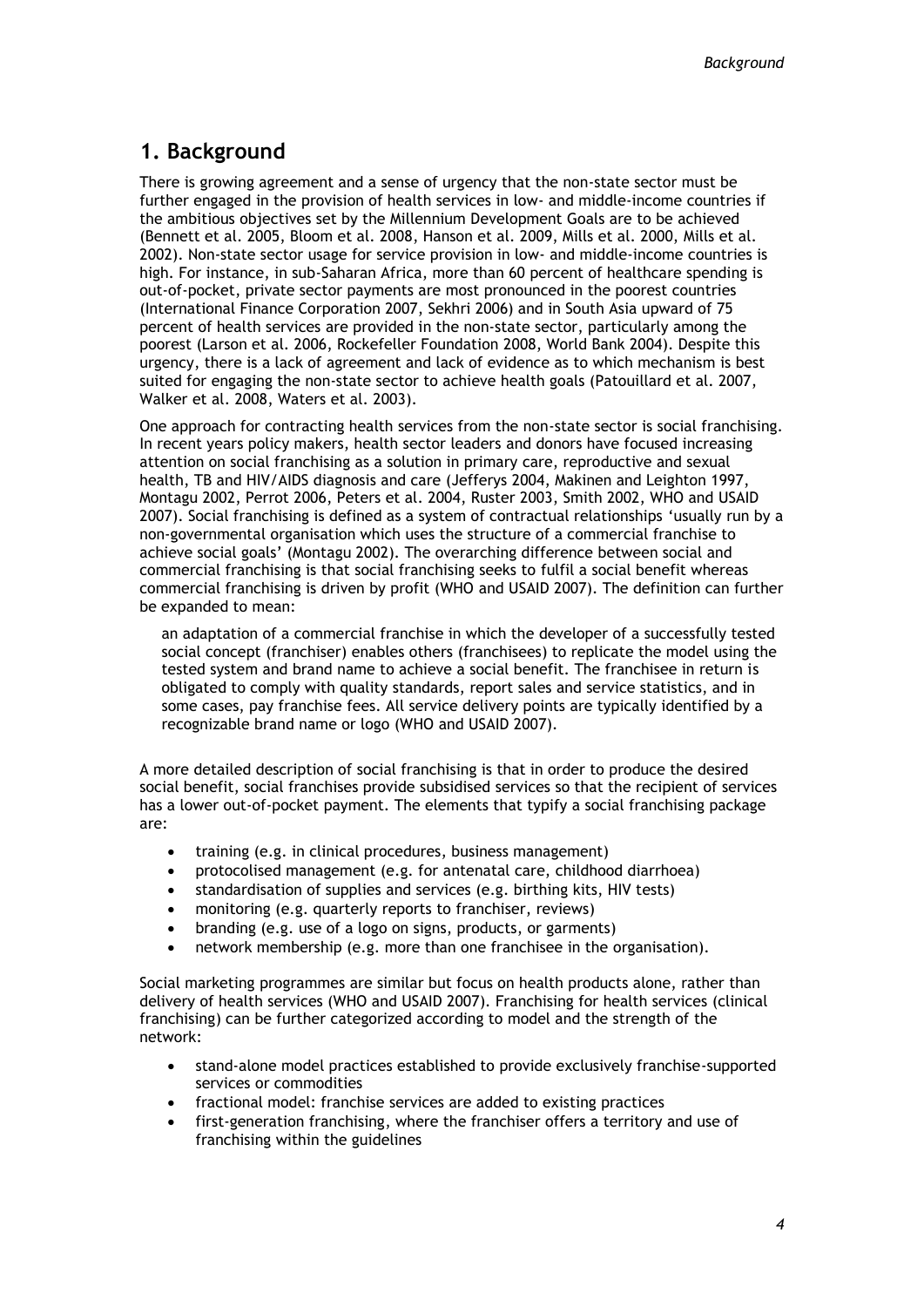second-generation franchising, which includes the elements of first generation franchising and further includes active monitoring and control (creating a tighter, more structured, more regulated network) (Stephenson et al. 2004).

These models of social franchising may differ in their effects and contexts. Modifying factors to the success or failure of a franchising scheme may include the type of franchiser (government, donors or NGOs), the services they deliver (TB, sexual and reproductive health, primary care, HIV/AIDS care); the type of health care professionals engaged (physician, nurse, community health worker, paramedic); the study setting (rural versus urban); or the socio-economic status of the study population, provider or country (ultrapoor, low-income, middle-income, high-income).

However, despite the enthusiasm within the donor community and serious attention within the literature, a systematic review of these models found that no rigorous evidence existed as to the effect of social franchising on access to and quality of health services in low- and middle-income countries (Koehlmoos et al. 2009). No conclusions could be drawn about the effectiveness of social franchising on health outcomes, quality of service, access and satisfaction. The review recommended integral, high quality, prospective evaluations of social franchising operations and a refocused review of the literature to find those models of social franchising that appear promising and are ready for rigorous testing of their effects. Such a review is required because the non-state sector is fragmented and consists of small organisations which tend to learn by doing within the boundaries of their own experience (Bloom et al. 2008). To facilitate learning across these experiences, there is a need to identify those models for which there are sound theoretical bases for causal assumptions, detailed descriptions of the franchising model, good evidence of reach (adoption by franchisees and service users) implementation (adherence and integrity) and maintenance (or sustainability) and agreement on measurable and testable social franchising activities and goals.

#### <span id="page-8-0"></span>**1.1. Objectives**

The purpose of this scoping review is to assess the size and nature of the available research literature addressing the research questions. It can be used to judge which areas of the social franchising literature may be the focus of further, more detailed systematic reviews that appraise the quality of the studies and synthesise their findings. It identifies gaps in the literature and provides a basis for planning future research in the area of social franchising.

It is not the intention of this review to provide a comprehensive catalogue of all studies, particularly as many of them are published as standalone reports rather than in indexed journals readily identified in bibliographic databases. The objective was to illustrate the range of social franchising models that have been evaluated and therefore perhaps provide lessons about their applicability in different contexts.

We asked the following research questions:

- What is the scope of the literature addressing the reach (adoption by franchisees and service users), implementation (adherence and integrity), maintenance (or sustainability) and effects of social franchising?
- Does this literature describe in detail testable models of social franchising, their theoretical bases and measures of social franchising activities and goals?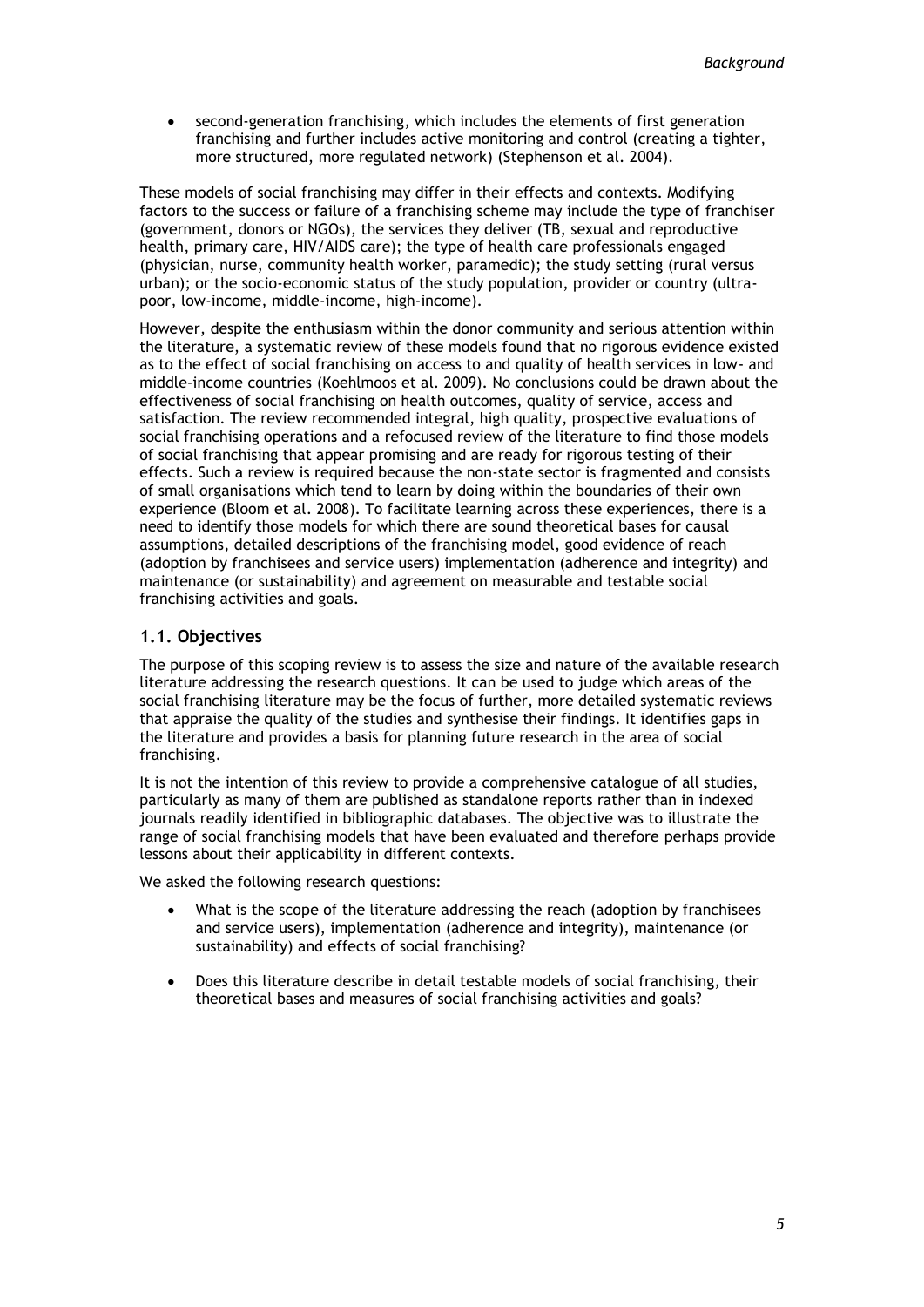## <span id="page-9-0"></span>**2. Methods used in the review**

#### <span id="page-9-1"></span>**2.1 User involvement**

For over three decades, the World Health Organization has encouraged the involvement of individuals and communities in the planning and implementation of their health care (WHO 1978). In line with this principle, people with an expertise in social franchising, as franchisers, franchisees, public authorities, donor organisations, researchers and members of civil society, were invited to guide this work. The consultation took place virtually for global input as well as locally to build consensus within the home country of the authors (TK, SH and RG). They were asked to comment on the work in progress, identify reports that might be eligible for inclusion and consider the emerging findings and their implications. The timeframe for this review was July 2009–May 2010.

#### <span id="page-9-2"></span>**2.2 Identifying and describing studies**

#### *2.2.1 Criteria for including studies in this review*

The types of participants, interventions and outcome measures are the same as those for the earlier systematic review of effects of social franchising which found no relevant studies (Koehlmoos et al. 2009).

#### *Types of studies*

All types of evaluations were included in this review. Randomised and non-randomised trials, controlled before and after studies and interrupted time series were considered potentially suitable for assessing the effects of interventions. Observational studies such as surveys, cohort studies, case-controlled studies and case studies (with or without economic or equity analyses) were considered potentially suitable for assessing reach, implementation and maintenance.

Opinion pieces, policy documents and non-systematic reviews were excluded.

#### *Types of participants*

All levels of health care delivery were eligible.

All types of patients/consumers and healthcare professionals/providers in low-and middleincome countries were eligible (World Bank 2007).

Studies set in high-income countries were excluded (World Bank 2007).

#### *Types of interventions*

Social franchises were considered for inclusion in this review if their health professionals delivered health care services to the clients.

Further, the overarching aim behind the implementation of the social franchise had to be one of social benefit, for instance the extension of health service delivery or improving the quality of health service delivery, rather than commercial benefit.

To be included, an intervention needed to contain all of the following elements:

- a franchiser and franchisees
	- o The franchiser must be an NGO or government
	- o There must be multiple franchisees of independent providers/sites/locations that deliver care by health professionals
- standardisation of supplies, delivery processes, and management, including training, monitoring and protocols
- branding.

In addition, there might be other marketing strategies, including advertising (using mass media or personal media).

Studies were excluded if they did not include a social franchise for the delivery of health services.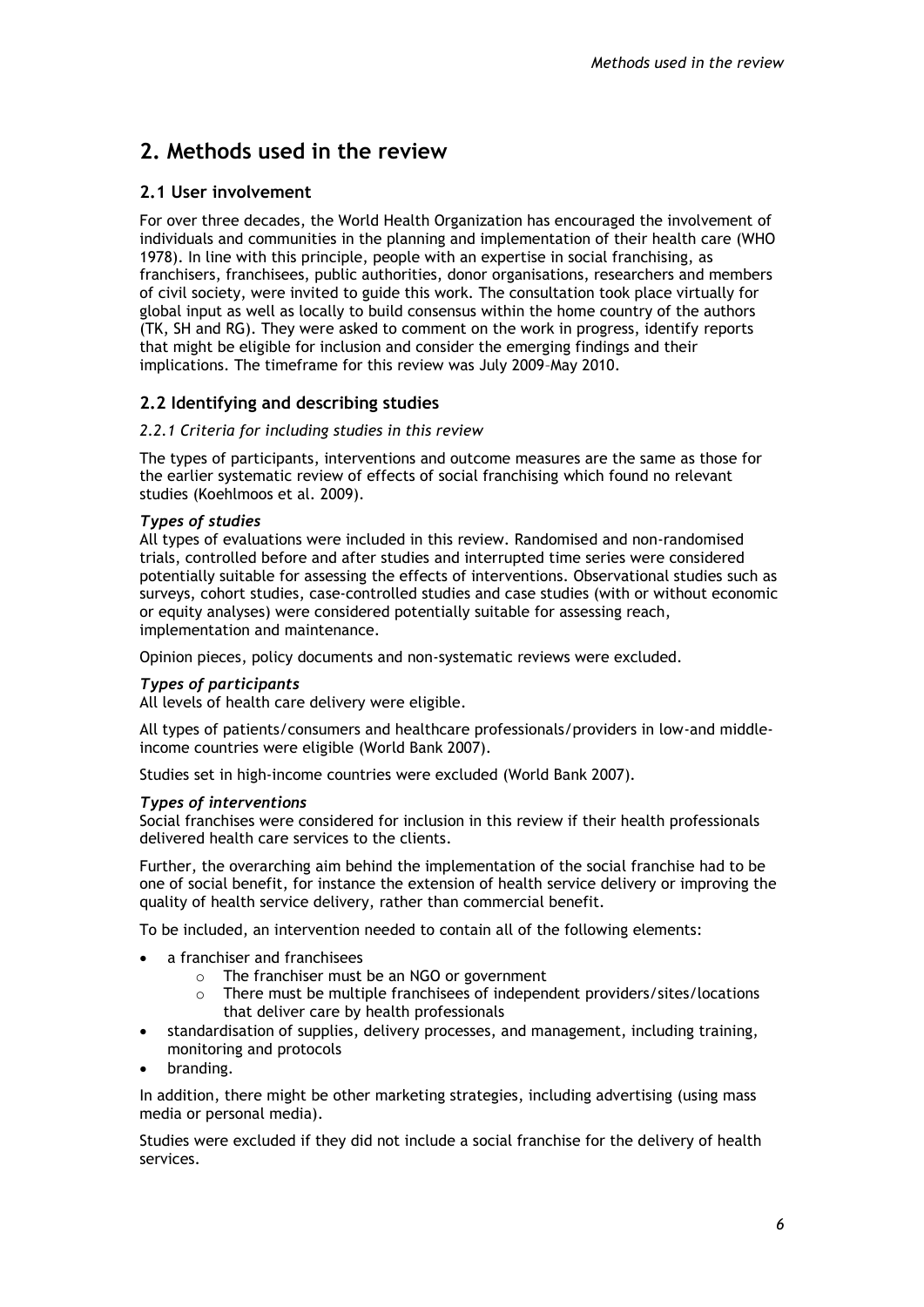We further excluded studies of services limited to delivering messages (health promotion or education) or commodities (e.g. condoms, bed nets) alone, which are more commonly described as social marketing.

We excluded studies of lay health worker interventions or peer educators, which are examples of services that are not delivered by health professionals.

#### *2.2.2 Identification of potential studies: search strategy*

The databases searched and the results are detailed in Appendix 2.2.

Search strategies for electronic databases were developed using the methodological component of the search strategy employed by the Cochrane Review Group for Effective Practice and Organization of Care combined with selected MeSH terms and free -text terms related to social franchising. The following broad strategy was adopted, adapted for each databases.

Terms related to franchising

AND

Terms related to developing countries

AND

Terms related to EPOC methodology (human limits) filter.

#### *2.2.3 Selection of the studies*

Two reviewers (TK and MR) screened the titles and abstracts (where available) of all articles obtained from the search, using EPPI-reviewer software to manage the information electronically (Thomas and Brunton 2006). The numbers of titles from each search appear in Appendix 2.2. The reviewers determined independently if studies met the inclusion criteria. Differences were resolved through consultation with RG.

#### <span id="page-10-0"></span>**2.3 Analytical approach**

Framework analysis was chosen as the appropriate method for synthesising qualitative and quantitative research with the aim of learning about effecting change. This allows the combination of issues important to policy makers, practitioners and service users; it is sufficiently flexible to allow amendments to the analysis in light of the emerging literature; and it leads to learning specifically linked to explicit principles driving activities and their contexts (Oliver et al. 2008).

A conceptual framework was constructed to accommodate the characteristics of social franchising, the study designs appropriate for drawing conclusions about implementation, reach, maintenance and effects of social franchising, and key issues raised by policy makers, practitioners or service users or emerging from the literature in the course of the review.

#### *2.3.1 Detailed description of studies*

Reviewers extracted the data from all studies using a standardised form. Data relating to the following items was extracted from all included studies:

- 1. Participants were health providers and service users. For health providers this included the number of providers and information on type of health care provider. For service users, this included the number of users and the health problems/treatment received, age, demographic details and cultural background.
- 2. Health care setting (rural, formal urban settlement, informal urban settlement (slum)) and country. Countries were classified as low income, lower-middle income or uppermiddle income.
- 3. Study design and the key features of studies. To include but not limited to: randomised and non-randomised trials, controlled before and after studies, interrupted time series, surveys, cohort studies, case-controlled studies and case studies (with or without economic or equity analyses).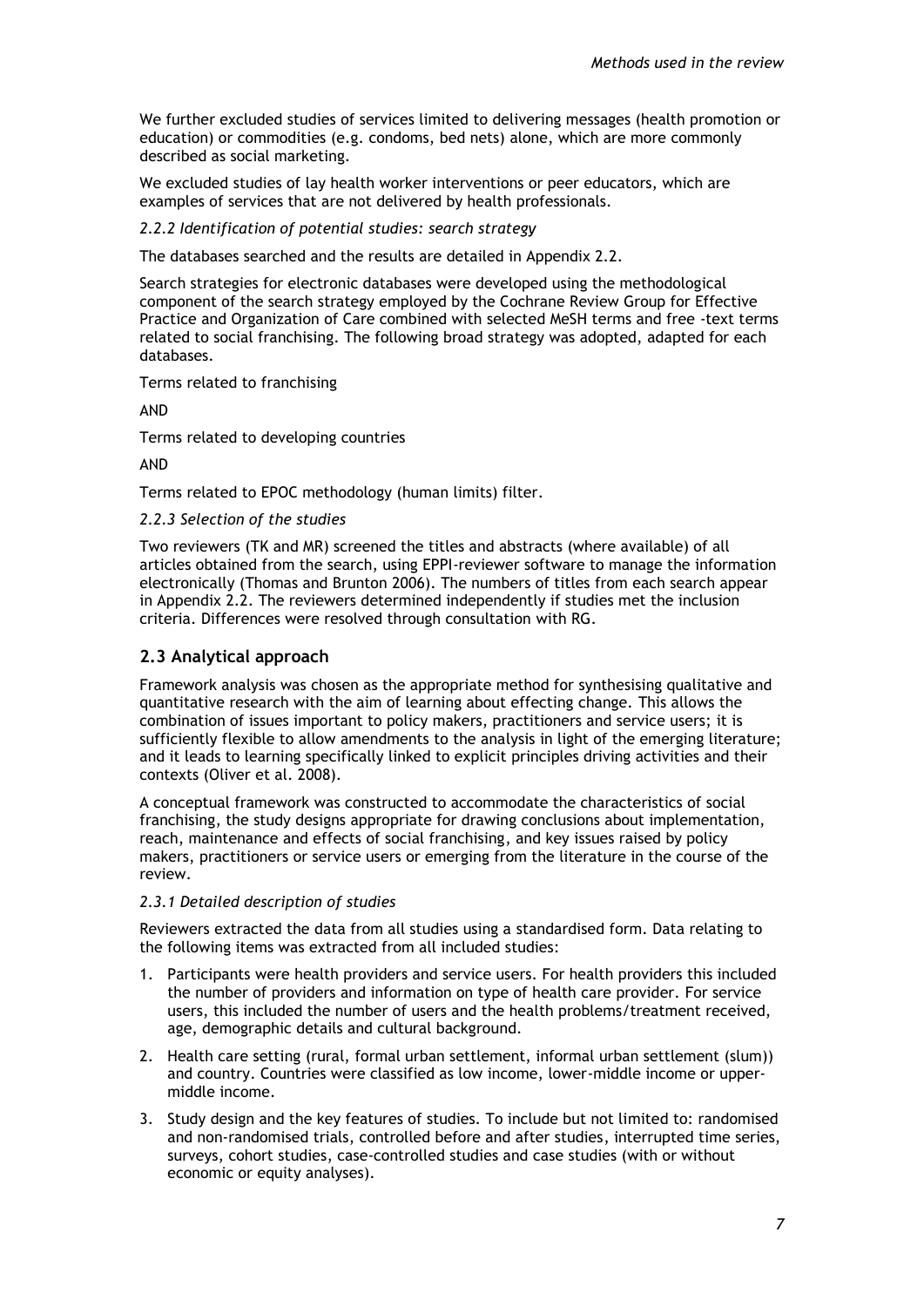- 4. Description of social franchise: generation of franchise, health conditions served by the franchise, partial versus full franchise, number of social franchises within the network.
- 5. Intervention (specific training, ongoing monitoring, branding, network affiliation, standardisation of supplies and services, protocolised treatment guidelines) and health care services performed within the social franchise. Attempts were made to extract a full description of the intervention.
- 6. For process evaluations addressing implementation: types of activity measures (duration and frequency of specific training, ongoing monitoring, branding, network affiliation, standardisation of supplies and services, protocolised treatment guidelines, sustainability and the proportion of staff trained).
- 7. For outcome evaluations, outcomes including reach (e.g. access, affordability, utilisation, client volume, attendance); health outcomes; quality of care (e.g. compliance with guidelines, case notification for TB); cost of the service (from a societal perspective or the perspective of the franchiser, franchisee or patients); patient satisfaction (e.g. intent to return); provider satisfaction; adverse effects (in addition to undesirable impacts on any of the above outcomes, e.g. undesirable impacts on existing public or private services, inappropriate use of services, distortions in the provision of services); any other outcome described in the literature.
- 8. For all evaluations, measures of equity, such as equitable access or utilisation (distribution of access across socio-demographic characteristics).
- 9. For all evaluations, economic evaluation measures were included.

#### *2.3.2 Assessing quality of studies*

Conclusions about effectiveness were only drawn from systematic reviews that had assessed the quality of included studies of the effects of social franchising. We applied the Assessment of Multiple Systematic Reviews (AMSTAR) measurement tool to assess the methodological quality of the systematic reviews. The AMSTAR assessment includes eleven possible items and has been judged to have content validity for measuring the quality of systematic reviews (Shea et al. 2007).

For primary studies of reach, implementation and sustainability, in addition to describing their study design, we assessed their quality. There is no standardised tool to assess the quality of primary studies in a scoping review in part because of the great heterogeneity of study designs. In order to assess the nine primary studies, we created a quality assessment checklist based on quality assessment items described within the seminal systematic review for the social sciences guide book and within previous review examples (Hayman et al. 2011, Petticrew and Roberts 2006, Public Health Resource Unit 2006, Rees et al. 2009, Thomas et al. 2003, Waddington et al. 2009). Studies were not excluded based on their quality, but rather the quality was used to determine the strength of the evidence so that the strength of recommendations could be appropriately tempered.

We asked five overarching questions about:

- 1. the independence of the study
- 2. the robustness of reporting on the model of social franchising
- 3. the robustness of reporting on the study design and methods
- 4. the robustness of the data analysis
- 5. the reporting on confounding factors.

Answers were categorized as Yes, No or Unclear. A full guide to the questions can be found in Appendix 2.3.2.

#### *2.3.3 Synthesis of evidence*

A series of tables was prepared to describe the evaluative literature in terms of the characteristics of the social franchises and their context and the focus of their evaluation (reach, implementation, maintenance or effects). The research evidence about social franchising was described in terms of the populations served and the details of the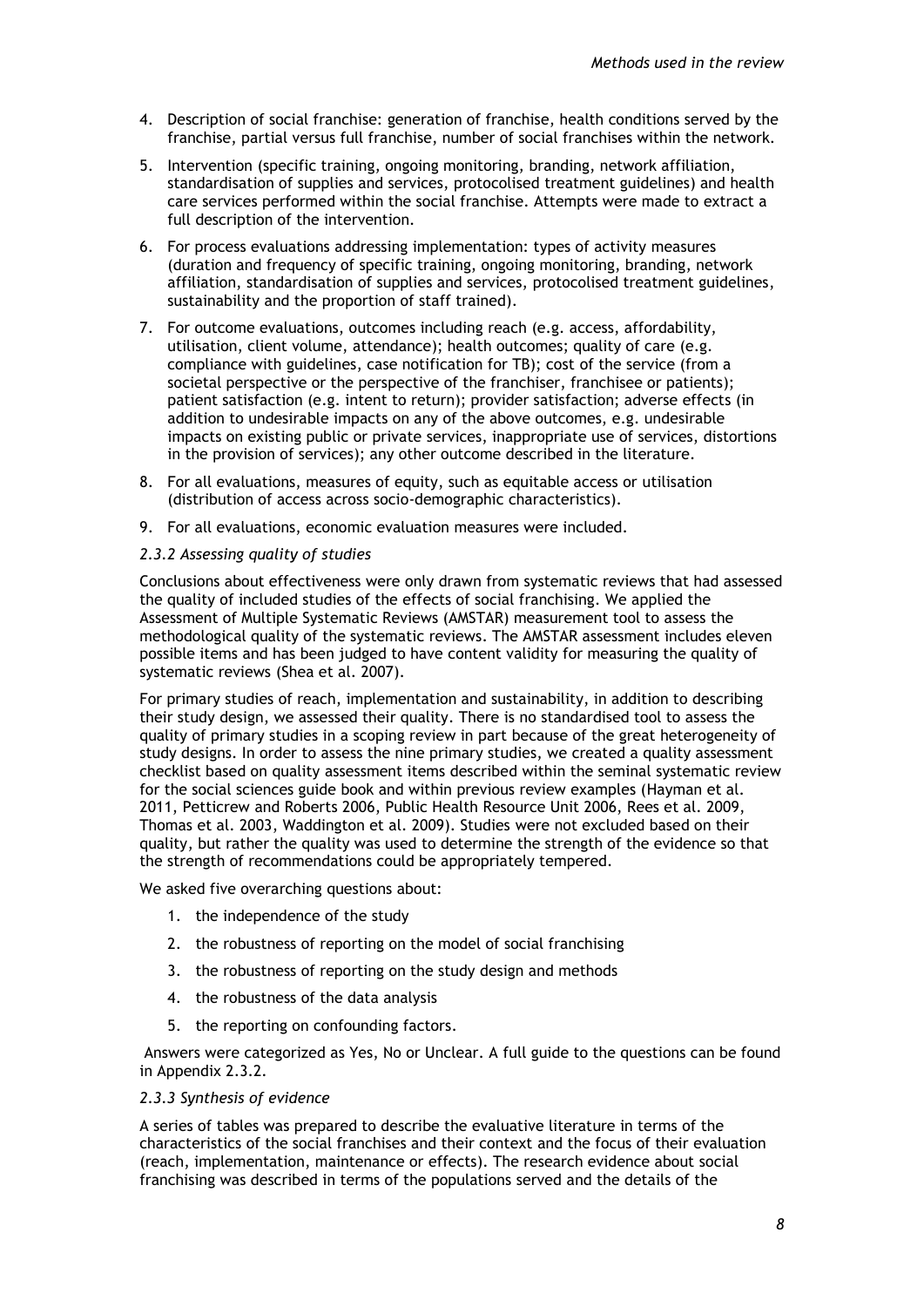interventions (Appendix 4.1), as well as of the outcomes addressed and equity and economic analyses (Appendix 4.2).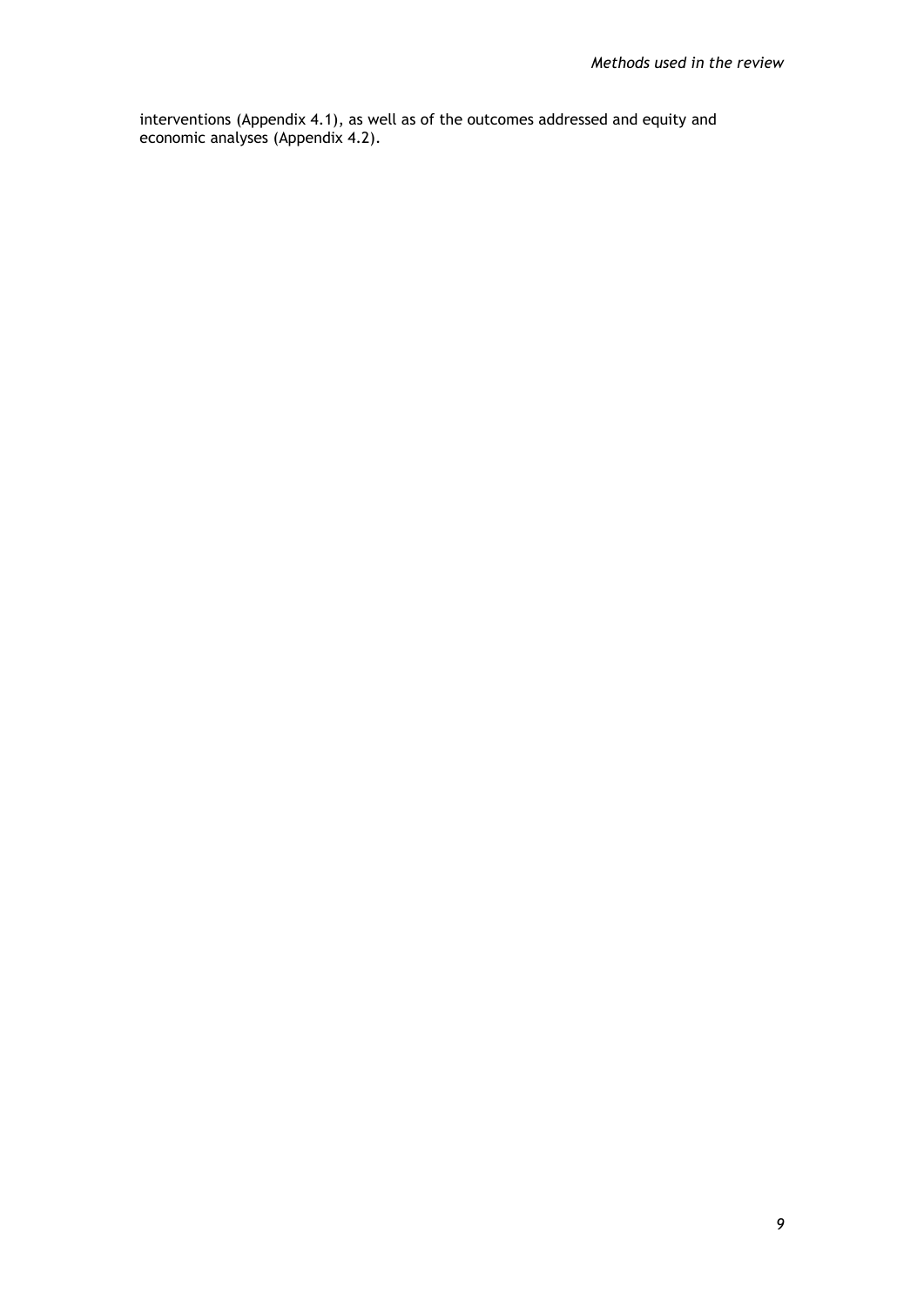## <span id="page-13-0"></span>**3. Search results**

#### <span id="page-13-1"></span>**3.1 Studies included from searching and screening**

The search strategy was implemented from August through October 2009. The initial search of electronic databases produced 7,327 titles and/or abstracts and the search of additional databases produced 647 titles and/or abstracts, making a total of 7974 titles. After removal of 757 duplicates, 7217 titles were screened. After double screening, 20 full text articles were considered for inclusion and ultimately 12 met the inclusion criteria for this review (Figure 3.1). A list of included studies appears in Section 6.1. A description of abstracts that appeared to address social franchising but were later excluded and the reasons for their exclusion appears in Appendix 3.1. When more information was required about the included studies, TK and SH attempted to contact authors of those studies.

**Figure 3.1** Filtering of papers from searching to map to synthesis

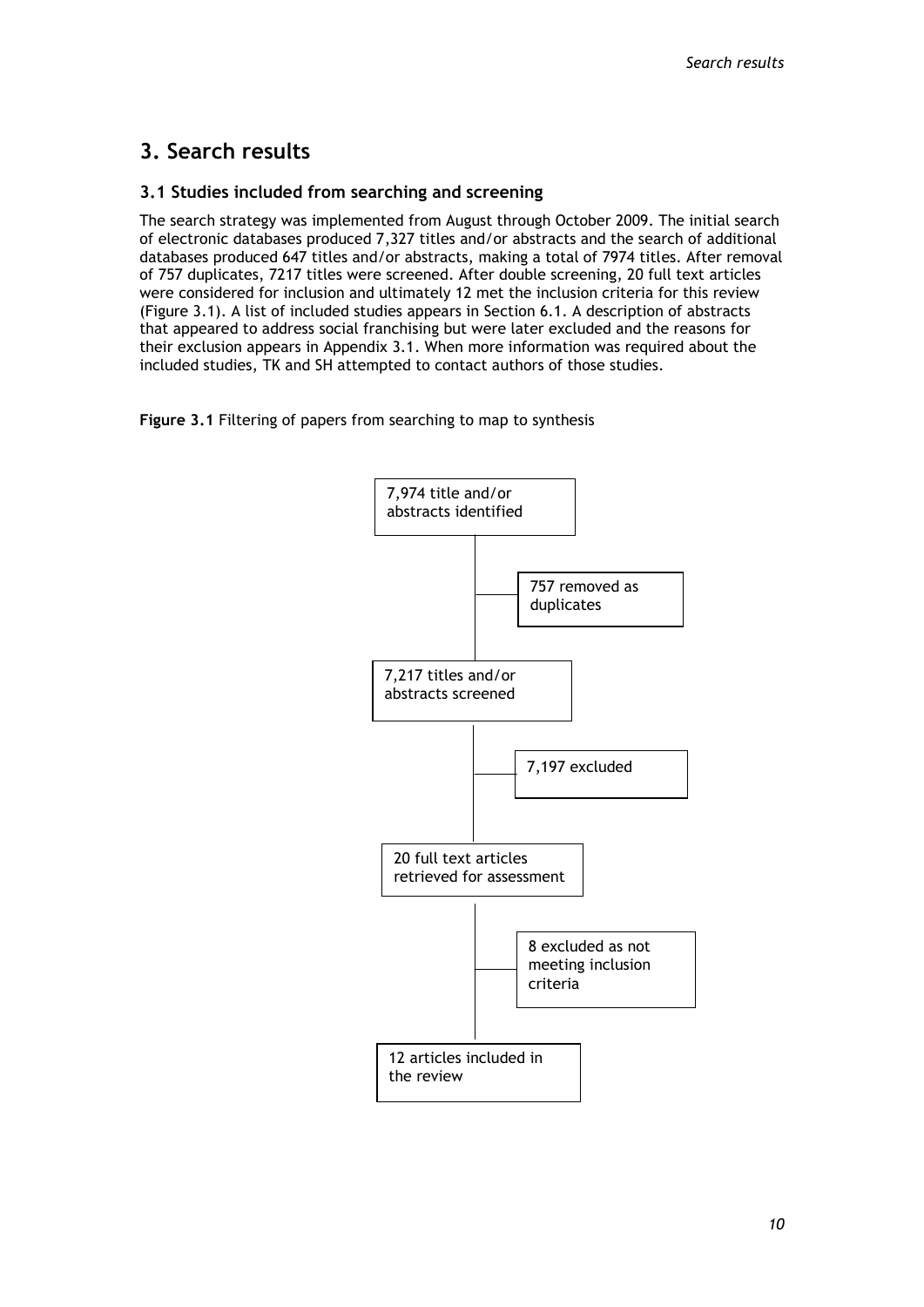#### <span id="page-14-0"></span>**3.2 Systematic reviews**

Three out of twelve included studies were systematic reviews (Koehlmoos et al. 2009, Patouillard et al. 2007, Peters et al. 2004). Two of these gave clear definitions of social franchising. The current review's definition of social franchising is drawn from the earlier review by Koehlmoos et al. (2009). Patouillard et al. (2007) include additional elements of price control and minimum sales volume.

All three reviews sought studies in low- and middle-income countries. Peters et al. (2004) addressed the role of the private sector in improving access to sexual and reproductive health (Peters et al. 2004). The two other included reviews were open to all types of franchising interventions.

Two of the systematic reviews did not identify any primary studies of social franchising either because the review was restricted to rigorous studies of impact (Koehlmoos et al. 2009) or because relevant studies were not published until after the review was completed (Peters et al. 2004). The review by Patouillard et al. (2007) includes three primary studies covering six franchising interventions. Each of those primary studies met the criteria for inclusion in this current review and is included in the analysis of primary studies below.

The three systematic reviews were assessed for quality using the eleven point AMSTAR scoring mechanism. The review by Koehlmoos et al. (2009) received six points but since this review located no studies eligible for inclusion four of the items were not applicable to the review, so its score was six out of seven. Patouillard et al. (2007) scored seven out of eleven and the review by Peters et al. (2004) scored six out of eleven (Table 3.2 ). All of the reviews were of average quality. For example, each included a priori design and a search of the unpublished literature; however none assessed the risk of publication bias.

| <b>Item</b> |                                                                                                                                             | Koehlmoos et<br>al. 2009 | Peters et al.<br>2004 | Patouillard<br>et al. 2007 |
|-------------|---------------------------------------------------------------------------------------------------------------------------------------------|--------------------------|-----------------------|----------------------------|
| 1.          | Was an 'a priori' design provided?                                                                                                          | Y                        | Y                     | Y                          |
| 2.          | Was there duplicate study selection<br>and data extraction?                                                                                 | Y                        | N                     | N                          |
| 3.          | Was a comprehensive literature<br>search performed?                                                                                         | Y                        | N                     | Y                          |
| 4.          | Was the status of publication (i.e.<br>grey literature) used as an inclusion<br>criterion? (Includes published &<br>unpublished literature) | Y                        | Y                     | Y                          |
| 5.          | Was a list of studies (included and<br>excluded) provided?                                                                                  | Y                        | N                     | N                          |
| 6.          | Were the characteristics of the<br>included studies provided?                                                                               | <b>NA</b>                | Y                     | Y                          |
| 7.          | Was the scientific quality of the<br>included studies assessed and<br>documented?                                                           | <b>NA</b>                | Y                     | N                          |
| 8.          | Was the scientific quality of the<br>included studies used appropriately in<br>formulating conclusions?                                     | <b>NA</b>                | Y                     | Y                          |
| 9.          | Were the methods used to combine<br>the findings of studies appropriate?                                                                    | <b>NA</b>                | Y                     | Y                          |
|             | 10. Was the likelihood of publication bias<br>assessed?                                                                                     | N                        | N                     | N                          |
|             | 11. Was the conflict of interest stated?                                                                                                    | Y                        | N                     | Y                          |
|             |                                                                                                                                             | 6/7                      | 6/11                  | 7/11                       |

**Table 3.2** AMSTAR scores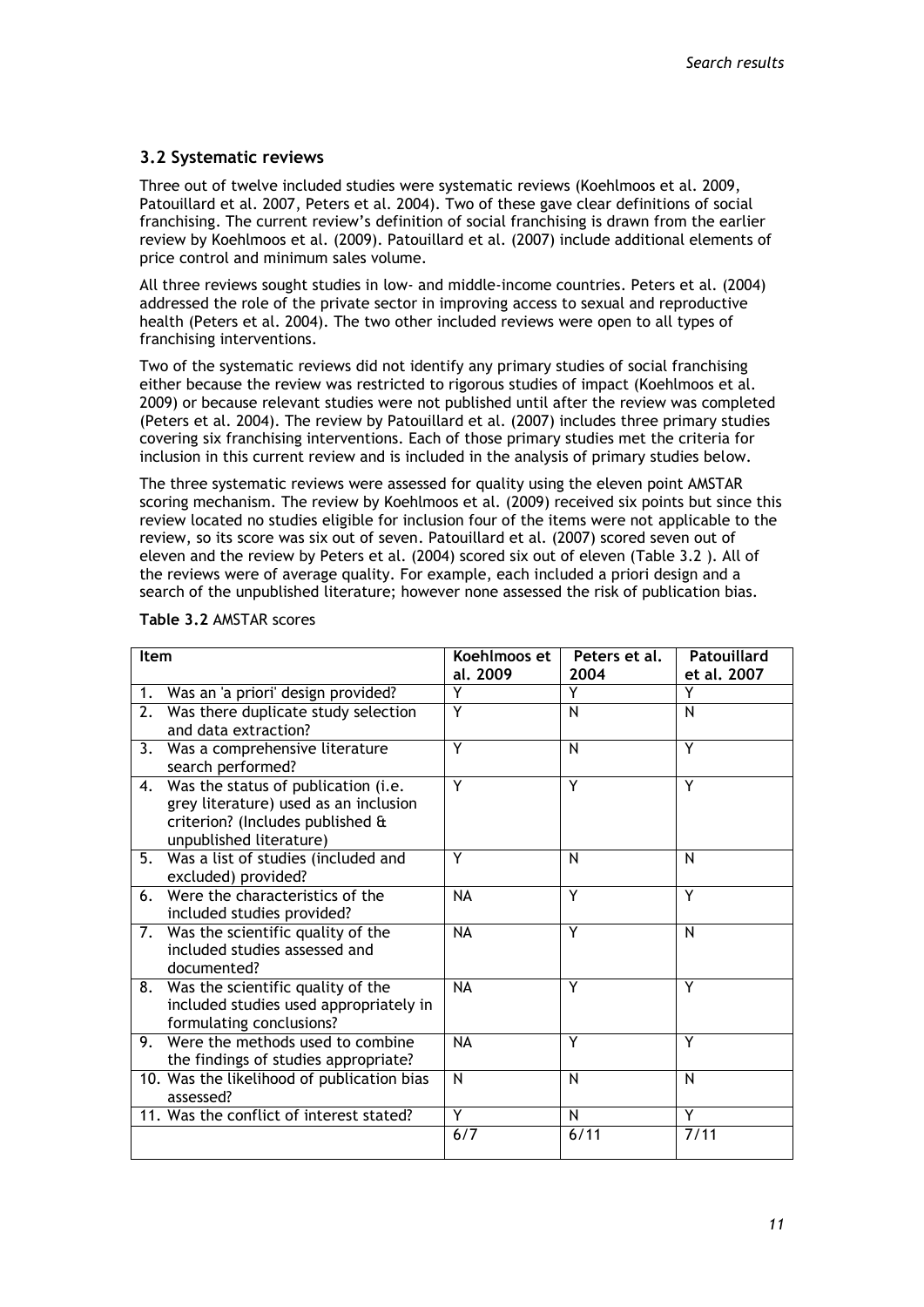#### *3.2.1 Outcomes*

Outcomes addressed by these reviews were: engagement of the private sector in sexual and reproductive health (Peters et al. 2004); access to and quality of health services as well as cost factors and health outcomes (Koehlmoos et al. 2009); and the quality of health care services, particularly for the poor (Patouillard et al. 2007). Only Patouillard et al. (2007) found studies of social franchising. Between them, the three included primary studies addressed six interventions in five countries. However, the evidence of impact on utilisation and quality of services was mixed, as described in detail in the following section on equity. Furthermore, the overall rigour of the primary studies for private sector interventions was judged to be poor.

#### *3.2.2 Equity*

The systematic review by Patouillard et al. (2007) applied an equity lens to investigate the impact of various private sector interventions on utilisation of quality health service by the poor. Poverty was assessed using various tools, including low- or lower-income status, low education and/or living in disadvantaged areas. The review looked for studies measuring poverty as a relative term, considering that in many low-income countries a majority of the population might be poor. The quality of the studies was poor and results were mixed. One study from Nepal reported benefit to a poorer population; however, in low-income, urban settings in Pakistan, a franchise targeting the poor actually served groups with higher income and higher education levels.

#### <span id="page-15-0"></span>**3.3 Primary studies**

#### *3.3.1 Study designs*

The nine included primary studies used a range of study designs. Three were controlled before and after studies (Agha et al. 2007b, Hennink and Clements 2005, Plautz et al. 2003). There was one uncontrolled pre and post-test (Agha et al. 2007a) and three studies that used surveys of various levels of facilities, providers and/or users (Decker and Montagu 2007, Quereshi 2004, Stephenson et al. 2004). Two studies took innovative approaches to applying publicly available data combined with programme data in order to attempt to measure the impact of the intervention. Kozhimannil and colleagues (2009) compared national demographic and health surveys from the Philippines in a faux-pre- post-test design that estimated outcomes based on possible exposure to the intervention by geographic location and density of franchises. Another study reviewed routine data from public services in townships with and without the intervention over time, but Lonnroth et al. (2007) do not report a denominator for TB prevalence and fall short of an attempt at an interrupted time series. This study from Myanmar relies on the contribution of case notification from franchisees, which gives an equivocal measure of completeness of notification. As no randomized controlled trials, non-randomized controlled trials or interrupted time series were identified in this review (similar to the results of Koehlmoos et al. 2009), it is not possible to draw conclusions about the impact of social franchising.

#### *3.3.2 Study quality*

In order to assess the quality of primary studies we applied the tool described in Section 2.3.2 and outlined in Appendix 2.3.2. The results of the nine primary studies appear in Appendix 3.3. In general there was a lack of independence either of study authors and/or study funders. Several studies did not report any steps for ensuring the rigour of their data collection; this may be a gap in reporting rather than a flaw in the study. Most of the studies adequately described the social franchising intervention. The vast majority of the studies clearly described their objectives, sampling method and limitations. There was mixed reporting of limitations, alternative explanation for the results and external factors that may have affected the conclusions.

#### *3.3.3 Populations*

All of the included studies focused on franchising interventions in developing countries (low-income and lower-middle-income countries as defined by the World Bank). Most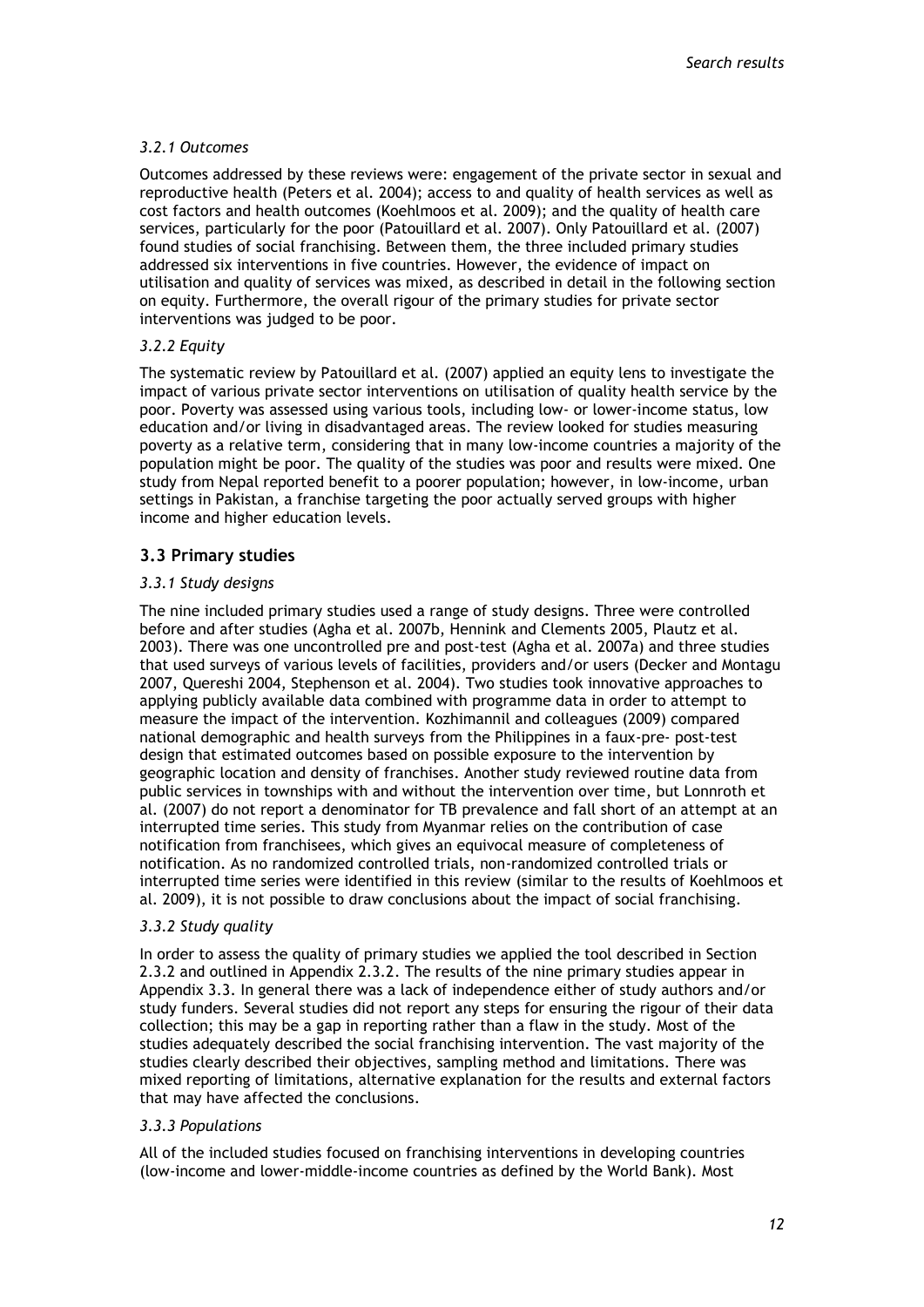studies were conducted in South or South East Asia (India, Myanmar, Nepal (2), Pakistan (3) and the Philippines), with only three interventions taking place in Africa (Ethiopia, Kenya, Madagascar). There was a mix of studies that focused on franchising in urban areas and in rural areas. Only one study exclusively focused on the urban poor; Hennink and Clements (2005) looked specifically at franchises placed in six poor, urban areas of Pakistan.

Potential intervention users varied from study to study. Lonnroth et al. (2007) focused on low-income populations in township areas of Myanmar with a chronic cough or tuberculosis. In the Philippines the Well-Family Midwife Clinics opened its first clinics targeting disadvantaged populations in and around Manila (Kozhimannil et al. 2009). Low-income family planning and/or reproductive health users, both male and female, were the target of the interventions in Nepal (Agha 2007a and b), Pakistan (Hennink and Clements 2005, Qureshi 2004, Stephenson et al. 2004). In Kenya and Madagascar the reproductive health programmes targeted youth aged 15-24 years (Plautz et al. 2003, Decker and Montagu 2007).

Franchisees included a broad range of health workers. The two studies by Agha (2007a and b) included 64 nurses and paramedics. Decker and Montagu (2007) included 102 certified clinicians or nurses with a common focus on family planning and/or abortion, where as Lonnroth and colleagues (2007) attempted to capture the impact of 220 licensed general providers who were involved in tuberculosis diagnosis and case notification. Kozhimannil and colleagues (2009) looked at an undisclosed number of midwives operating out of more than 200 clinics. Qureshi (2004) looked at 1,113 family planning providers. Hennink and Clements (2005) and Stephenson et al. (2004) took a mixed provider and/or facility-based approach; the former evaluated clinics that contained a mix of clinic managers, physicians, nurses and lady health visitors and family planning counsellors, while Stephenson et al. (2004) looked at three different franchising interventions in three different countries but in each setting looked at a range of reproductive health providers to include physicians, midwives, community health workers as well as facilities.

#### *3.3.4 Models of social franchising*

One primary study looked at tuberculosis-related diagnosis, treatment and case notification (Lonnroth et al. 2007). However, the rest of the primary studies (eight) dealt with interventions to improve reproductive health services

In terms of understanding the models of social franchising, none of the papers discussed or described the intervention in sufficient detail to assess whether the franchise was first or second generation, although Stephens and colleagues introduce the phrase in the background section of the study. Six of the studies provided sufficient information to determine that the franchise was fractional versus a stand-alone model. In Nepal, SEWA is a fractional franchise (Agha et al. 2007a and b). The Green Star network includes stand-alone clinics in Pakistan (Hennink and Clements 2005, Qureshi 2004, Stephenson et al. 2004); Well Family Midwife Clinics in the Philippines were stand-alone clinics (Kozhimannil et al. 2009). This aspect of the franchising model was less clearly described in the other primary studies.

#### *3.3.5 Sustainability of social franchising*

Only seven studies provided information about the duration of the franchise being evaluated. Evaluations were conducted approximately one year (Lonnroth et al. 2007, Stephenson et al. 2004), or eighteen months to two years (Hennink and Clements 2005; Plautz et al. 2003; Agha et al. 2007a and b) after franchise services were introduced. Two studies conducted the evaluation four to five years after the introduction of the intervention (Kozhimannil et al. 2009, Stephenson et al. 2004).

Many of the primary studies named the agency funding the development of the project. These agencies included USAID (Kozhimannil et al. 2009, Agha et al. 2007 a and b); the Bill and Melinda Gates Foundation and the Packard Foundation (Hennink and Clements 2005, Stephenson et al. 2004). Franchisers or implementing agencies included John Snow International (Kozhimannil et al. 2009), the Futures Group (Stephenson et al. 2004), Population Services International (PSI) (Lonnroth et al. 2007), Commercial Marketing Strategies (CMS) (Agha et al. 2007a and b) and Marie Stopes International (Hennink and Clements 2005). One primary study briefly mentions the establishment of an organisation to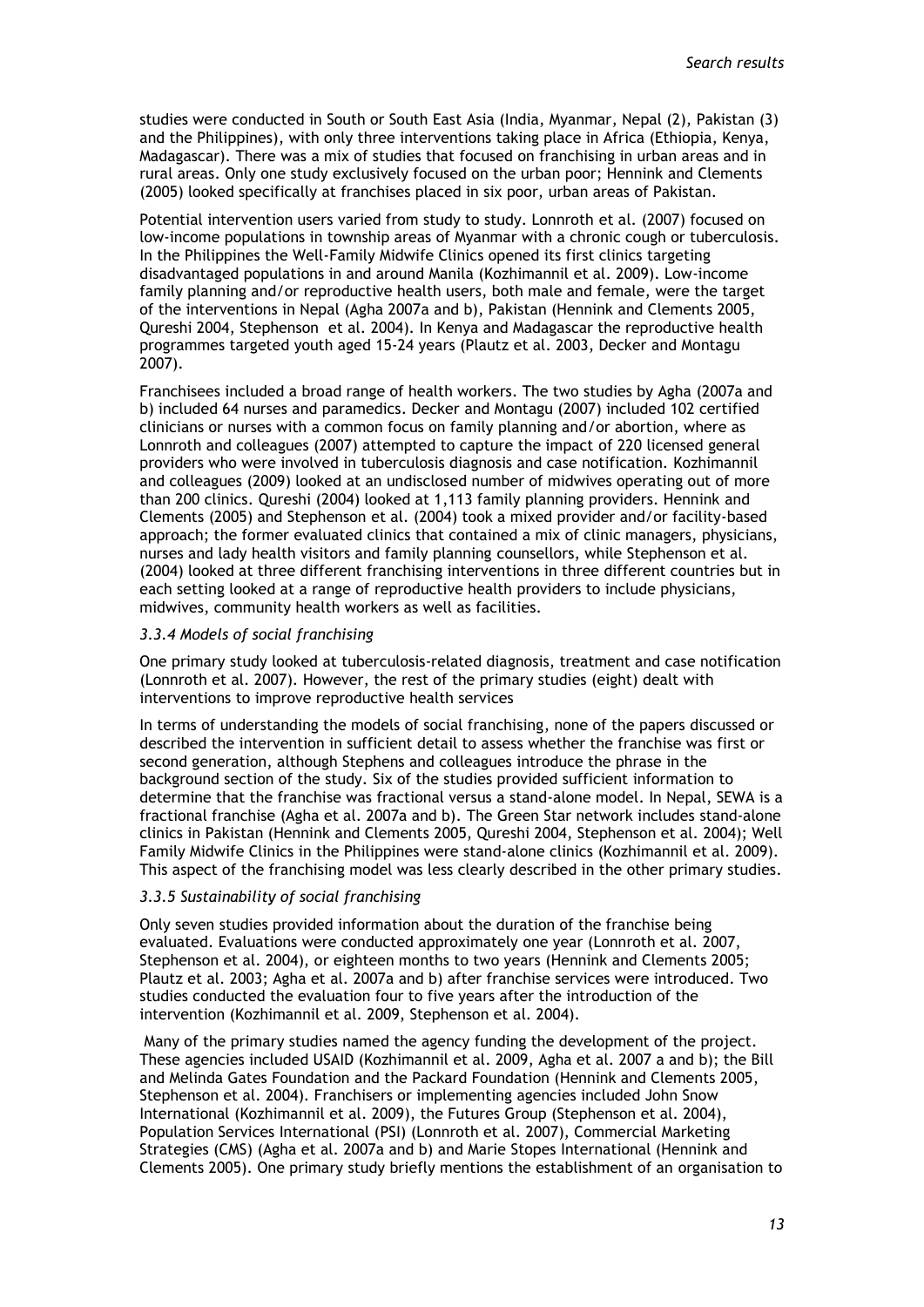support the franchisees after the end of donor funding but no details are provided as to the scope, sources or success of this initiative (Kozhimannil et al. 2009).

#### *3.3.6 Elements of social franchising*

The amount of detail available about each element of the franchises varied from study to study. The following section details each of the elements of social franchising as presented in the primary studies.

Seven of the studies described the use of training toward the use of protocolised management within the social franchise interventions; however, the amount of detail description varies across studies. Quereshi (2004) and most other interventions focused on the protocolised management of various aspects of reproductive health and family planning. In both of the Agha studies, providers received a seven-day package of orientation to the franchises approach to basic reproductive health services like ante-natal care (ANC), the provision of clinical and non-clinical contraception, the identification of high risk pregnancy and sexually transmitted infections (STI), as well as procedures on how to prevent infection among the health providers. Hennink and Clements (2005) state that in Pakistan the franchise provided orientation to its package of contraception methods, pregnancy testing and termination and how to provide advice on sexual health. In Ethiopia, the Biu Tesfa (Ray of Hope) franchise provided training in HIV/AIDS counselling in addition to the previously mentioned reproductive health services available in social franchises elsewhere (Stephenson et al. 2004). In the Philippines, the Well-Family Midwife Clinics franchise added childbirth and infant and child care to a package of reproductive health and family planning services (Kozhimannil 2009). Providers working on tuberculosis in Myanmar were expected to follow the National Tuberculosis Programme (NTP) guidelines and maintain the NTP treatment card for each patient, appoint a treatment supporter and report all treatment defaulters. Private labs participating in the franchising programme in Myanmar received 2-3 days of training.

In terms of business and management training, the two studies led by Agha (2007a and b) contained the most insight into the content of these sessions. Network members received two days of services marketing training to build empathy, promote outreach and to develop the concept of valuing quality service around the client–provider interaction. Other studies by Stephenson et al. (2004), Lonnroth et al. (2007) and Decker and Montagu (2007) mention that this sort of business practice training took place but did not provide details.

The standardisation of supplies is another element of a social franchising intervention that is described in detail in five of the primary studies. In the Nepal studies (Agha 2007a and b) the franchiser created a link to a local social marketing company to ensure a steady supply of subsidised family planning products for the franchisees. Decker and Montagu reported that regular delivery of contraceptive supplies and the provision of some clinical equipment were part of the KMET intervention in Kenya. In Myanmar, the monthly visits by SQH franchise officers ensured a resupply of products, many of which were SQH's own brand, although TB drugs were provided by the NTP but delivered to the franchisees free of charge (Lonnroth et al. 2007). Stephenson and colleagues (2004) noted that in Pakistan, the franchiser for Green Star (Social Marketing Pakistan, SMP) delivered high quality contraceptives to network members at wholesale prices.

The role of branding and marketing was addressed in six of the primary studies (Agha et al. 2007a and b, Hennink and Clements 2005, Kozhimannil et al. 2009, Lonnroth et al. 2007, Plautz 2003, Stephenson et al. 2004). Most primary studies mentioned the name of the brand like the Well-Family Midwife Clinic (Kozhimannil et al. 2009), Green Star/Green Key (Quereshi 2004, Stephenson et al. 2004), Ray of Hope and Janani (Stephenson et al. 2004). Three studies provided detail about the extent of branding. The Sewa franchise was described in both of the studies from Nepal (Agha 2007a and b). This franchise employed a brand name logo, leaflets, an external marketing campaign, radio advertisements and billboards. Furthermore, each Sewa provider had a white jacket/shirt with the Sewa logo to wear in the clinic. The Sun Quality Health (SQH) franchise in Myanmar had its own label on medical products used in the clinics and these products and the clinics were promoted using leaflets and signboards (Lonnroth et al. 2007). Further, television advertising was used to promote tuberculosis advocacy and Directly Observed Therapy (DOTS); SQH as well as other non-state providers incorporated the public sector DOTS symbol into their TB-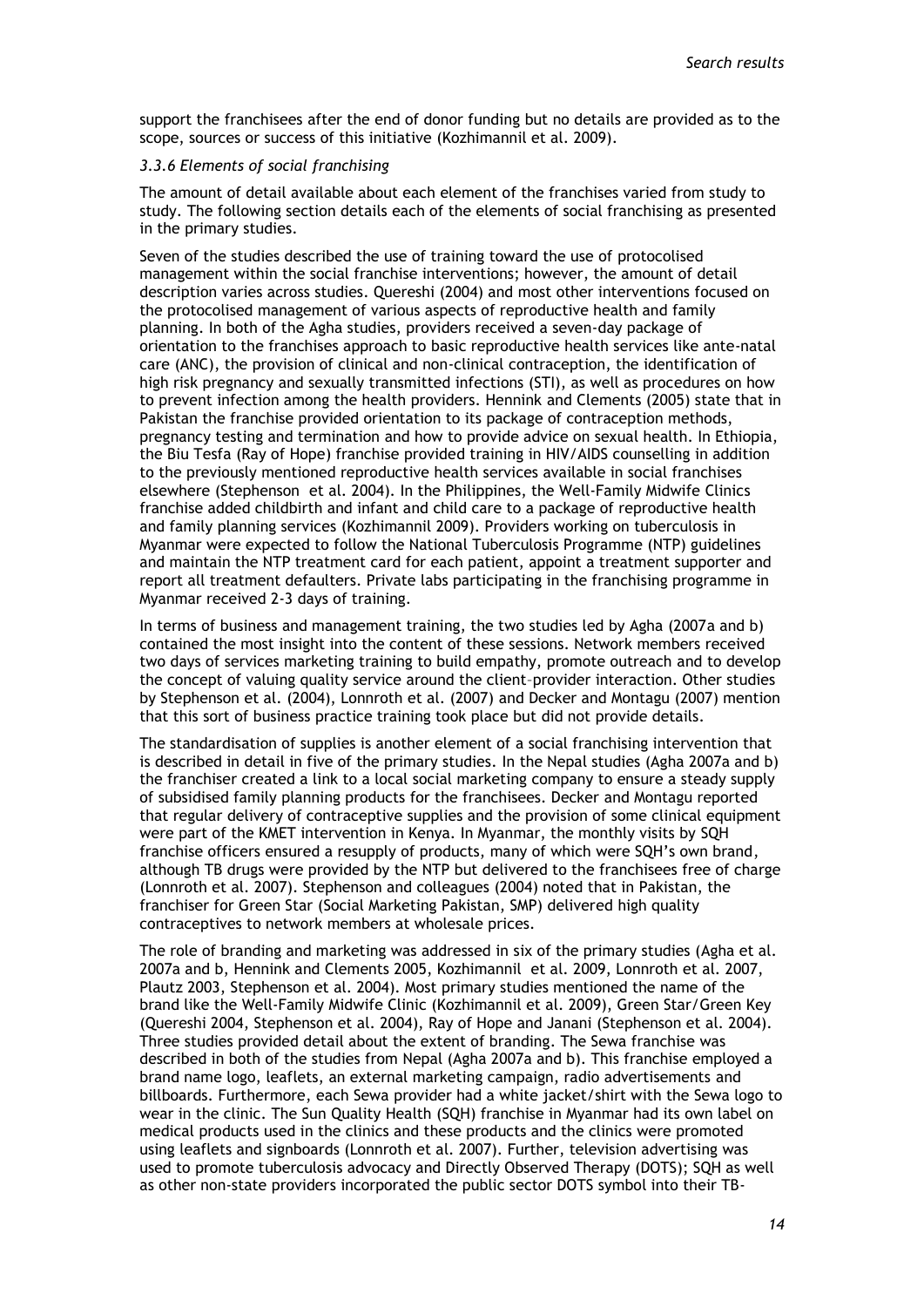related advertising materials. The Plautz study specifically addressed programme exposure, including having attended peer education or the franchise clinics and having seen a film about STIs, visited a mobile video unit or heard television or radio spots.

The monitoring function of franchisers of the franchise clinics was described in four of the studies. In Nepal, the SEWA franchise featured monthly visits by field co-ordinators to each franchise in order to make observations and complete a checklist evaluating service quality, the availability of supplies and the interaction between clients and providers (Agha 2007a and b). Decker and Montagu (2007) described a system in which facilities must meet cleanliness and privacy standards, although the mechanism and frequency of monitoring is not available. Last, the SQH franchise monitored its clinics with monthly visits and periodic mystery client surveys (Lonnroth et al. 2007).

The final element of social franchising is network membership. Although all of the primary studies mentioned that a network of franchises existed, only three of the studies detailed the cost and benefits of network membership. Joining the Sewa network cost US\$1.4 and there was an annual membership fee of US\$9. The KMET network providers paid a membership fee and were eligible to receive low-interest loans for facility improvement (Decker and Montagu 2007). The cost of membership in the SQH network was not stated, but Lonnroth et al. (2007) noted that franchisees who failed to meet basic quality standards could be dissociated from the network.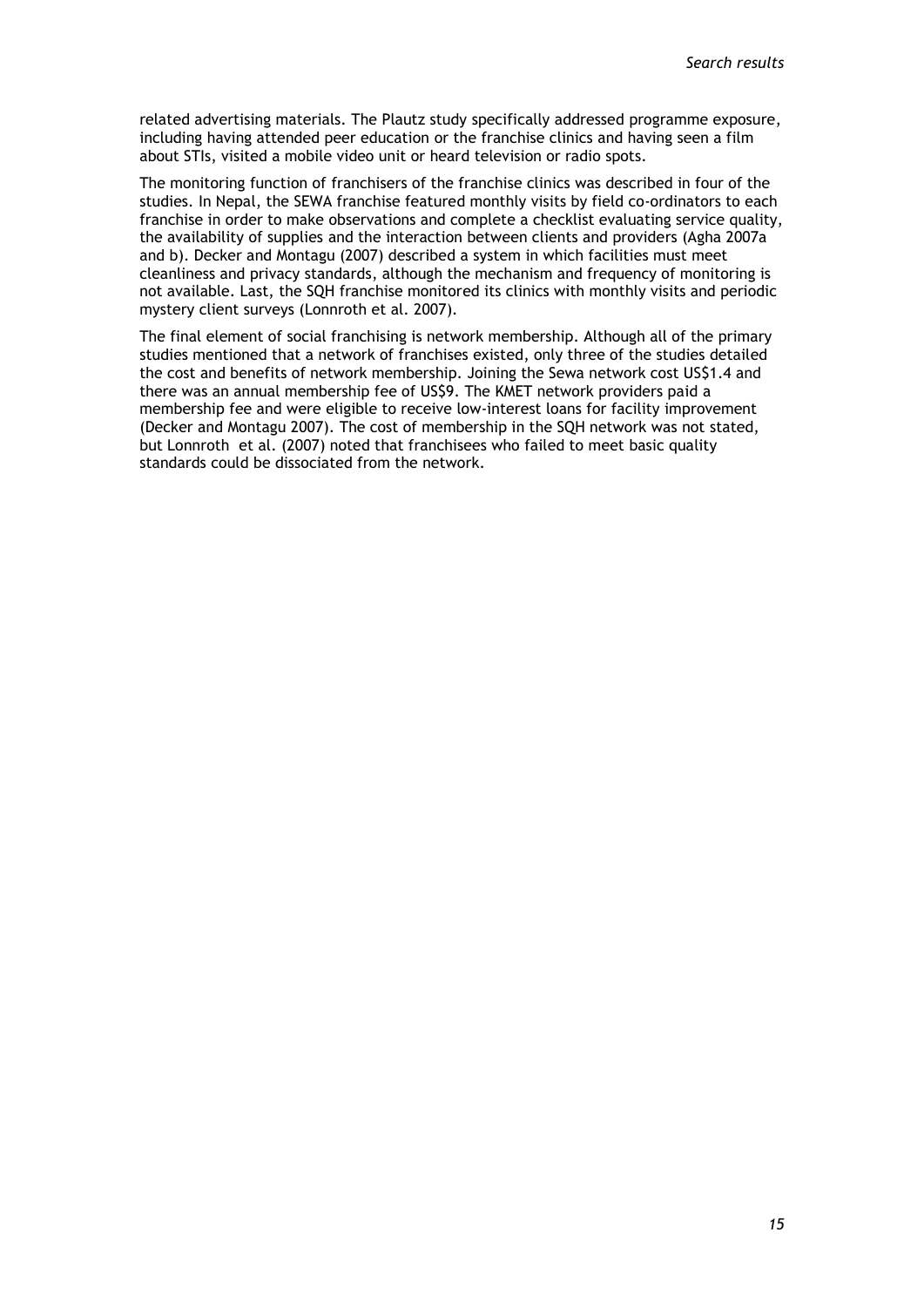## <span id="page-19-0"></span>**4. Synthesis of findings**

Between them, the primary studies focused on access, quality of care and health outcomes. Several studies incorporated elements of equity analysis and one study evaluated the economic impact of the social franchise. Absent from the literature are the results of studies on sustainability of the franchising mechanism and of implementation factors such as adherence to service protocols (Table 4.1).

| Study            | Reach      | Implementation | Sustainability | <b>Satisfaction</b> | <b>Effects</b> |
|------------------|------------|----------------|----------------|---------------------|----------------|
| Agha 2007a       | <b>Yes</b> | No             | No             | Yes                 | No             |
| Agha 2007b       | No         | No             | No             | No                  | Yes            |
| Decker 2007      | Yes        | No             | No             | Yes                 | Yes            |
| Hennink 2005     | Yes        | No             | No             | No                  | Yes            |
| Kozhimannil 2009 | Yes        | No             | No             | No                  | Yes            |
| Lonnroth 2007    | No         | No             | No             | No                  | Yes            |
| Plautz 2003      | Yes        | No             | No             | No                  | Yes            |
| Qureshi 2004     | Yes        | Yes            | No             | No                  | No.            |

Stephenson 2004 | Yes | No | No | Yes | No

**Table 4.1** Focus of the social franchising literature for reach, implementation, sustainability and effects

#### <span id="page-19-1"></span>**4.1 Outcomes**

#### *4.1.1 Reach*

Client volume is one measure of reach that has been used to evaluate social franchising. Quereshi (2004) analysed cluster data generated by provider interviews and found that compared to franchise clinics, client volume was higher in the government and NGO settings and lower in the non-franchise private sector; however the paper reported little about ensuring rigour in data collection, nor did it consider possible limitations of the study, or confounding factors or alternative explanations of the findings. Comparisons of information generated by surveys of facilities, providers and patients also found that client volume was higher for family planning in the government establishments than in franchised clinics across all settings in Ethiopia, India and Pakistan (Stephenson et al. 2004). An internal evaluation found that a fractional franchise for reproductive health in Nepal constituted less than 15 percent of the provider's overall clients (Agha et al. 2007a).

Several studies measured changes in levels of service utilisation across various family planning and reproductive health services. Changes in levels of service utilisation were part of the assessment of TOP Réseau, by making pre/post test comparisons from populationlevel surveillance; thus Plautz et al. (2003) found that among males with symptoms of sexually transmitted infections (STIs), those with high message exposure from the social franchise were not more likely than those with low message exposure to seek STI treatment.

In Kenya, KMET youth clients versus non-KMET youth were statistically significantly more likely to learn where to get family planning information and services from friends and neighbours and from family planning providers (Decker and Montagu 2007). It is unclear whether funding of this study was linked with the social franchise.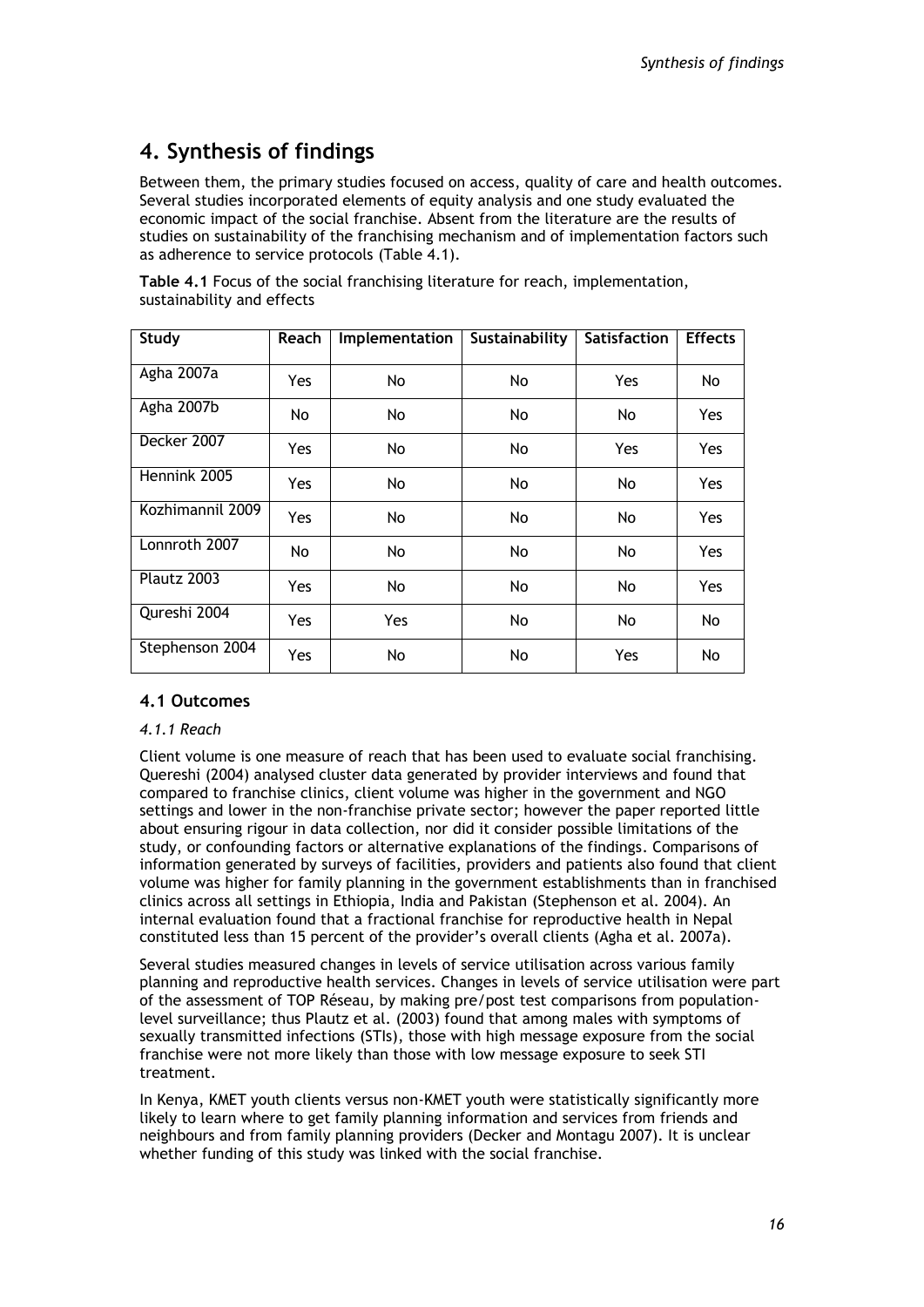Data from two rounds of demographic and health surveys were employed in a pre/poststudy design in the Philippines. The measure used was programme presence in the region, defined as the number of facilities of Well-Family Midwife Clinics (WFMC) per 10,000 births in comparison to the presence in a region of the national health insurance programme (PhilHealth) per 10,000 births. This independent study showed that the increased presence of the national insurance programme (PhilHealth) was associated with an increased chance of receiving four ante-natal care visits starting in the first trimester, but the social franchising (WFMC) intervention was not associated with this change. However, the presence of the WFMC was associated with increased odds of delivery in a private facility, although for both the national health insurance and for the WFMC there was no statistically significant increase in the odds of giving birth in a facility (Kozhimannil et al. 2009).

Surveys implemented in a pre/post-test design of ever-married women living within a 2-3 kilometre radius of a franchise clinic showed that the franchise clinics had little impact on overall contraceptive prevalence in five poor urban areas of Pakistan but did produce an eight percent increase in use of female sterilisation, which was offset by a seven percent decline in condom use so that the contraceptive prevalence rate was stagnant (Hennink and Clements 2005). Changes in the unmet need for family planning varied across study sites so that two sites in a less conservative province saw statistically significant declines but the three other sites in more conservative provinces had only marginal decreases.

#### *4.1.2 Implementation*

Quality of care has been assessed primarily through the use of provider and client interviews and in one instance through changes in case notification. The proportion of providers who have received training can be considered a measure of quality of care. Using cluster data generated by provider interviews, Qureshi (2004) was able to make a comparison between government, franchise and non-franchise private sector providers and found that having ever worked for the government increased the likelihood of the provider being trained; however, providers in the franchise reported having received more training then non-franchise, private sector providers and that was related to a significant increase in client volume across settings. In India, Ethiopia and Pakistan, Stephenson and colleagues (2004) analysed surveys of facilities, patients and providers and found mixed results on client perceptions of quality compared to non-franchised services and hence mixed results on intent to return to the franchise for treatment.

Client exit interviews in Nepal demonstrated that the type of provider (physician, nurse or paramedic) was not associated with perceived expertise in delivery of health services (Agha et al. 2007a). Further, as SEWA is a fractional franchise for reproductive health and woman-focused, women were more likely to report elements of client loyalty than men, who were not the target of the intervention. To that end, there was a 9.5 times increase at the end point of clients choosing the facility based on the provider's caring manner. In Kenya, client and household interviews of youth demonstrated that they considered the most important traits in selecting a provider to be privacy and respectful treatment, but these variables were not related to the franchising intervention. Also, an independent study showed that KMET providers were five times more likely to provide family planning counselling to youth than non-KMET providers (Decker and Montagu 2007).

The study of the SQH franchise in Myanmar is the only study to look at tuberculosis. It measured quality of care by measuring changes through two mechanisms: 1) case notification data from the quarterly reports of the implementing agency (PSI) and from the National Tuberculosis Programme (NTP) for the Yangon Division; and 2) client surveys collected in a pre/post design. The authors concluded that average case notification was higher in the seven periods after the introduction of the TB package of services at SQH than in the seven previous periods. However, the interpretation did not use averages but rather changes over time; this suggests an increasing notification rate before the introduction and a stabilized rate afterwards. Thus the franchise may not have been successful (Lonnroth et al. 2007).

#### *4.1.3 Health and health-related behaviour*

Six of the studies attempted to measure the impact of social franchising on health outcomes through rounds of large-scale health and demographic surveillance and through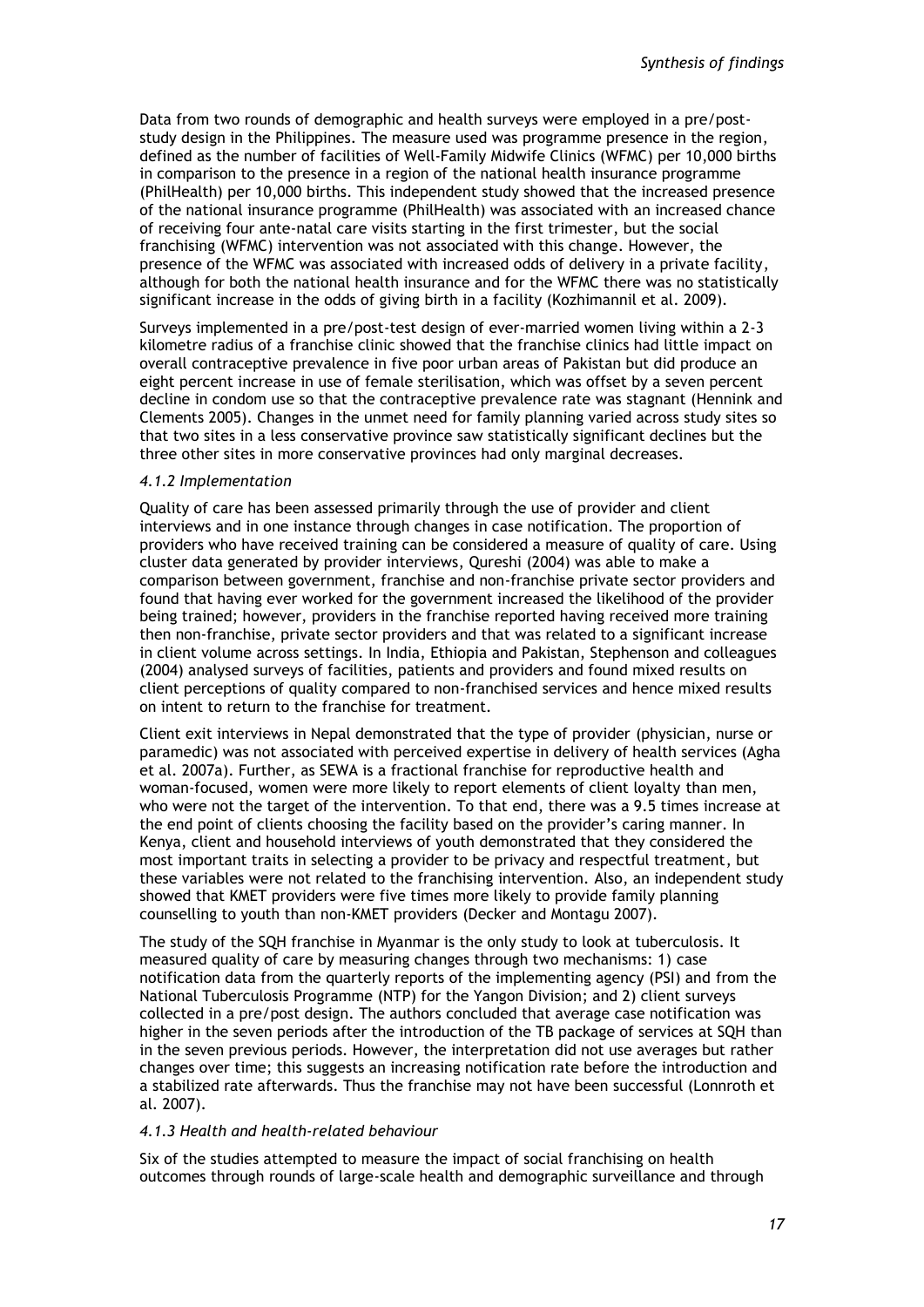purpose-built surveys comparing use of family planning methods across users and non-users of social franchises. Without comparable control groups, their findings report correlations rather than impact. In addition to perceptions of risk and confidence in seeking treatment, Plautz et al. (2003) used population level data from the 2000 and 2002 Madagascar Adolescent Reproductive Health Surveys in a pre- and post-design to evaluate several measures of programme activities based on message exposure. Among female franchise clients, those with high message exposure were more likely to use modern methods of family planning. Furthermore, youth who were clients of TOP Réseau clinics were no more likely to use condoms; thus a combination of messages and clinic visits or any two elements in the programme are necessary to create behaviour change.

In Nepal, Agha and colleagues (2007b) used exit interviews of male and female franchise clients and household interviews in a controlled before and after design in order to discover that that the franchising intervention resulted in no statistical difference for family planning use among married women, use of ante-natal care during their last pregnancy, or the number of women receiving ante-natal care from a medical store or pharmacy. However, the intervention period was short (two years) and there were delays in delivering the intervention due to civil unrest, which may have hampered its effectiveness.

In Kenya, client and household interviews of youth found that KMET youth clients were more likely than non-KMET youth to use any form of family planning and to use modern methods of family planning. Some 44 percent of KMET providers versus 30 percent of non-KMET providers offered youth-targeted services (Decker and Montagu 2007). The study of urban franchising clinics in Pakistan found that they were responsible for a 5 percent increase in overall knowledge of family planning methods including a 15 percent increase in knowledge of female sterilisation and a 7 percent increase in knowledge about the IUD (Hennink and Clements 2005).

#### <span id="page-21-0"></span>**4.2 Equity**

Seven of the primary studies contained elements of equity analysis, as did one of the systematic reviews. The influences of gender, age, parity, education and economic status are all addressed in the social franchising literature. Economic evaluation was limited to one study from Myanmar.

Gender is one aspect of equity analysis. One primary study investigated the gender of providers. Quereshi (2004) found that male family planning providers in low-income, urban settings in Pakistan had significantly smaller clientele than female family planning providers (Quereshi 2004). However, confidence in these findings is reduced by the poor reporting of study methods. More frequently, equity was approached from the perspective of the users rather than the providers. In Nepal, more women than men reported that they were likely to make repeat visits to the social franchise (Agha 2007a).

Another equity dimension is education. In the Stephenson et al. (2004) multi-country study, the equity analysis revealed conflicting results. In Bihar illiterate people were significantly less likely to use the social franchise but there was no association based on literacy status in Pakistan or Ethiopia.

Age and parity are other equity dimensions. In Pakistan, a study observed a significant decline in franchise use that was associated with increased parity. This observation did not hold across the two other countries in the study, Bihar (India) and Ethiopia (Stephenson et al. 2004). In Nepal older clients were more likely to report that they would make a repeat visit to the franchise clinics (Agha 2007a). Decker and Montague's (2007) analysis focused specifically on 18-24 year-old users of family planning services. They determined that youth use rates of all family planning methods were lower than adult use rates, and that social stigma was the greatest barrier to youth accessing family planning services. Youth (aged 15- 24 years) were also the target of the study by Plautz et al. (2003), which found that between 2000 and 2002, youth perceived more support for adolescent condom use and faced fewer barriers to accessing reproductive health services; however, this was not necessarily associated with the use of the social franchise or exposure to franchising messages.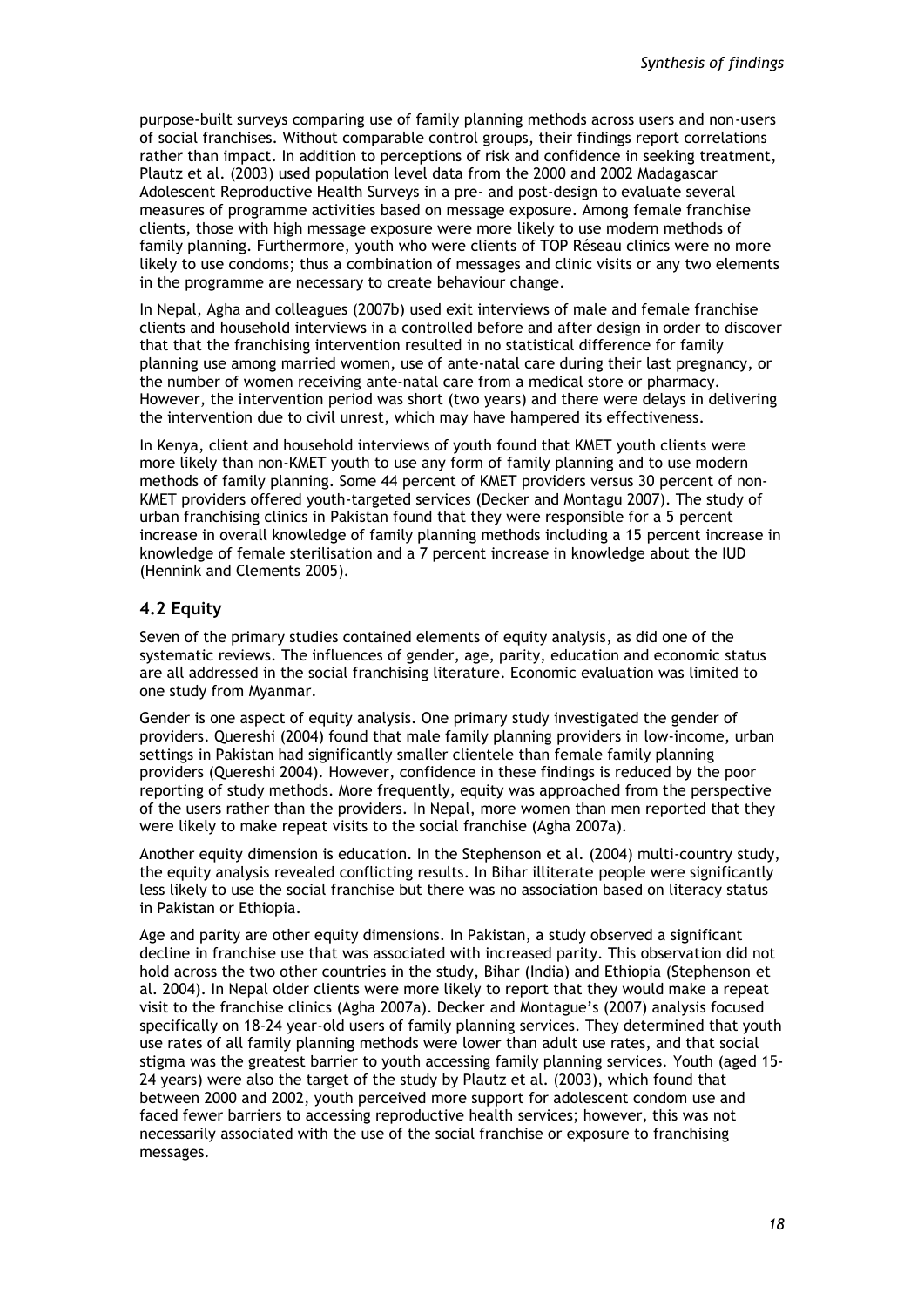Economic status is another dimension of equity. Hennink and Clements (2005) found that despite placing clinics in poor, urban areas with the goal of serving the poor population, the social franchise clients were more likely to be from other groups that were younger, had a relatively higher standard of living (determined by a proxy assets measure), had low parity and were primarily interested in birth spacing. However, this analysis only included female clients. In Myanmar, 68 percent of TB patients accessing care through the social franchise were from the two lowest wealth quintiles (Lonnroth et al. 2007).

#### <span id="page-22-0"></span>**4.3 Economics**

Economic evaluation only appears in the study by Lonnroth and colleagues (2007) set in Myanmar. The study found that the average cost for lower socio-economic groups across the whole population using all providers was equivalent to 68 percent of their annual per capita household income versus a median of 28 percent. The SQH franchises were found to provide lower cost treatment compared to other sectors/providers; users from the lower socioeconomic groups were spending 3 percent of their annual per capita income on tuberculosis treatment as compared to 11 percent of the mean. All patients appeared to have paid despite services being no cost at the point of care and drugs being 'free'. Thirty-eight percent of patients from the lower socio-economic groups had to borrow money during their treatment. The author mentioned a planned full economic evaluation but this evaluation had not appeared in the literature at the time of this review.

#### <span id="page-22-1"></span>**4.4 Summary of results of synthesis**

- 1. Seven studies addressed aspects of access to services. Social franchising was not related to increases in client volume across settings or to increased use of STI treatment. However, there were mixed outcomes for changes in unmet need for family planning.
- 2. Five studies addressed quality of care issues. The studies showed that franchise providers were more likely to be trained than non-franchise private providers but that training was affiliated with government service as opposed to the franchise. Further, franchise providers were more likely to be selected for their caring manner after the intervention in one study but in general there were mixed results on patient perception of improvement in quality of care.
- 3. Six of the studies attempted to measure the impact of social franchising on health and health-related behaviour outcomes. Although authors reported an improvement in knowledge and use of modern family planning methods among franchise clients, their study designs were not rigorous enough to measure impact.
- 4. Seven studies contained elements of equity analysis presenting mixed results for franchises reaching the young, the poor and the illiterate across settings. Also, clinics set in low-income urban areas did not necessarily serve the target low-income group.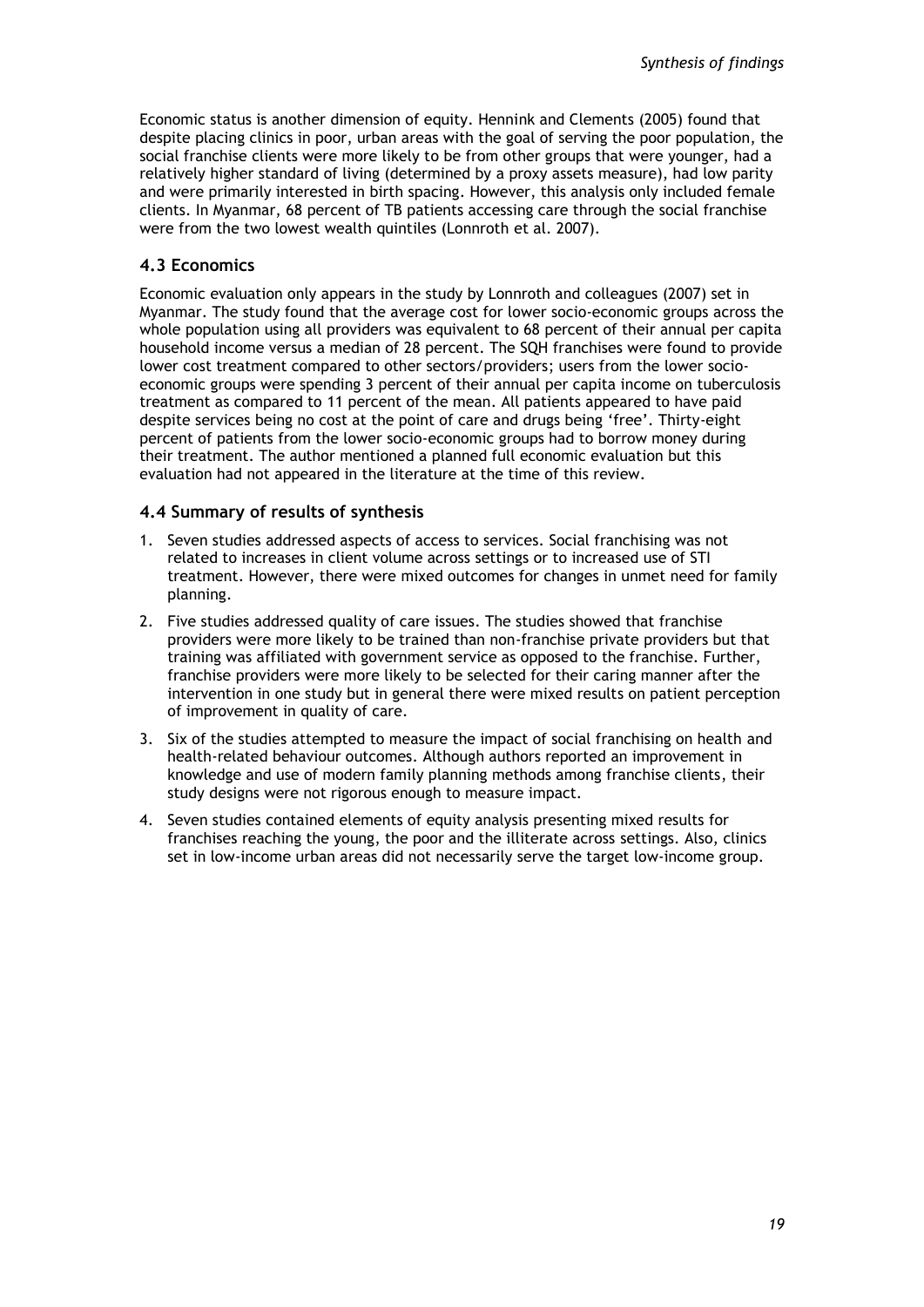## <span id="page-23-0"></span>**5. Conclusions**

#### <span id="page-23-1"></span>**5.1 Strengths and limitations of the review**

Unlike previous reviews of social franchising and the non-state sector, this review's strength was its comprehensive search of major and minor databases without the use of restrictive methodology filters, which resulted in the inclusion of three reviews and nine primary studies.

This review would be strengthened by the inclusion of social franchising literature in languages other than English (e.g. French). Further, much of the evidence supporting social franchising rests on satisfaction surveys, which are commonly unreliable due to courtesy bias (Bernhart et al. 1999, Williams et al. 2000). Similarly, health behaviour outcomes were dependant on exit interviews and household client interviews, which suffer from similar weaknesses. Specifically for exit interviews, participation bias may have caused some clients to avoid being asked to participate. Furthermore, in any study that relies upon selfreporting, there may be recall bias on some issues and for customer satisfaction, the issue of cultural biases towards pleasing the interview could impact on disclosure.

#### <span id="page-23-2"></span>**5.2. Conclusions and recommendations**

#### *5.2.1 Conclusions*

Social franchising has been evaluated in South and South East Asia and Africa. No reports could be found from Central Asia or South America. Further, franchising literature was almost exclusively from low-income countries with the exception of one franchise covered from the Philippines and another from India (Kozhimannil et al. 2009 and Stephenson et al. 2004). Most studies were of social franchises for reproductive health and family planning issues.

Similar to the reviews led by Koehlmoos (2009) and Patouilliard (2007), we found a paucity of rigorous study designs, so the overall existing evidence supporting social franchising is weak. The studies led by Lonnroth et al. (2007), Kozhimannil et al. (2009) and Plautz et al. (2003) perform analysis on population-level data rather than employing custom-built evaluation designs, which would have provided the evidence needed to make definitive conclusions as to the effectiveness of social franchising.

At present, the literature on social franchising does not address issues of implementation such as adherence to service protocols or sustainability of the franchise. This casts doubt on the meaningfulness of reports about reach and satisfaction. With this proviso, existing evidence appears to show that across settings, the government continues to have the highest volume of clients for family planning and other services; however, franchises do better than non-franchised private sector providers in terms of client volume (Quereshi 2004, Stephenson et al. 2004). Across studies, the clients of social franchises are satisfied with the quality of care received through the franchise and consistently report an intent to return for future health services (Agha et al. 2007b, Stephenson et al. 2004). Little information is available about implementation, with the exception of one study from Nepal, which noted that civil unrest delayed the implementation of an external marketing campaign (Agha et al. 2007a) and no information is available about the maintenance of franchising operations. Further there is a dearth of evidence on sustainability and of interventions.

There is a dearth of economic evaluations in the field of social franchising. As by its nature, franchising consists of a financial investment both on the side of the franchisee and the franchiser, the economic aspects of this mechanism should be more fully evaluated before recommendations toward future implementation or scaling up can be made.

For much of the work, there was a substantial lag between the time of the intervention being studied and the results being published. The range was two to seven years with an average delay of around four years.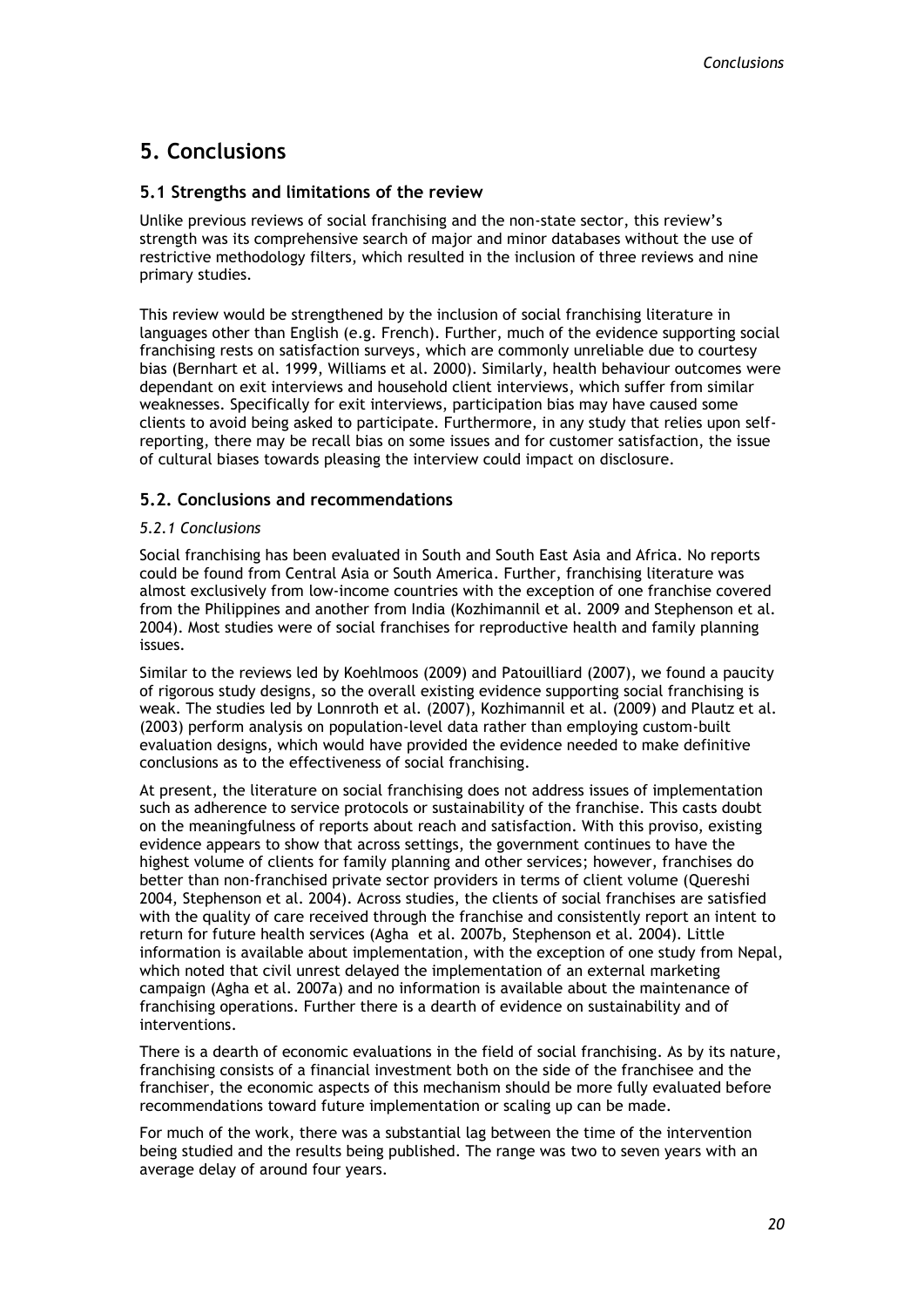Thus, decision makers in the health sector have been making health programme and policy decisions with less than complete information.

#### *5.2.2 Recommendations*

Given that social franchising remains an area of great interest as a model for engaging the non-state sector in the provision of health services in developing country settings, we recommend more rigorous evaluations of the effects of different models of social franchising. At present, evidence publicly available adds little to our knowledge of the implementation or effectiveness of social franchising. This may be due in part to social franchises operating in an environment which inhibits the sharing of commercially sensitive data. There is a need for independent rigorous evaluations to collate what can be learnt from how social franchises operate and assess their effects, whilst protecting commercial interests.

Models to be evaluated should have sound theoretical bases for improving quality of services and access by poorer populations and be evaluated for their implementation (adherence and integrity), adoption by franchisees, service users' utilisation and satisfaction, sustainability, and agreement on measurable and testable social franchising activities and goals. Some examples of activities and goals might include changes in use of family planning services and ante-natal care/skilled birth attendance; changes in case notification for HIV or tuberculosis; and changes in training of providers and provider client volume.

There is a need to evaluate such franchising of clinical services in Africa, Central Asia and South America as have been established, as a majority of the studies included in this review are from South and South East Asia, and to evaluate franchising on service delivery areas other than reproductive health, especially family planning.

Moreover, future evaluations of social franchising could include measures of the impact of the intervention on health outcomes, not only client and provider satisfaction. Similarly, the 'social' in social franchising lends itself well to the future inclusion of PROGRESS-Plus or other equity analysis tools in evaluations of franchising in order to more accurately and consistently capture the benefit to targeted sections of society, particularly women and the poor.

Researchers evaluating social franchising interventions should be supported to bring their findings to the appropriate international audience promptly.

Further systematic reviews of social franchising are not recommended at the present time. However, it is likely that the body of primary literature evaluating social franchising will grow in the years ahead. There is a real need for rigorous prospective and/or concurrent evaluations with timely sharing of findings. The growth in the body of evidence should be monitored and a fresh review of social franchising may be called for two to three years hence.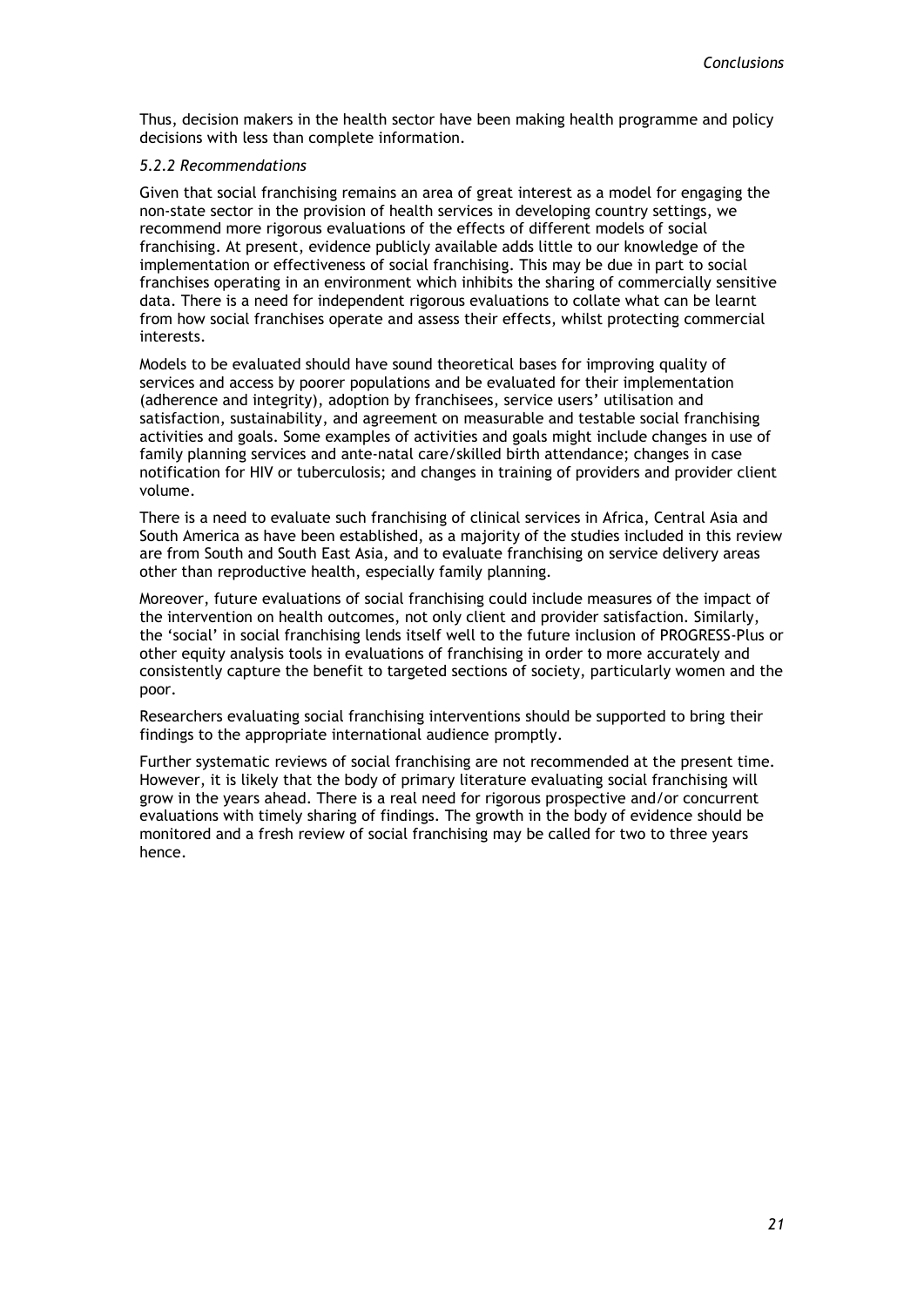## <span id="page-25-0"></span>**6. References**

#### <span id="page-25-1"></span>**6.1 Studies included in the synthesis**

Agha S, Gage A, Balal A (2007a) Changes in perceptions of quality of, and access to, services among clients of a fractional franchise network in Nepal. *Journal of Biosocial Science* 39(3): 341-54.

Agha S, Karim AM, Balal A, Sosler S (2007b) The impact of a reproductive health franchise on client satisfaction in rural Nepal. *Health Policy and Planning* 22(5): 320-8.

Decker M, Montagu D (2007) Reaching youth through franchise clinics: assessment of Kenyan private sector involvement in youth services. *Journal of Adolescent Health* 40(3):280-2.

Hennink M, Clements S (2005) The impact of franchised family planning clinics in poor urban areas of Pakistan. *Studies in Family Planning* 36(1):33-44.

Koehlmoos T, Gazi R, Hossain S, Zaman K (2009) The effect of social franchising on access to and quality of health services in low- and middle-income countries. *Cochrane Database of Systematic Reviews* Issue 1, Art. No.: CD007136.

Kozhimannil K, Valera M, Adams A, Ross-Degnan D (2009) The population-level impacts of a national health insurance program and franchise midwife clinics on achievement of prenatal and delivery care standards in the Philippines. *Health Policy* 92:55-64.

Lonnroth K, Aung T, Maung W, Kluge H, Uplekar M (2007) Social franchising of TB care through private GPs in Myanmar: an assessment of treatment results, access, equity and financial protection. *Health Policy and Planning* 22(3):156-66.

Patouillard E, Goodman C, Hanson K, Mills A (2007) Can working with the private for-profit sector improve utilization of quality health services by the poor? A systematic review of the literature. *International Journal for Equity in Health* 6: 17.

Peters D, Mirchandani G, Hansen P (2004) Strategies for engaging the private sector in sexual and reproductive health: how effective are they? *Health Policy and Planning* 19(suppl 1): i5-i21.

Plautz A, Meekers D, Neukom J (2003) *The impact of the Madagascar TOP Réseau social marketing program on sexual behavior and the use of reproductive health services*. Washington, DC: Population Services International.

Qureshi A (2004) Does training of private networks of family planning clinicians in urban Pakistan affect service utilization? Poster presented at: *Public Health and the Environment*, 132<sup>nd</sup> Annual Meeting of American Public Health Association, 6-10 November, Washington, DC.

Stephenson R, Ong Tsui A, Sulzbach S, Bardsley P, Bekele G, Giday T, Ahmed R, Gopalkrishnan G, Feyesitan B (2004) Franchising reproductive health services. *Health Services Research* 39(6 Pt 2): 2053–80.

#### <span id="page-25-2"></span>**6.2 Other references used in the text of the report**

Anderson T (2008) A system of franchising health clinics is bringing health care and medicines to rural Kenya — and helping people make a living. *Nursing Standard* 22(24): 20- 2.

Barber SL (2006) Public and private prenatal care providers in urban Mexico: how does their quality compare? *International Journal for Quality in Health Care* 19(4): 306-13.

Bennett S, Hanson K, Kadama P, Montagu D (2005) *Working with the non-state sector to achieve public health goals*. Making health systems work: Working paper no. 2. Geneva: World Health Organization.

Bernhart M, Wiadnyana IGP, Wihardjo H, Phan I (1999) Patient satisfaction in developing countries, *Social Science and Medicine* 48: 989-96.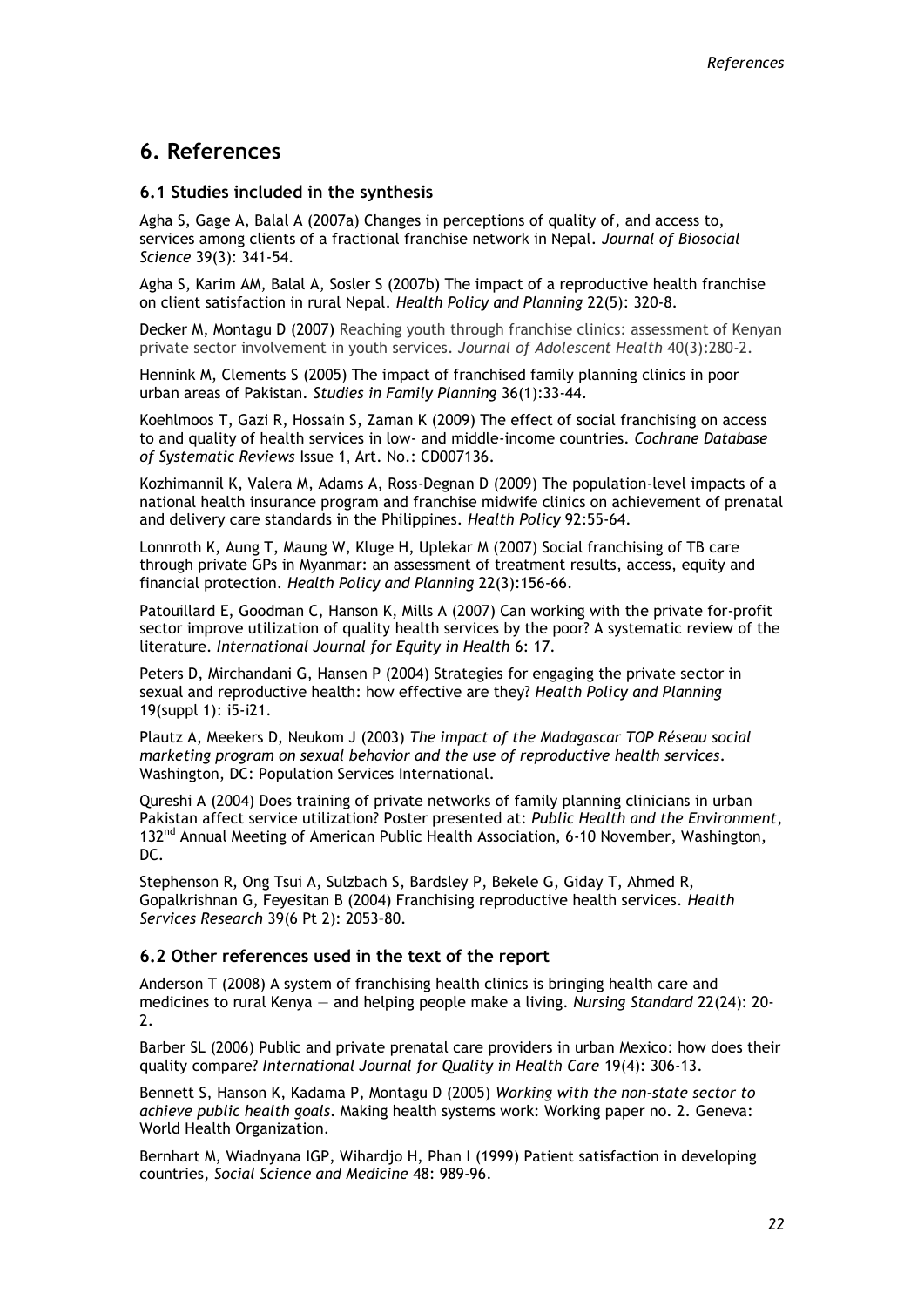Bloom G, Champion C, Lucas H, Peter, DH, Standing H (2008) *Making health markets work for the poor*. Brighton: Institute for Development Studies and Future Health Systems Consortium.

Hanson K, Gilson L, Goodman C, Mills A, Smith R, Feachem R, Feachem N, Koehlmoos T, Kinlaw H (2008) Is private health care the answer to the health problems of the world's poor? *PLoS Medicine* 5 (11).

Hayman R, Taylor E, Crawford F, Jeffery P, Smith J, Harper I (2011) *The impact of aid on maternal and reproductive health: a systematic review to evaluate the effect of aid on Millennium Development Goal 5 outcomes*. London: EPPI-Centre, Social Science Research Unit, Institute of Education, University of London.

International Finance Corporation (2007) *The business of health in Africa: partnering with the private sector to improve people's lives*. Available at: <http://www.ifc.org/ifcext/healthinafrica.nsf/Content/FullReport> (accessed 21 October 2008).

Jefferys E (2004) *Evaluating the private sector potential for franchising TB and HIV/AIDS diagnosis and care in Sub-Saharan Africa: overview report*. London: Institute for Health Sector Development.

Ladipo O, McNamara R, Delano G, Weiss E, Otolorin E (1990) Family planning in traditional markets in Nigeria. *Studies in Family Planning* 21: 311-21.

Larson C, Saha S, Islam R, Roy N (2006)Childhood diarrhea management practices in Bangladesh: private sector dominance and continued inequities in care. *International Journal of Epidemiology* 35(6):1430-9.

Makinen M, Leighton C (1997) *Summary of market analysis for a franchise network of primary health care in Lusaka, Zambia*. Technical Report 15. Bethesda, MD: Abt Associates Inc.

Mills A, Bennett S, Russell S (eds) (2000) *The challenge of health sector reform: what must governments do?* London: Palgrave Macmillan.

Mills A, Brugha R, Hanson K, McPake B (2002) What can be done about the private health sector in low-income countries? *Bulletin of the World Health Organization* 80: 325-30.

Mills A, Palmer N, Gilson L, McIntyre D, Schneider H, Sinanovic E, Wadee H (2004) The performance of different models of primary care provision in Southern Africa. *Social Science and Medicine* 59: 931-43.

Montagu D (2002) Franchising of health services in developing countries. *Health Policy and Planning*,17(2): 121-30.

Oliver SR, Rees RW, Clarke-Jones L, Milne R, Oakley AR, Gabbay J, Stein K, Buchanan P, Gyte G (2008) A multidimensional conceptual framework for analysing public involvement in health services research. *Health Expectations* 11 (1): 72–84.

Perrot J (2006) Different approaches to contracting in health systems. *Bulletin of the World Health Organization* 84(11): 859-66.

Petticrew M, Roberts H (2006) Systematic reviews in the social sciences. Maldan, MA: Blackwell.

Prata N, Montagu D, Jefferys E (2005) Private sector, human resources and health franchising in Africa, *Bulletin of the World Health Organization*, 83(4): 274-279.

Public Health Resource Unit (2006) *10 questions to help you make sense of qualitative research*, *Critical Appraisal Skills Programme (CASP)*. Available at; <http://www.sph.nhs.uk/sph-files/casp-appraisal-tools/Qualitative%20Appraisal%20Tool.pdf> (accessed 18 April 2011).

Rees R, Oliver K, Woodman J, Thomas J (2009) *Children's views about obesity, body size, shape and weight: a systematic review*. London: EPPI-Centre, Social Science Research Unit, Institute of Education, University of London.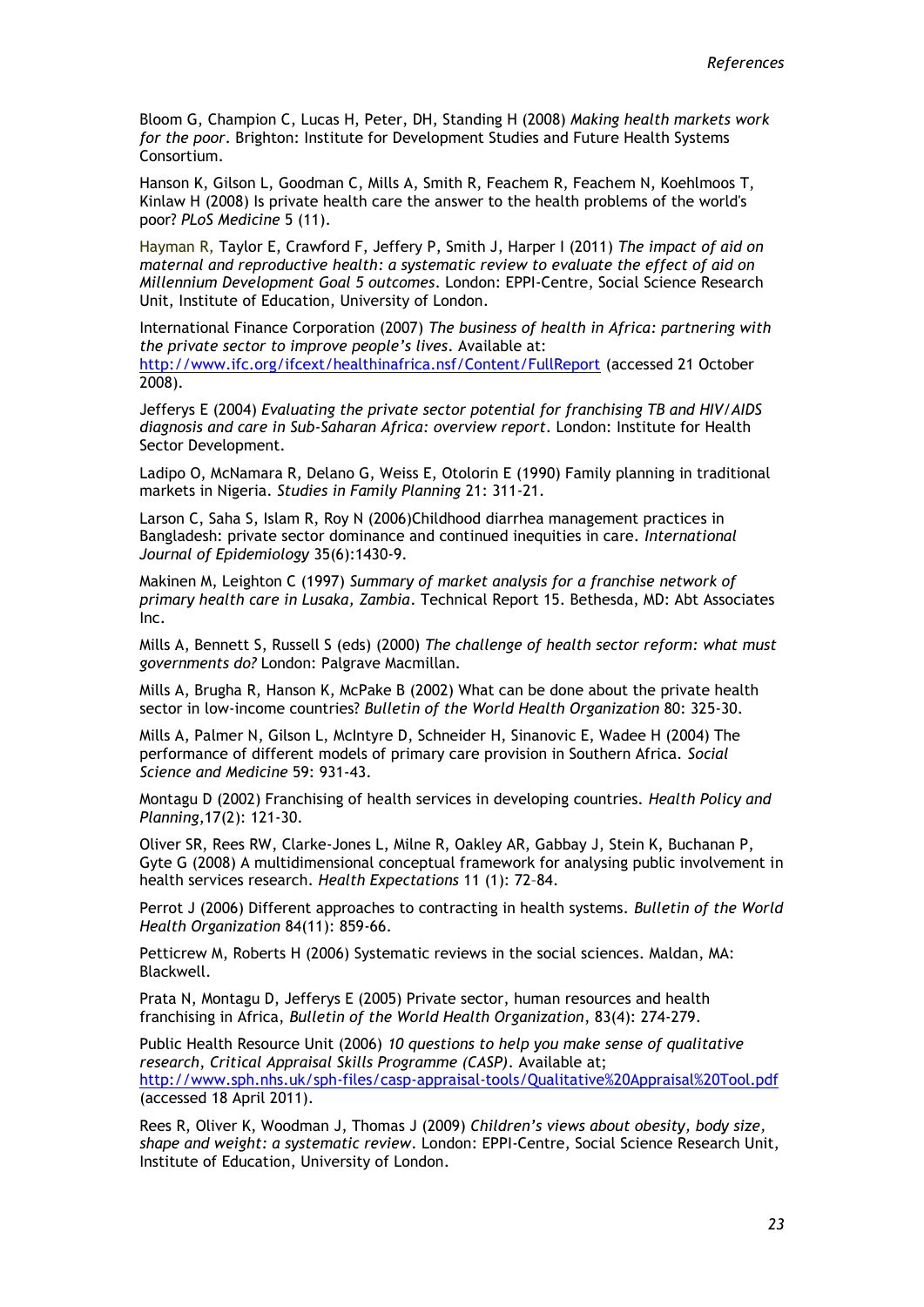Rockefeller Foundation (2008) *The role of the private sector in health systems*. New York: Rockefeller Foundation.

Ruster J (2003) *Franchising in health: emerging models, experiences, and challenges in primary care*. Public Policy for the Private Sector Note No. 263. Available at: <http://rru.worldbank.org/documents/publicpolicyjournal/263Ruste-063003.pdf> (accessed 18 April 2011).

Sekhri N (2006) *From funding to action: strengthening healthcare systems in sub-Saharan Africa*. Geneva: World Economic Forum.

Sharma A (2009) National rural health mission: time to take stock. *Indian Journal of Community Medicine* 34(3):175-82.

Shea B, Grimshaw J, Wells G, Boers M, Andersson N, Hamel C, Porter A, Tugwell P, Moher D, Bouter L (2007) Development of AMSTAR: a measurement tool to assess the methodological quality of systematic reviews. *BMC Medical Research Methodology* 7:10.

Smith E (2002) *Social franchising reproductive health services: can it work? A review of the experience*. Working Papers No. 5. London: Marie Stopes International.

Thomas J, Brunton J (2006) *EPPI-Reviewer 3.0: analysis and management of data for research synthesis*. EPPI-Centre Software. London: EPPI-Centre, Social Science Research Unit, Institute of Education, University of London.

Thomas J, Sutcliffe K, Harden A, Oakley A, Oliver S, Rees R, Brunton G, Kavanagh J (2003) *Children and healthy eating: a systematic review of barriers and facilitators*. London: EPPI-Centre, Social Science Research Unit, Institute of Education, University of London.

Waddington H, Snilstveit B, White H Fewtrell L ( 2009) *Water, sanitation and hygiene interventions to combat childhood diarrhoea in developing countries.* International Initiative for Impact Evaluation.

Walker D, Champion C, Hossain S, Wahed T, Gazi R, Koehlmoos T, Asiimwe D, Ranson M, Bennett S (2008) *Establishing non-state sector research priorities in developing countries using a participatory method*. Technical Report, Alliance Health Policy and Systems Research. Geneva: WHO.

Waters H, Hatt L, Peters D (2003) Working with the private sector for child health. *Health Policy and Planning* 18: 127-37.

Williams T, Schutt-Aine J, Cuca Y (2000) measuring family planning service quality through client satisfaction exit interviews. *International Family Planning Perspectives* 26:63-71.

WHO (1978) Declaration of Alma-Ata. Adopted at: *International Conference on Primary Health Care*, Alma-Ata, USSR, 6–12 September.

WHO and USAID (2007) *Public policy and franchising reproductive health: current evidence and future directions*. Geneva: WHO. Available at:

[http://whqlibdoc.who.int/publications/2007/9789241596021\\_eng.pdf](http://whqlibdoc.who.int/publications/2007/9789241596021_eng.pdf) (accessed 18 April 2011).

World Bank (2004) *World development report: making services work for poor people*. Washington, D.C.: International Bank for Reconstruction and Development.

World Bank (2007) *Country groups*.<http://go.worldbank.org/D7SN0B8YU0> (Accessed 15 April 2007).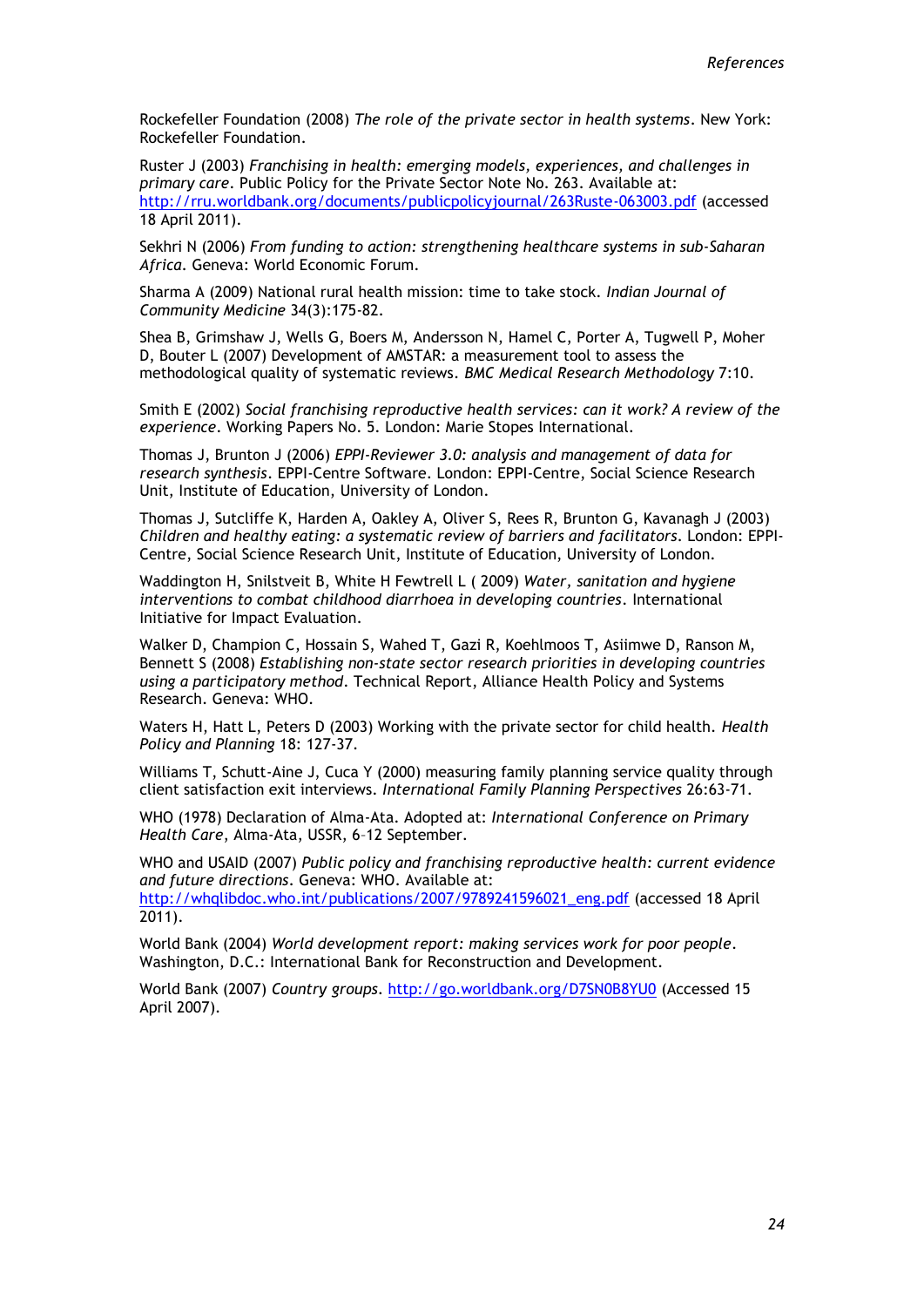## <span id="page-28-0"></span>**Appendices**

#### <span id="page-28-1"></span>**Appendix 1.1: Authorship**

*Authorship of this review*

TK: Designed and implemented the study, conducted the analysis and wrote the report. SH: Designed and implemented the search strategy, assisted with the analysis and with writing the report.

RG: Assisted with designing the study, conducted the analysis and reviewed drafts of the report

MR: Assisted with implementing the study and conducting the analysis.

#### *Current membership of the Review Group*

Dr Tracey Lynn Pérez Koehlmoos, ICDDR,B and BRAC University School of Public Health (coordinator) Ms Nadia Ishrat Alamgir, ICDDR,B Dr Rukhsana Gazi, ICDDR,B Dr Shaikh A Shahed Hossain, ICDDR,B Mr Mohammad Enamul Hoque, ICDDR,B Dr Jahangir Khan, ICDDR,B Ms Mashida Rashid, ICDDR,B Ms Tania Waheed, ICDDR,B Dr Damian G. Walker, Johns Hopkins University and ICDDR,B Dr K Zaman, ICDDR,B

#### *Advisory Group*

Dr Sara Bennett, Johns Hopkins University, School of Public Health Dr David Bishai, Johns Hopkins University, Bloomberg School of Public Health Professor Alejandro Cravioto, ICDDR,B Ms Marit Johansen, Norwegian Knowledge Centre for the Health Services Dr Dominic Montagu, University of California at San Francisco Mr Stefan Nachuk, Rockefeller Foundation Mr Juan Carlos Negrette, CP, Smiling Suns Franchise Programme Professor Sandy Oliver, EPPI-Centre, University of London Dr David Peters, Johns Hopkins University, Bloomberg School of Public Health Dr M Kent Ranson, WHO, Alliance for Health Policy and Systems Research Professor Harun-ar-Rashid, Director, Bangladesh Medical Research Council Dr Guy Stallworthy, Bill and Melinda Gates Foundation

#### *Contact*

Dr Tracey Pérez Koehlmoos 68 Shahed Tajuddin Ahmed Sarani, Mohakhali Dhaka-1212 Bangladesh

#### *Acknowledgements*

ICDDR,B acknowledges with gratitude that this research was made possible through a generous grant from the World Health Organization, the Alliance for Health Policy and Systems Research. Further we acknowledge the unflagging support of Professor Sandy Oliver and the EPPI-Centre. We express our sincere gratitude to Mr Abidur Rahman of ICDDR,B for extraordinary support in the hunt for and retrieval of full text articles.

#### *Conflict of interest*

The authors report no conflicts of interest.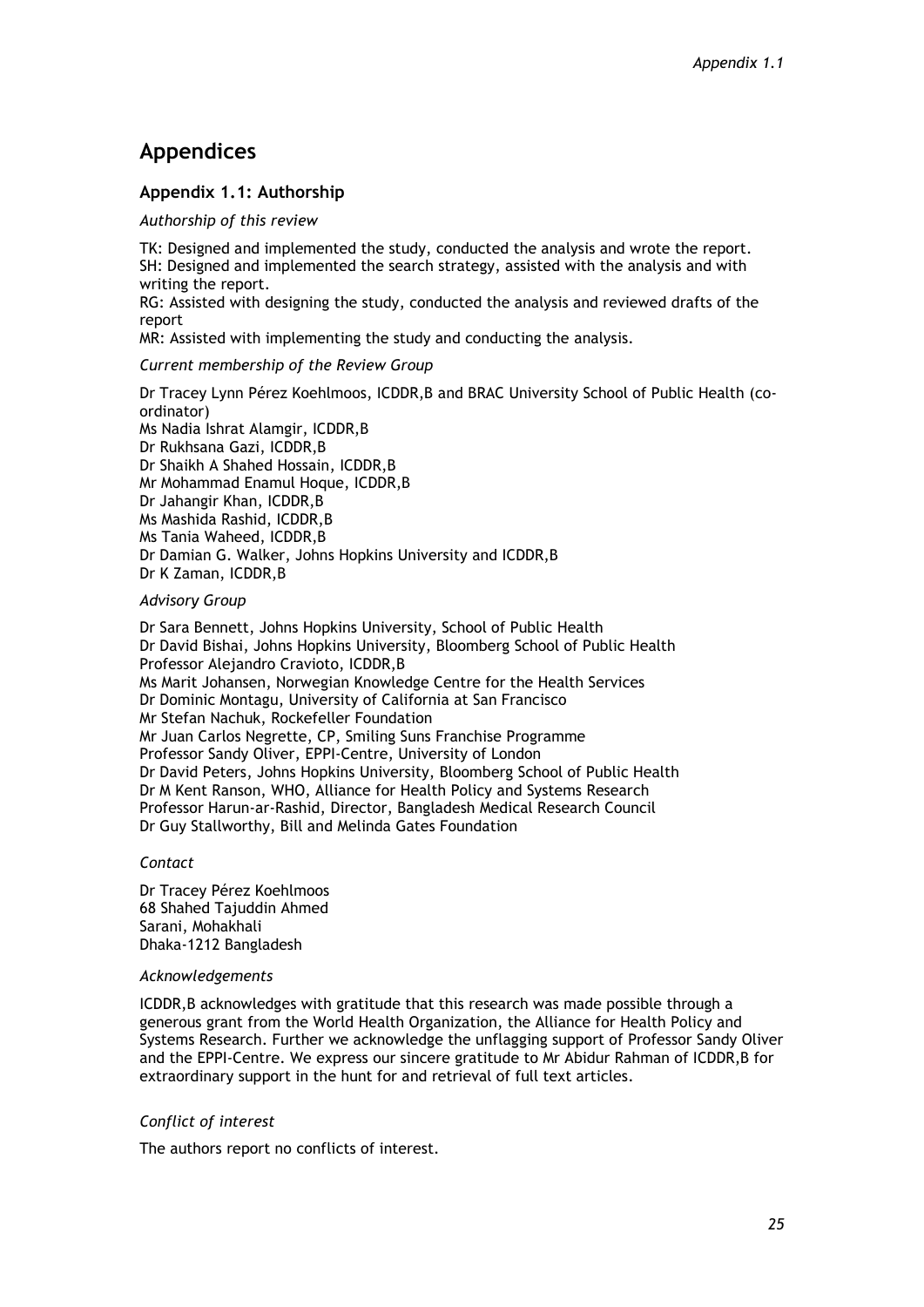#### <span id="page-29-0"></span>**Appendix 2.1: Inclusion and exclusion criteria**

#### *Types of studies*

All types of evaluations were included in this review. Randomised and non-randomised trials, controlled before and after studies and interrupted time series were considered potentially suitable for assessing effects of intervention. Observational studies such as surveys, cohort studies, case-controlled studies and case studies (with or without economic or equity analyses) were considered potentially suitable for assessing reach, implementation and maintenance.

Opinion pieces, policy documents and non-systematic reviews were excluded.

#### *Types of participants*

All levels of health care delivery were eligible.

All types of patients/consumers and healthcare professionals/providers in low-and middleincome countries were eligible (World Bank 2007).

Studies set in high-income countries were excluded (World Bank 2007).

#### *Types of interventions*

Social franchises were considered for inclusion in this review if their health professionals delivered health care services to the clients.

Further, the overarching aim behind the implementation of the social franchise had to be one of social benefit, for instance the extension of health service delivery or improving the quality of health service delivery, rather than commercial benefit.

To be included an intervention needed to include all of the following elements:

- a franchiser and franchisees:
	- o the franchiser must be an NGO or government
	- o there must be multiple franchisees of independent providers/sites/locations that deliver care by health professionals
- standardisation of supplies, delivery processes, management, including training, monitoring and protocols
- branding.

In addition, there may be other marketing strategies, including advertising (using mass media or personal media).

Studies were excluded if they did not include a social franchise for the delivery of health services.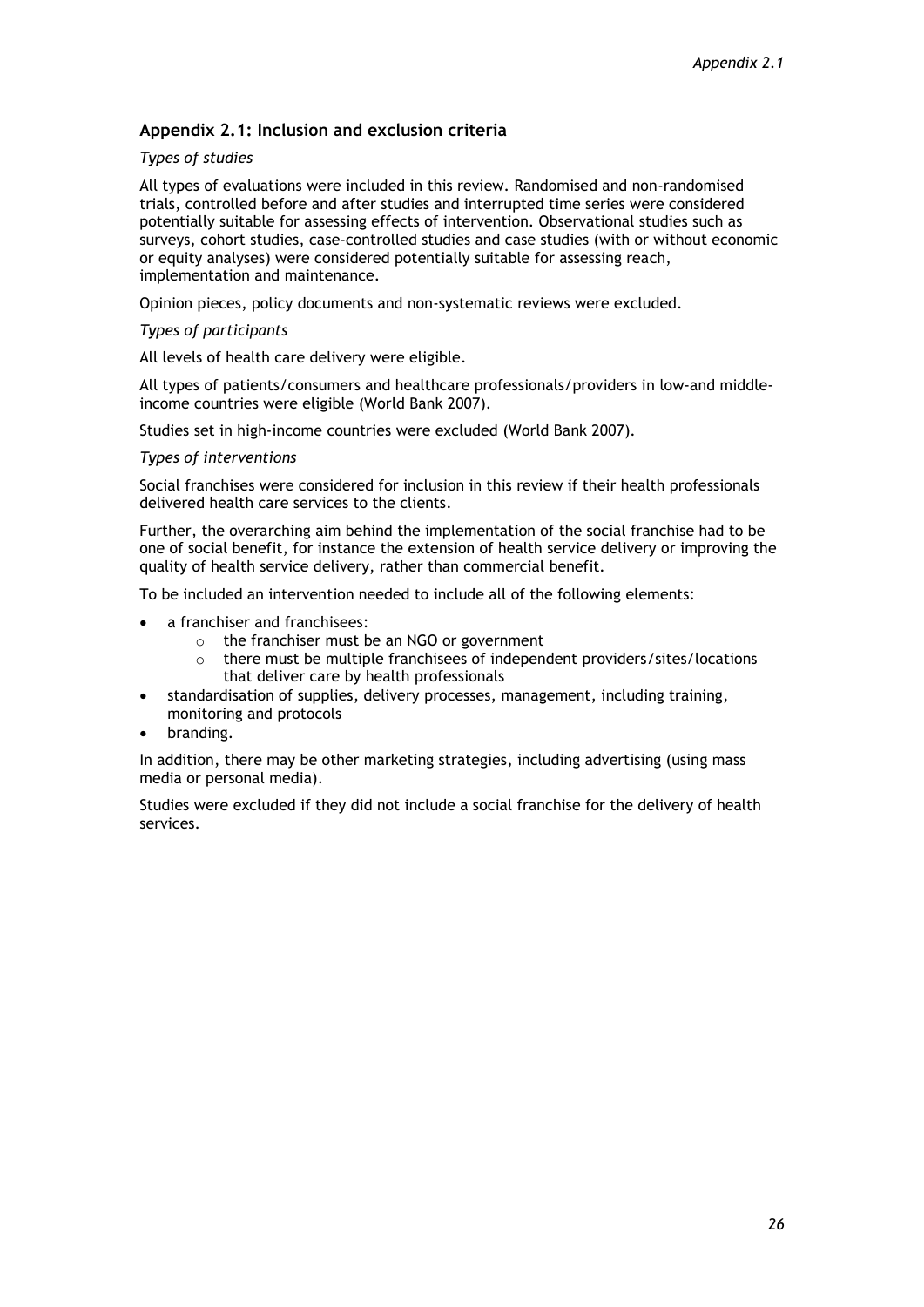| Source databases                                                                            | Date of search | $#$ of Hits    |
|---------------------------------------------------------------------------------------------|----------------|----------------|
| Major databases                                                                             |                |                |
| CINAHL/EBSCO                                                                                | 17/09/2009     | 1392           |
| Cochrane Central Library Register                                                           | 11/08/2009     | 161            |
| Econlit/Ovid                                                                                | 11/08/2009     | 560            |
| EMBASE/Ovid                                                                                 | 11/08/2009     | 754            |
| Medline/PubMed                                                                              | 09/08/2009     | 3648           |
| Science Citation Index Expanded (SCI-expanded)<br>and Social Sciences Citation Index (SSCI) | 11/08/2009     | 389            |
| Sociological Abstracts                                                                      | 11/08/2009     | 423            |
| <b>Total major databases</b>                                                                |                | 7327           |
| Duplications removed                                                                        |                | 757            |
| <b>Total screened</b>                                                                       |                | 6570           |
| Minor databases + Hand search                                                               |                |                |
| Abt. Associates                                                                             | 14/09/2009     | $\overline{2}$ |
| <b>Bio Med Central</b>                                                                      | 14/09/2009     | 4              |
| Chemonics                                                                                   | 07/09/2009     | $\overline{2}$ |
| Department for International Development, UK                                                | 05/09/2009     | 36             |
| Eldis (Institute of Development Studies)                                                    | 05/09/2009     | 15             |
| Google Scholar                                                                              | 13/09/2009     | 179            |
| German Technical Corporation (GTZ)                                                          | 05/09/2009     | 4              |
| Management Science for Health Services                                                      | 05/09/2009     | 61             |
| Marie Stopes International (MSI)                                                            | 05/09/2009     | 44             |
| Population Services International                                                           | 05/09/2009     | 67             |
| <b>Rockefeller Foundation</b>                                                               | 07/09/2009     | $\overline{2}$ |
| <b>USAID</b>                                                                                | 05/09/2009     | 51             |
| <b>WHOLIS</b>                                                                               | 05/09/2009     | 8              |
| <b>World Bank</b>                                                                           | 03/09/2009     | 97             |
| World Health Organization (WHO)                                                             | 05/09/2009     | 75             |
| <b>Total screened</b>                                                                       |                | 647            |

## <span id="page-30-0"></span>**Appendix 2.2: Sources searched electronically and by hand**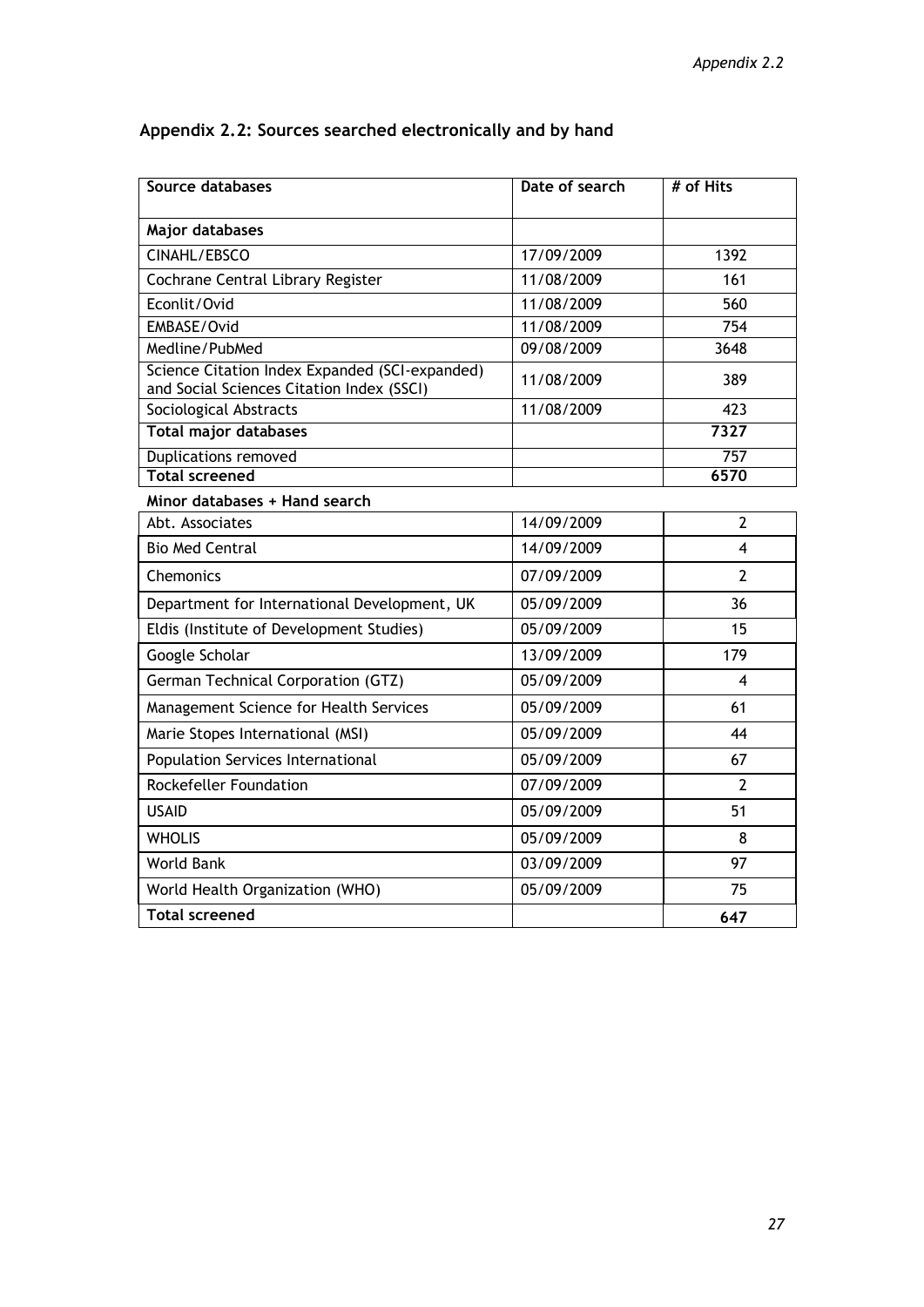| <b>Major Databases</b>                     |                       |                                                                                              |
|--------------------------------------------|-----------------------|----------------------------------------------------------------------------------------------|
| <b>Cochrane Library</b>                    | #1                    | (outsourc*): ti, ab, kw in Clinical Trials                                                   |
| No. of records obtained:                   | #2                    | (private NEXT enterprise*): ti, ab, kw or (social NEAR                                       |
| 161                                        |                       | enterprise*): ti, ab, kw or (nonprofit NEAR enterprise): ti, ab, kw or                       |
|                                            |                       | (non-profit NEAR enterprise): ti, ab, kw in Clinical Trials                                  |
|                                            | #3                    | (public private cooperation): ti, ab, kw in Clinical Trials                                  |
|                                            | #4                    | (public private partnership): ti, ab, kw in Clinical Trials                                  |
|                                            | #5                    | (contract services): ti, ab, kw in Clinical Trials                                           |
|                                            | #6                    | (health AND marketing): ti, ab, kw in Clinical Trials                                        |
|                                            | #7                    | (franchis*):ti,ab, kw in Clinical Trials                                                     |
|                                            | #8                    | (social franchising): ti, ab, kw in Clinical Trials                                          |
|                                            | #9                    | (sponsor* NEAR service*):ti,ab, kw in Clinical Trials                                        |
|                                            | #10                   | (profit* OR nonprofit*): ti, ab, kw and (organisat*): ti, ab, kw in Clinical                 |
|                                            | <b>Trials</b>         |                                                                                              |
|                                            | #11                   | (profit* OR nonprofit*): ti, ab, kw and (organizat*): ti, ab, kw in Clinical                 |
|                                            | <b>Trials</b>         |                                                                                              |
|                                            | #12                   | (non-profit*): ti, ab, kw and (organizat*): ti, ab, kw in Clinical Trials                    |
|                                            | #13                   | (non-profit*): ti, ab, kw and (organisat*): ti, ab, kw in Clinical Trials                    |
|                                            | #14                   | 'not for profit': ti, ab, kw and (organisat*): ti, ab, kw in Clinical Trials                 |
|                                            | #15                   | 'not for profit': ti, ab, kw and (organizat*): ti, ab, kw in Clinical Trials                 |
|                                            | #16                   | (branding): ti, ab, kw in Clinical Trials                                                    |
|                                            | #17                   | (brand names): ti, ab, kw in Clinical Trials                                                 |
|                                            | #18                   | (brand imag*):ti,ab, kw in Clinical Trials                                                   |
|                                            | #19                   | (brand name): ti, ab, kw in Clinical Trials                                                  |
|                                            | #20                   | (non state): ti, ab, kw and (contract*): ti, ab, kw in Clinical Trials                       |
|                                            | #21                   | (non governmental): ti, ab, kw and (contract*): ti, ab, kw in Clinical                       |
|                                            | <b>Trials</b>         |                                                                                              |
|                                            | #22                   | (nongovernmental): ti, ab, kw and (contract*): ti, ab, kw in Clinical                        |
|                                            | <b>Trials</b>         |                                                                                              |
|                                            | #23                   | (nonstate): ti, ab, kw and (contract*): ti, ab, kw in Clinical Trials                        |
|                                            | #24                   | (#1 OR #2 OR #3 OR #4 OR #5 OR #6 OR #7 OR #8 OR #9 OR #10 OR                                |
|                                            |                       | #11 OR #12 OR #13 OR #14 OR #15 OR #16 OR #17 OR #18 OR #19 OR<br>#20 OR #21 OR #22 OR #23)  |
|                                            | #25                   | MeSH descriptor Outsourced Services, this term only                                          |
|                                            | #26                   | MeSH descriptor Marketing of Health Services explode all trees                               |
|                                            | #27                   | MeSH descriptor Delivery of Health Care, this term only with                                 |
|                                            | qualifier: MT         |                                                                                              |
|                                            | #28                   | MeSH descriptor Delivery of Health Care, this term only with                                 |
|                                            | qualifier: OG         |                                                                                              |
|                                            | #29                   | MeSH descriptor Delivery of Health Care, this term only with                                 |
|                                            | qualifier: ST         |                                                                                              |
|                                            | #30                   | MeSH descriptor Delivery of Health Care, this term only with                                 |
|                                            | qualifier: UT         |                                                                                              |
|                                            | #31                   | MeSH descriptor Organizations, Nonprofit, this term only                                     |
|                                            | #32                   | MeSH descriptor Private Sector, this term only                                               |
|                                            | #33                   | MeSH descriptor Public-Private Sector Partnerships, this term only                           |
|                                            | #34                   | MeSH descriptor Contract Services, this term only with qualifiers:<br>MA, MT, OG, ST, SN, UT |
|                                            | #35                   | (#24 OR #25 OR #26 OR #27 OR #28 OR #29 OR #30 OR #31 OR #32 OR                              |
|                                            |                       | #33 OR #34)                                                                                  |
|                                            | #36<br>S <sub>1</sub> | (#35), from 2007 to 2009                                                                     |
| <b>CINAHL (EBSCO)</b><br>No. of hits: 1392 |                       | (MH 'Contract Services')                                                                     |
| (The shaded lines                          | S <sub>2</sub>        | (MH 'Social Marketing')                                                                      |
| ultimately discarded)                      | S <sub>3</sub>        | (MH 'Public Sector') and (MH 'Private Sector')                                               |

## <span id="page-31-0"></span>**Appendix 2.3.1: Search strategies for electronic databases**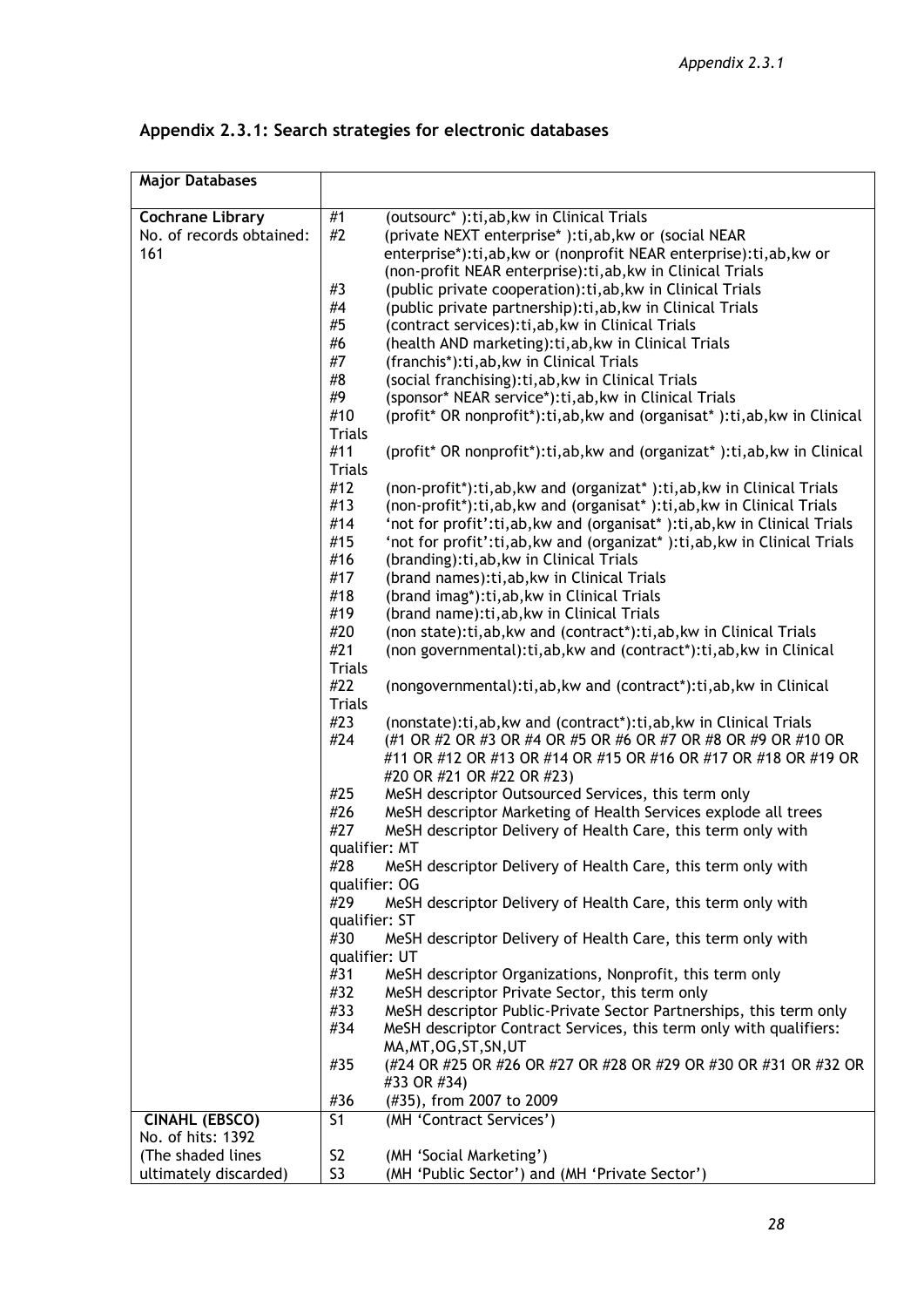| S <sub>4</sub>  | (MH 'Organizations, Nonprofit')                                           |
|-----------------|---------------------------------------------------------------------------|
| S <sub>5</sub>  | (MH 'Health Care Delivery')                                               |
| 56              | TI (franchis* or outsourc* or (private W1 enterpri*) or (contract* W1     |
|                 | service*) or branding or (brand w1 name*) or (brand W1 imag*) ) or        |
|                 | AB (franchis* or outsourc* or (private W1 enterpri*) or (contract*        |
|                 | W1 service*) or branding or (brand w1 name*) or (brand W1 imag*) )        |
|                 |                                                                           |
| S7              | TI (health and marketing) or AB (health and marketing)                    |
| S8              | TI 'social marketing' or AB 'social marketing'                            |
| S9              | TI (('public sector' W6 'private sector') or ('public sectors' W6         |
|                 | 'private sectors') or (public W6 private W6 sector*) ) or AB ( ('public   |
|                 | sector' W6 'private sector') or ('public sectors' W6 'private             |
|                 | sectors') or (public W6 private W6 sector*))                              |
| <b>S10</b>      | TI ((social or profit* or nonprofit*) and enterpri*) or AB ((social or    |
|                 | profit* or nonprofit*) and enterpri*)                                     |
| <b>S11</b>      | TI ((profit* or nonprofit*) and (organization* or organisation*)) or      |
|                 | AB ((profit* or nonprofit*) and (organization* or organisation*))         |
|                 |                                                                           |
| <b>S12</b>      | TI ((state or governmental) and contract*) or AB ((state or               |
|                 | governmental) and contract*)                                              |
| <b>S13</b>      | TI (sponsor* and service*) or AB (sponsor* and service*)                  |
| <b>S14</b>      | S1 or S2 or S3 or S4 or S5 or S6 or S7 or S8 or S9 or S10 or S11 or S12   |
|                 | or S13                                                                    |
| <b>S15</b>      | S1 or S2 or S3 or S4 or S6 or S7 or S8 or S9 or S10 or S11 or S12 or      |
|                 | <b>S13</b>                                                                |
| <b>S16</b>      | (MH 'Developing Countries')                                               |
| <b>S17</b>      | (MH 'Africa+')                                                            |
| <b>S18</b>      | (MH 'Central America+')                                                   |
| S <sub>19</sub> |                                                                           |
|                 | (MH 'Latin America')                                                      |
| <b>S20</b>      | (MH 'South America+')                                                     |
| <b>S21</b>      | (MH 'West Indies+')                                                       |
| <b>S22</b>      | $(MH 'Asia+)$                                                             |
| <b>S23</b>      | TI (Africa or Asia or 'South America' or 'Latin America' or 'Central      |
|                 | America') or AB (Africa or Asia or 'South America' or 'Latin              |
|                 | America' or 'Central America' )                                           |
| <b>S24</b>      | MW ('American Samoa' or Argentina or Belize or Botswana or Brazil         |
|                 | or Bulgaria or Chile or Comoros or 'Costa Rica' or Croatia or             |
|                 | Dominica or Guinea or Gabon or Grenada or Grenadines or Hungary           |
|                 | or Kazakhstan or Latvia or Lebanon or Libia or libyan or Libya or         |
|                 | Lithuania or Malaysia or Mauritius or Mayotte or Mexico or                |
|                 |                                                                           |
|                 | Micronesia or Montenegro or Nevis or 'Northern Mariana Islands' or        |
|                 | Oman or Palau or Panama or Poland or Romania or Russia or                 |
|                 | 'Russian Federation' or Samoa or 'Saint Lucia' or 'St Lucia' or 'Saint    |
|                 | Kitts' or 'St Kitts' or 'Saint Vincent' or 'St Vincent' or Serbia or      |
|                 | Seychelles or Slovakia or 'Slovak Republic' or 'South Africa' or          |
|                 | Turkey or Uruguay or Venezuela or Yugoslavia ) or TI ('American           |
|                 | Samoa' or Argentina or Belize or Botswana or Brazil or Bulgaria or        |
|                 | Chile or Comoros or 'Costa Rica' or Croatia or Dominica or Guinea or      |
|                 | Gabon or Grenada or Grenadines or Hungary or Kazakhstan or Latvia         |
|                 | or Lebanon or Libia or libyan or Libya or Lithuania or Malaysia or        |
|                 | Mauritius or Mayotte or Mexico or Micronesia or Montenegro or Nevis       |
|                 | or 'Northern Mariana Islands' or Oman or Palau or Panama or Poland        |
|                 |                                                                           |
|                 | or Romania or Russia or 'Russian Federation' or Samoa or 'Saint           |
|                 | Lucia' or 'St Lucia' or 'Saint Kitts' or 'St Kitts' or 'Saint Vincent' or |
|                 | 'St Vincent' or Serbia or Seychelles or Slovakia or 'Slovak Republic'     |
|                 | or 'South Africa' or Turkey or Uruguay or Venezuela or Yugoslavia)        |
|                 | or AB ('American Samoa' or Argentina or Belize or Botswana or             |
|                 | Brazil or Bulgaria or Chile or Comoros or 'Costa Rica' or Croatia or      |
|                 | Dominica or Guinea or Gabon or Grenada or Grenadines or Hungary           |
|                 | or Kazakhstan or Latvia or Lebanon or Libia or libyan or Libya or         |
|                 | Lithuania or Malaysia or Mauritius or Mayotte or Mexico or                |
|                 | Micronesia or Montenegro or Nevis or 'Northern Mariana Islands' or        |
|                 |                                                                           |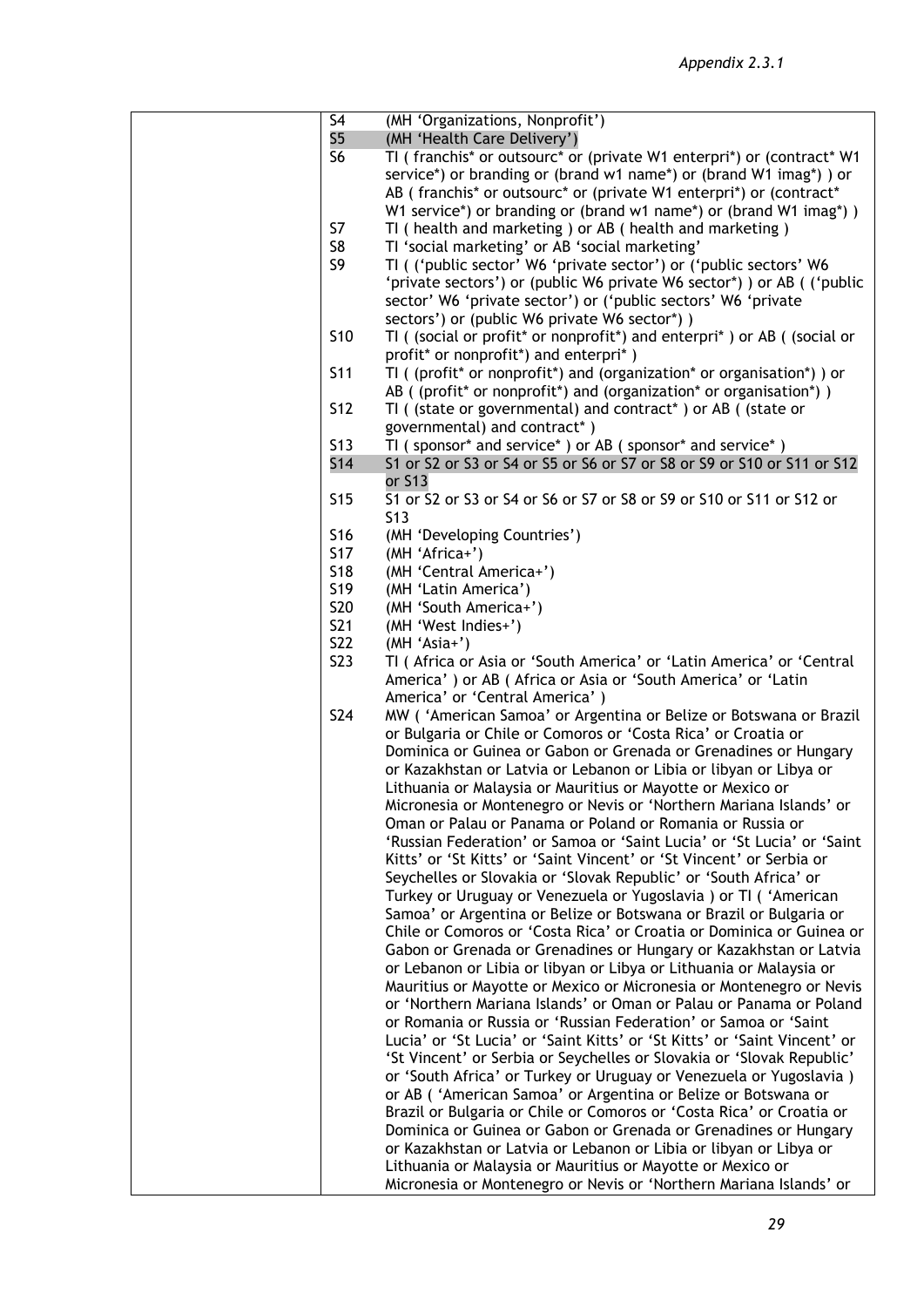|            | Oman or Palau or Panama or Poland or Romania or Russia or<br>'Russian Federation' or Samoa or 'Saint Lucia' or 'St Lucia' or 'Saint<br>Kitts' or 'St Kitts' or 'Saint Vincent' or 'St Vincent' or Serbia or  |
|------------|--------------------------------------------------------------------------------------------------------------------------------------------------------------------------------------------------------------|
|            | Seychelles or Slovakia or 'Slovak Republic' or 'South Africa' or                                                                                                                                             |
|            | Turkey or Uruguay or Venezuela or Yugoslavia)                                                                                                                                                                |
| <b>S25</b> | MW (Albania or Algeria or Angola or Armenia or Azerbaijan or<br>Belarus or Bhutan or Bolivia or Bosnia or Herzegovina or 'Cape                                                                               |
|            | Verde' or Cameroon or China or Colombia or Congo or Cuba or                                                                                                                                                  |
|            | Djibouti or 'Dominican Republic' or Ecuador or Egypt or 'El                                                                                                                                                  |
|            | Salvador' or Fiji or Gaza or Georgia or Guam or Guatemala or                                                                                                                                                 |
|            | Guyana or Honduras or 'Indian Ocean Islands' or Indonesia or Iran or<br>Iraq or Jamaica or Jordan or Kiribati or Lesotho or Macedonia or<br>Maldives or 'Marshall Islands' or Micronesia or 'Middle East' or |
|            | Moldova or Morocco or Namibia or Nicaragua or Palestin* or                                                                                                                                                   |
|            | Paraguay or Peru or Philippines or Samoa or 'Sri Lanka' or Suriname                                                                                                                                          |
|            | or Swaziland or Syria or 'Syrian Arab Republic' or Thailand or Tonga<br>or Tunisia or Turkmenistan or Ukraine or Vanuatu or 'West Bank')                                                                     |
|            | or TI (Albania or Algeria or Angola or Armenia or Azerbaijan or<br>Belarus or Bhutan or Bolivia or Bosnia or Herzegovina or 'Cape                                                                            |
|            | Verde' or Cameroon or China or Colombia or Congo or Cuba or                                                                                                                                                  |
|            | Djibouti or 'Dominican Republic' or Ecuador or Egypt or 'El                                                                                                                                                  |
|            | Salvador' or Fiji or Gaza or Georgia or Guam or Guatemala or                                                                                                                                                 |
|            | Guyana or Honduras or 'Indian Ocean Islands' or Indonesia or Iran or<br>Iraq or Jamaica or Jordan or Kiribati or Lesotho or Macedonia or                                                                     |
|            | Maldives or 'Marshall Islands' or Micronesia or 'Middle East' or                                                                                                                                             |
|            | Moldova or Morocco or Namibia or Nicaragua or Palestin* or                                                                                                                                                   |
|            | Paraguay or Peru or Philippines or Samoa or 'Sri Lanka' or Suriname                                                                                                                                          |
|            | or Swaziland or Syria or 'Syrian Arab Republic' or Thailand or Tonga                                                                                                                                         |
|            | or Tunisia or Turkmenistan or Ukraine or Vanuatu or 'West Bank'<br>Albania or Algeria or Angola or Armenia or Azerbaijan or Belarus or                                                                       |
|            | Bhutan or Bolivia or Bosnia or Herzegovina or 'Cape Verde' or                                                                                                                                                |
|            | Cameroon or China or Colombia or Congo or Cuba or Djibouti or                                                                                                                                                |
|            | 'Dominican Republic' or Ecuador or Egypt or 'El Salvador' or Fiji or                                                                                                                                         |
|            | Gaza or Georgia or Guam or Guatemala or Guyana or Honduras or                                                                                                                                                |
|            | 'Indian Ocean Islands' or Indonesia or Iran or Iraq or Jamaica or<br>Jordan or Kiribati or Lesotho or Macedonia or Maldives or 'Marshall                                                                     |
|            | Islands' or Micronesia or 'Middle East' or Moldova or Morocco or                                                                                                                                             |
|            | Namibia or Nicaragua or Palestin* or Paraguay or Peru or Philippines                                                                                                                                         |
|            | or Samoa or 'Sri Lanka' or Suriname or Swaziland or Syria or 'Syrian                                                                                                                                         |
|            | Arab Republic' or Thailand or Tonga or Tunisia or Turkmenistan or                                                                                                                                            |
|            | Ukraine or Vanuatu or 'West Bank' ) or AB ( Albania or Algeria or<br>Angola or Armenia or Azerbaijan or Belarus or Bhutan or Bolivia or                                                                      |
|            | Bosnia or Herzegovina or 'Cape Verde' or Cameroon or China or                                                                                                                                                |
|            | Colombia or Congo or Cuba or Djibouti or 'Dominican Republic' or                                                                                                                                             |
|            | Ecuador or Egypt or 'El Salvador' or Fiji or Gaza or Georgia or Guam                                                                                                                                         |
|            | or Guatemala or Guyana or Honduras or 'Indian Ocean Islands' or                                                                                                                                              |
|            | Indonesia or Iran or Iraq or Jamaica or Jordan or Kiribati or Lesotho<br>or Macedonia or Maldives or 'Marshall Islands' or Micronesia or                                                                     |
|            | 'Middle East' or Moldova or Morocco or Namibia or Nicaragua or                                                                                                                                               |
|            | Palestin* or Paraguay or Peru or Philippines or Samoa or 'Sri Lanka'                                                                                                                                         |
|            | or Suriname or Swaziland or Syria or 'Syrian Arab Republic' or                                                                                                                                               |
|            | Thailand or Tonga or Tunisia or Turkmenistan or Ukraine or Vanuatu                                                                                                                                           |
| <b>S26</b> | or 'West Bank')<br>MW (Afghanistan or Bangladesh or Benin or 'Burkina Faso' or                                                                                                                               |
|            | Burundi or Cambodia or 'Central African Republic' or Chad or                                                                                                                                                 |
|            | Comoros or Congo or 'Cote d'Ivoire' or Eritrea or Ethiopia or Gambia                                                                                                                                         |
|            | or Ghana or Guinea or Haiti or India or Kenya or Korea or Kyrgyz or                                                                                                                                          |
|            | Kyrgyzstan or Lao or Laos or Liberia or Madagascar or Malawi or Mali                                                                                                                                         |
|            | or Mauritania or Melanesia or Mongolia or Mozambique or Burma or<br>Myanmar or Nepal or Niger or Nigeria or Pakistan or Rwanda or                                                                            |
|            |                                                                                                                                                                                                              |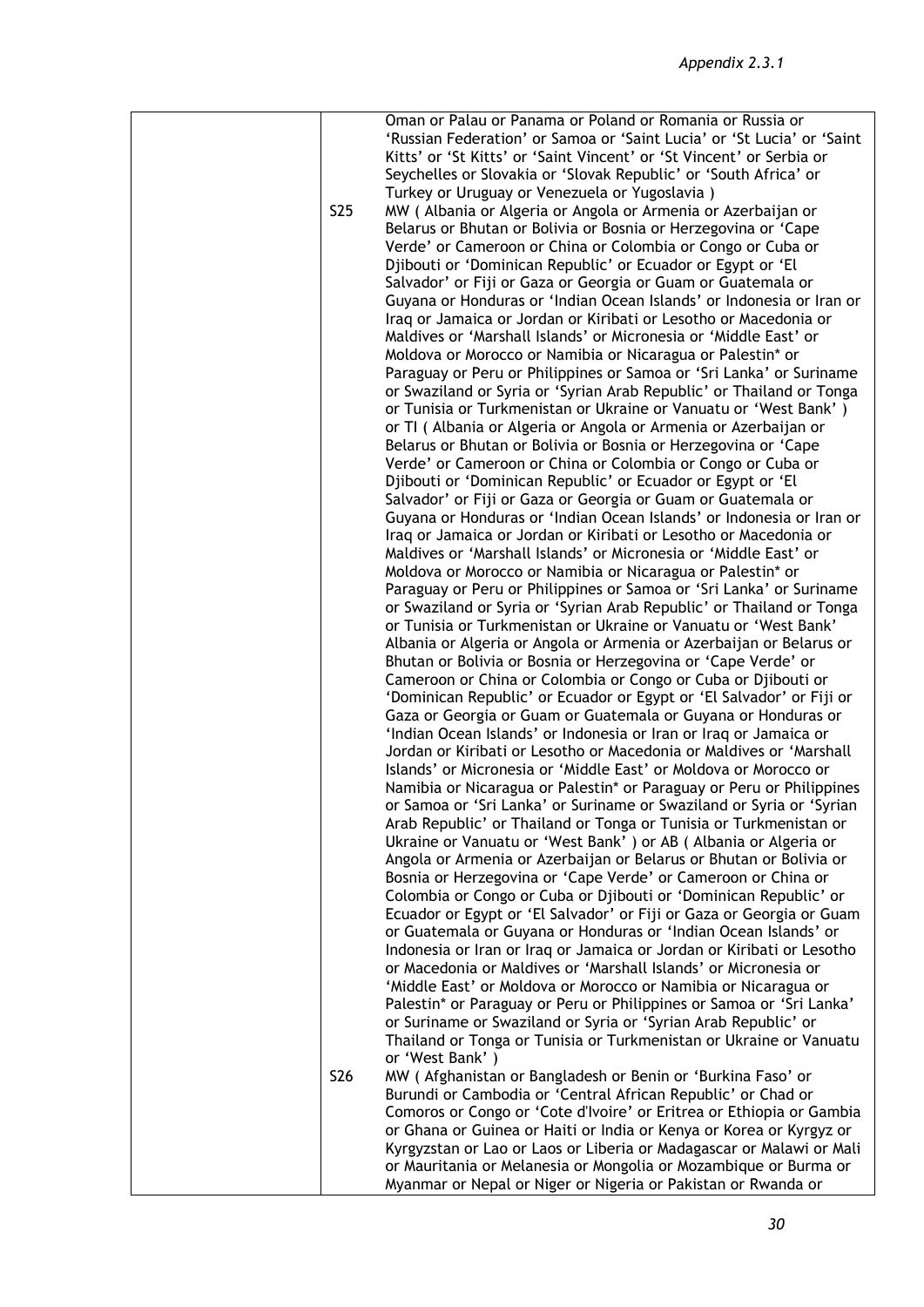|                    | 'Salomon Islands' or 'Sao Tome' or Senegal or 'Sierra Leone' or<br>Somalia or Sudan or Tajikistan or Tanzania or Timor or Togo or<br>Uganda or Uzbekistan or Vietnam or 'Viet Nam' or Yemen or Zambia<br>or Zimbabwe) or TI ( Afghanistan or Bangladesh or Benin or 'Burkina<br>Faso' or Burundi or Cambodia or 'Central African Republic' or Chad<br>or Comoros or Congo or 'Cote d'Ivoire' or Eritrea or Ethiopia or<br>Gambia or Ghana or Guinea or Haiti or India or Kenya or Korea or<br>Kyrgyz or Kyrgyzstan or Lao or Laos or Liberia or Madagascar or<br>Malawi or Mali or Mauritania or Melanesia or Mongolia or<br>Mozambique or Burma or Myanmar or Nepal or Niger or Nigeria or<br>Pakistan or Rwanda or 'Salomon Islands' or 'Sao Tome' or Senegal or<br>'Sierra Leone' or Somalia or Sudan or Tajikistan or Tanzania or<br>Timor or Togo or Uganda or Uzbekistan or Vietnam or 'Viet Nam' or                                                                                                                                                                                                                                                                                                                                                                                                                                                                                                                                                                                                                                                                                                                                                                                                                                                                                                                                         |
|--------------------|----------------------------------------------------------------------------------------------------------------------------------------------------------------------------------------------------------------------------------------------------------------------------------------------------------------------------------------------------------------------------------------------------------------------------------------------------------------------------------------------------------------------------------------------------------------------------------------------------------------------------------------------------------------------------------------------------------------------------------------------------------------------------------------------------------------------------------------------------------------------------------------------------------------------------------------------------------------------------------------------------------------------------------------------------------------------------------------------------------------------------------------------------------------------------------------------------------------------------------------------------------------------------------------------------------------------------------------------------------------------------------------------------------------------------------------------------------------------------------------------------------------------------------------------------------------------------------------------------------------------------------------------------------------------------------------------------------------------------------------------------------------------------------------------------------------------------------------------------|
|                    | Yemen or Zambia or Zimbabwe ) or AB (Afghanistan or Bangladesh<br>or Benin or 'Burkina Faso' or Burundi or Cambodia or 'Central<br>African Republic' or Chad or Comoros or Congo or 'Cote d'Ivoire' or<br>Eritrea or Ethiopia or Gambia or Ghana or Guinea or Haiti or India or<br>Kenya or Korea or Kyrgyz or Kyrgyzstan or Lao or Laos or Liberia or<br>Madagascar or Malawi or Mali or Mauritania or Melanesia or Mongolia<br>or Mozambique or Burma or Myanmar or Nepal or Niger or Nigeria or<br>Pakistan or Rwanda or 'Salomon Islands' or 'Sao Tome' or Senegal or<br>'Sierra Leone' or Somalia or Sudan or Tajikistan or Tanzania or<br>Timor or Togo or Uganda or Uzbekistan or Vietnam or 'Viet Nam' or<br>Yemen or Zambia or Zimbabwe)<br><b>S27</b><br>TI ('developing country' or 'developing countries' or 'developing                                                                                                                                                                                                                                                                                                                                                                                                                                                                                                                                                                                                                                                                                                                                                                                                                                                                                                                                                                                                               |
|                    | nation' or 'developing nations' or less* W1 'developed country' or<br>less* W1 'developed countries' or less* W1 'developed nation' or<br>less* W1 'developed nations' or 'third world' or 'under developed'<br>or 'middle income' or 'low income' or 'underserved country' or<br>'underserved countries' or 'underserved nation' or 'underserved<br>nations' or 'under served country' or 'under served countries' or<br>'under served nation' or 'under served nations' or 'underserved<br>population' or 'underserved populations' or 'under served<br>population' or 'under served populations' or 'deprived country' or<br>'deprived countries' or 'deprived nation' or 'deprived nations' or<br>poor* W1 country or poor* W1 countries or poor* W1 nation* or poor*<br>W1 population* or lmic or lmics) or AB ('developing country' or<br>'developing countries' or 'developing nation' or 'developing<br>nations' or less* W1 'developed country' or less* W1 'developed<br>countries' or less* W1 'developed nation' or less* W1 'developed<br>nations' or 'third world' or 'under developed' or 'middle income' or<br>'low income' or 'underserved country' or 'underserved countries' or<br>'underserved nation' or 'underserved nations' or 'under served<br>country' or 'under served countries' or 'under served nation' or<br>'under served nations' or 'underserved population' or 'underserved<br>populations' or 'under served population' or 'under served<br>populations' or 'deprived country' or 'deprived countries' or<br>'deprived nation' or 'deprived nations' or poor* W1 country or poor*<br>W1 countries or poor* W1 nation* or poor* W1 population* or lmic or<br>lmics)<br><b>S28</b><br>\$16 or \$17 or \$18 or \$19 or \$20 or \$21 or \$22 or \$23 or \$24 or \$25 or<br>S26 or S27<br>S29<br>S14 and S28 # 3575 |
| Econlit/Ovid       | <b>S30</b><br>S15 and S28 # 1392                                                                                                                                                                                                                                                                                                                                                                                                                                                                                                                                                                                                                                                                                                                                                                                                                                                                                                                                                                                                                                                                                                                                                                                                                                                                                                                                                                                                                                                                                                                                                                                                                                                                                                                                                                                                                   |
| Technologies, Inc. | Search Strategy:                                                                                                                                                                                                                                                                                                                                                                                                                                                                                                                                                                                                                                                                                                                                                                                                                                                                                                                                                                                                                                                                                                                                                                                                                                                                                                                                                                                                                                                                                                                                                                                                                                                                                                                                                                                                                                   |
| No. of Hits: 560   | 1 (health or healthcare or patients or preventive medicine).mp.<br>[mp=heading words, abstract, title, country as subject] (46979)<br>2 (social adj5 enterprise?).mp. [mp=heading words, abstract, title, country                                                                                                                                                                                                                                                                                                                                                                                                                                                                                                                                                                                                                                                                                                                                                                                                                                                                                                                                                                                                                                                                                                                                                                                                                                                                                                                                                                                                                                                                                                                                                                                                                                  |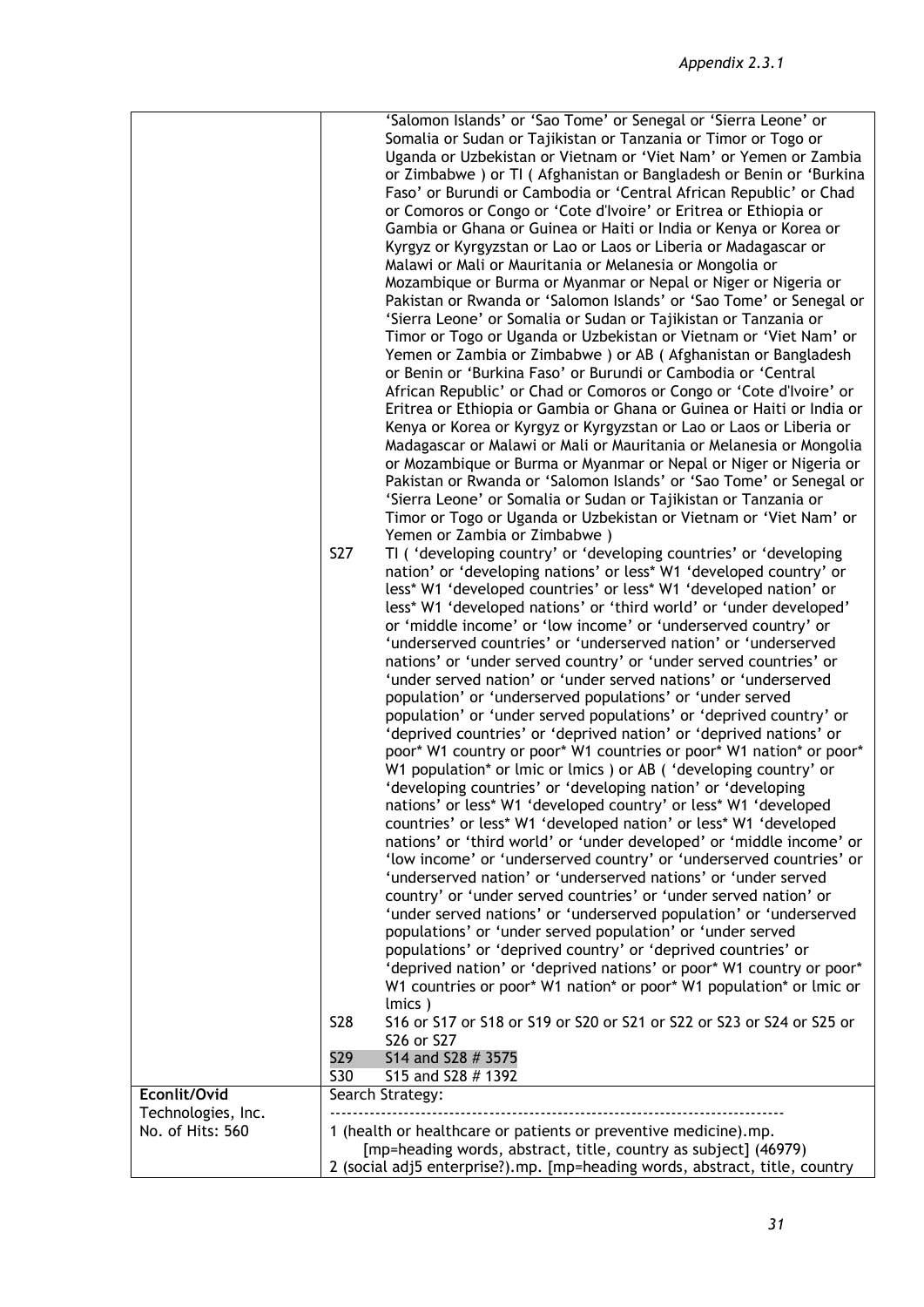| as subject] (266)                                                                                                                                  |
|----------------------------------------------------------------------------------------------------------------------------------------------------|
| 3 (franchis\$ or marketing or private enterprise? or nonprofit organi#at\$ or                                                                      |
| nonprofit organi#at\$ or branding or brand name\$ or brand imag\$).mp.                                                                             |
| [mp=heading words, abstract, title, country as subject] (26097)                                                                                    |
| 4 (non-profit adj5 enterpris\$).mp. [mp=heading words, abstract, title,                                                                            |
| country as subject] (10)                                                                                                                           |
| 5 (nonprofit adj5 enterpris\$).mp. [mp=heading words, abstract, title,                                                                             |
| country as subject] (525)                                                                                                                          |
| 6 (nonprofit\$ adj3 organi#at\$).mp. [mp=heading words, abstract, title,<br>country as subject] (915)                                              |
| 7 (non-profit\$ adj3 organi#at\$).mp. [mp=heading words, abstract, title,                                                                          |
| country as subject] (158)                                                                                                                          |
| 8 6 or 4 or 5 (1155)                                                                                                                               |
| 9 (contract adj2 service?).mp. [mp=heading words, abstract, title, country                                                                         |
| as subject] (36)                                                                                                                                   |
| 10 (non-state adj2 contract\$).mp. [mp=heading words, abstract, title,                                                                             |
| country as subject] (1)                                                                                                                            |
| 11 (nonstate adj2 contract\$).mp. [mp=heading words, abstract, title,                                                                              |
| country as subject] (0)                                                                                                                            |
| 12 (nongovernment\$ adj2 contract\$).mp. [mp=heading words, abstract,<br>title, country as subject] (1)                                            |
| 13 (non government\$ adj2 contract\$).mp. [mp=heading words, abstract,                                                                             |
| title, country as subject] (0)                                                                                                                     |
| 14 (sponsor\$ adj2 service\$).mp. [mp=heading words, abstract, title, country<br>as subject] (8)                                                   |
| 15 private sector.mp. [mp=heading words, abstract, title, country as                                                                               |
| subject] (6546)                                                                                                                                    |
| 16 (public adj2 private).mp. [mp=heading words, abstract, title, country as<br>subject] (11166)                                                    |
| 17 nonprofit institution?.mp. [mp=heading words, abstract, title, country as                                                                       |
| subject] (2903)                                                                                                                                    |
| 18 6 or 11 or 3 or 7 or 9 or 17 or 12 or 2 or 15 or 14 or 4 or 16 or 13 or 10 or<br>5(38316)                                                       |
| 19 1 and 18 (2148)                                                                                                                                 |
| 20 limit 19 to africa (59)                                                                                                                         |
| 21 limit 19 to asia (170)                                                                                                                          |
| 22 limit 19 to 'latin america and the caribbean' (60)                                                                                              |
| 23 limit 19 to oceania (41)                                                                                                                        |
| 24 22 or 21 or 23 or 20 (321)                                                                                                                      |
| 25 (developing countrie\$ or less developed countr\$ or third world countr\$ or                                                                    |
| under developed countr\$ or underdeveloped countr\$ or developing                                                                                  |
| nation? or less developed nation? or third world nation? or                                                                                        |
| underdeveloped nation? or under developed nation? or developing                                                                                    |
| countr\$ or low income countr\$ or low income nation? or middle income<br>countr\$ or middle income nation? or lmic or lmics or Africa or Asia or  |
| Mexico or South America or Latin America).mp. [mp=heading words,                                                                                   |
| abstract, title, country as subject] (64078)                                                                                                       |
| 26 (Afghanistan or Bangladesh or Benin or Burkina or Burundi or Cambodia or                                                                        |
| African or Chad or Congo or Cote\$ or Eritrea or Ethiopia or Gambia or                                                                             |
| Ghana or Guinea\$ or Haiti or Kenya or Korea? or Kyrgyz\$ or Lao? or                                                                               |
| Liberia or Madagascar or Malawi or Mali or Maurit\$ or Mozambique or                                                                               |
| Myanmar or Nepal or Niger or Nigeria or Pakistan or Rwanda or Papua                                                                                |
| or Sao or Senegal or Sierra\$ or Melanes\$ or Somalia or Tajik\$ or                                                                                |
| Tanzania or Togo or Uganda or Uzbek\$ or Viet\$ or Yemen or Zambia or                                                                              |
| Zimbabwe or Burma or Solomon or Albania or Algeria or Angola or                                                                                    |
| Armenia or Azerbaijan or Bhutan or Bolivia or Bosnia).mp. [mp=heading                                                                              |
| words, abstract, title, country as subject] (33501)                                                                                                |
| 27 (Cameroon or Cape Verde or China or Colombia or Dijbouti or Dominican                                                                           |
| or Ecuador or Egypt or El Salvador or Georgia or Guatemala or Guyana<br>or Honduras or India or Indonesia or Iran or Iraq or Jordan or Kiribati or |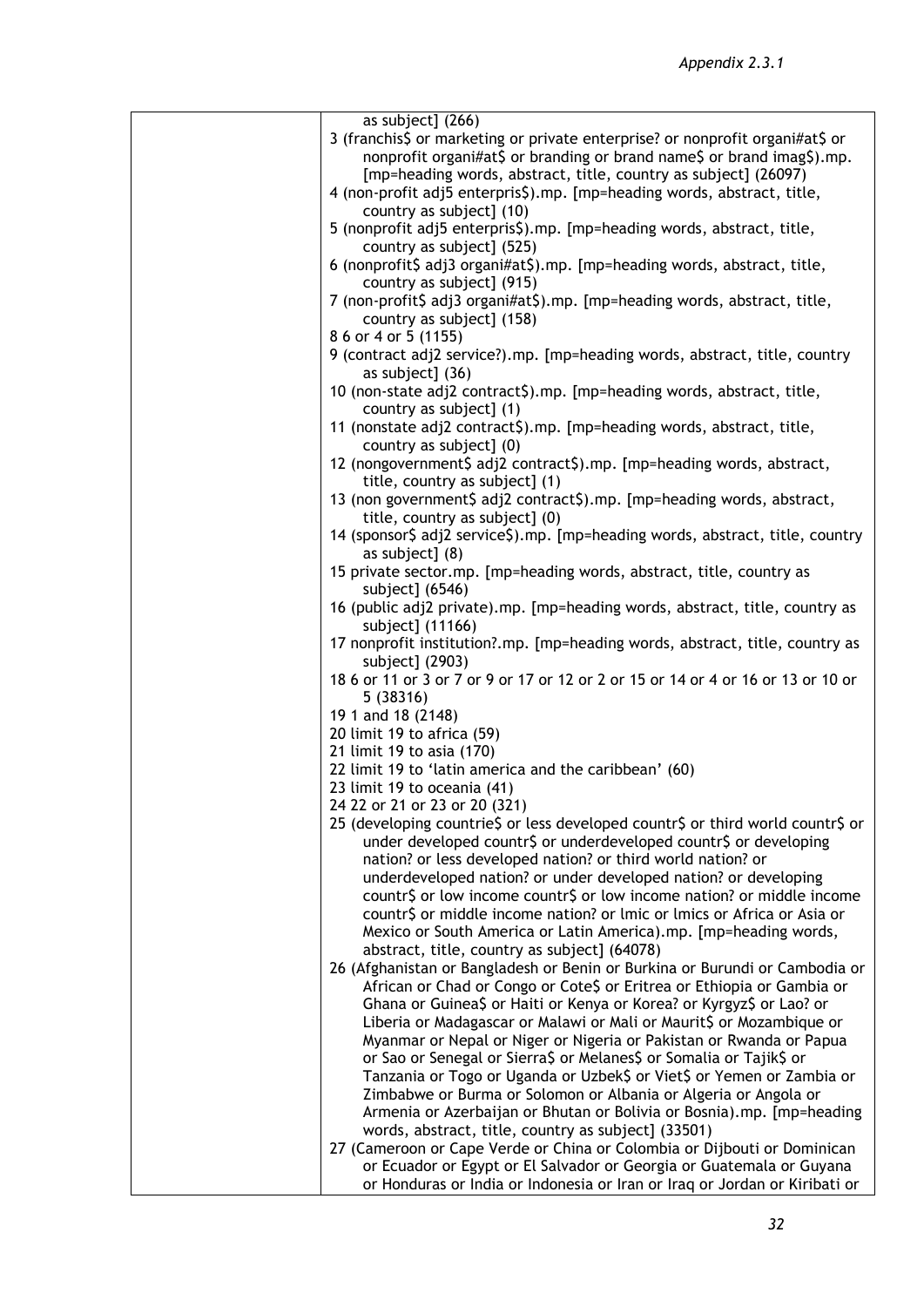|                                                     | Lesotho or Macedonia or Indian Ocean or Micronesia or Moldova or<br>Mongolia or Morocco or Namibia or Swaziland or Syria or Thailand).mp.<br>[mp=heading words, abstract, title, country as subject] (46822)<br>28 (Timor or Tong\$ or Tunisia or Turk\$ or Ukraine or Vanuatu or West Bank<br>or Gaza or Maldives or Marshall or Palestine or Syrian or Samoa or<br>Argentina or Belize or Belarus of Botswana or Brazil or Bulgaria or Chile<br>or Costa or Croatia or Cuba or Dominica or Fiji or Gabon or Grenada or<br>Jamaica or Kazakhstan or Latvia or Lebanon or Libya or Lithuania or<br>Malaysia or Mayotte or Mauritius or Mexico or Montenegro or Palau or<br>Panama or Poland or Romania or Russia or Seychelles or Slovakia or<br>Lucia or Serbia or Suriname or Uruguay or Venezuela or Yugoslavia or<br>Libia or libyan or Mariana or Russian or Kitts or St Vincent or<br>Grenadines).mp. [mp=heading words, abstract, title, country as<br>subject] (49081)<br>29 27 or 25 or 28 or 26 (154948)<br>30 19 and 29 (472) |
|-----------------------------------------------------|------------------------------------------------------------------------------------------------------------------------------------------------------------------------------------------------------------------------------------------------------------------------------------------------------------------------------------------------------------------------------------------------------------------------------------------------------------------------------------------------------------------------------------------------------------------------------------------------------------------------------------------------------------------------------------------------------------------------------------------------------------------------------------------------------------------------------------------------------------------------------------------------------------------------------------------------------------------------------------------------------------------------------------------|
|                                                     | 31 30 or 24 (560)<br>32 from 31 keep 1-560 (560)                                                                                                                                                                                                                                                                                                                                                                                                                                                                                                                                                                                                                                                                                                                                                                                                                                                                                                                                                                                         |
|                                                     | 33 from 32 keep 1-560 (560)                                                                                                                                                                                                                                                                                                                                                                                                                                                                                                                                                                                                                                                                                                                                                                                                                                                                                                                                                                                                              |
| <b>EMBASE/OVID SP</b>                               | 1 outsourc\$.mp. [mp=title, abstract, subject headings, heading word, drug                                                                                                                                                                                                                                                                                                                                                                                                                                                                                                                                                                                                                                                                                                                                                                                                                                                                                                                                                               |
|                                                     | trade name, original title, device manufacturer, drug manufacturer                                                                                                                                                                                                                                                                                                                                                                                                                                                                                                                                                                                                                                                                                                                                                                                                                                                                                                                                                                       |
| Number of hits: 754                                 | name] (630)                                                                                                                                                                                                                                                                                                                                                                                                                                                                                                                                                                                                                                                                                                                                                                                                                                                                                                                                                                                                                              |
| 754 records obtained                                | 2 (health adj3 marketing).mp. [mp=title, abstract, subject headings,                                                                                                                                                                                                                                                                                                                                                                                                                                                                                                                                                                                                                                                                                                                                                                                                                                                                                                                                                                     |
| (lines 34, 56, 58, 63) as<br>the search was carried | heading word, drug trade name, original title, device manufacturer,<br>drug manufacturer name] (395)                                                                                                                                                                                                                                                                                                                                                                                                                                                                                                                                                                                                                                                                                                                                                                                                                                                                                                                                     |
| out in stages.                                      | 3 (private adj2 enterpris\$).mp. [mp=title, abstract, subject headings,                                                                                                                                                                                                                                                                                                                                                                                                                                                                                                                                                                                                                                                                                                                                                                                                                                                                                                                                                                  |
|                                                     | heading word, drug trade name, original title, device manufacturer,                                                                                                                                                                                                                                                                                                                                                                                                                                                                                                                                                                                                                                                                                                                                                                                                                                                                                                                                                                      |
|                                                     | drug manufacturer name] (78)                                                                                                                                                                                                                                                                                                                                                                                                                                                                                                                                                                                                                                                                                                                                                                                                                                                                                                                                                                                                             |
|                                                     | 4 (social adj7 enterpris\$).mp. [mp=title, abstract, subject headings,                                                                                                                                                                                                                                                                                                                                                                                                                                                                                                                                                                                                                                                                                                                                                                                                                                                                                                                                                                   |
|                                                     | heading word, drug trade name, original title, device manufacturer,                                                                                                                                                                                                                                                                                                                                                                                                                                                                                                                                                                                                                                                                                                                                                                                                                                                                                                                                                                      |
|                                                     | drug manufacturer name] (61)<br>5 (non-profit adj5 enterpris\$).mp. [mp=title, abstract, subject headings,                                                                                                                                                                                                                                                                                                                                                                                                                                                                                                                                                                                                                                                                                                                                                                                                                                                                                                                               |
|                                                     | heading word, drug trade name, original title, device manufacturer,                                                                                                                                                                                                                                                                                                                                                                                                                                                                                                                                                                                                                                                                                                                                                                                                                                                                                                                                                                      |
|                                                     | drug manufacturer name] (4)                                                                                                                                                                                                                                                                                                                                                                                                                                                                                                                                                                                                                                                                                                                                                                                                                                                                                                                                                                                                              |
|                                                     | 6 (non?profit adj5 enterpri\$).mp. [mp=title, abstract, subject headings,                                                                                                                                                                                                                                                                                                                                                                                                                                                                                                                                                                                                                                                                                                                                                                                                                                                                                                                                                                |
|                                                     | heading word, drug trade name, original title, device manufacturer,                                                                                                                                                                                                                                                                                                                                                                                                                                                                                                                                                                                                                                                                                                                                                                                                                                                                                                                                                                      |
|                                                     | drug manufacturer name] (2)                                                                                                                                                                                                                                                                                                                                                                                                                                                                                                                                                                                                                                                                                                                                                                                                                                                                                                                                                                                                              |
|                                                     | 7 'public private co?operation'.mp. [mp=title, abstract, subject headings,<br>heading word, drug trade name, original title, device manufacturer,                                                                                                                                                                                                                                                                                                                                                                                                                                                                                                                                                                                                                                                                                                                                                                                                                                                                                        |
|                                                     | drug manufacturer name] (13)                                                                                                                                                                                                                                                                                                                                                                                                                                                                                                                                                                                                                                                                                                                                                                                                                                                                                                                                                                                                             |
|                                                     | 8 'public private partnership'.mp. [mp=title, abstract, subject headings,                                                                                                                                                                                                                                                                                                                                                                                                                                                                                                                                                                                                                                                                                                                                                                                                                                                                                                                                                                |
|                                                     | heading word, drug trade name, original title, device manufacturer,                                                                                                                                                                                                                                                                                                                                                                                                                                                                                                                                                                                                                                                                                                                                                                                                                                                                                                                                                                      |
|                                                     | drug manufacturer name] (143)                                                                                                                                                                                                                                                                                                                                                                                                                                                                                                                                                                                                                                                                                                                                                                                                                                                                                                                                                                                                            |
|                                                     | 9 (contract adj2 services).mp. [mp=title, abstract, subject headings,                                                                                                                                                                                                                                                                                                                                                                                                                                                                                                                                                                                                                                                                                                                                                                                                                                                                                                                                                                    |
|                                                     | heading word, drug trade name, original title, device manufacturer,                                                                                                                                                                                                                                                                                                                                                                                                                                                                                                                                                                                                                                                                                                                                                                                                                                                                                                                                                                      |
|                                                     | drug manufacturer name] (154)<br>10 ('not for profit' adj5 organi?at\$).mp. [mp=title, abstract, subject                                                                                                                                                                                                                                                                                                                                                                                                                                                                                                                                                                                                                                                                                                                                                                                                                                                                                                                                 |
|                                                     | headings, heading word, drug trade name, original title, device                                                                                                                                                                                                                                                                                                                                                                                                                                                                                                                                                                                                                                                                                                                                                                                                                                                                                                                                                                          |
|                                                     | manufacturer, drug manufacturer name] (131)                                                                                                                                                                                                                                                                                                                                                                                                                                                                                                                                                                                                                                                                                                                                                                                                                                                                                                                                                                                              |
|                                                     | 11 (non-profit\$ adj5 organi?at\$).mp. [mp=title, abstract, subject headings,                                                                                                                                                                                                                                                                                                                                                                                                                                                                                                                                                                                                                                                                                                                                                                                                                                                                                                                                                            |
|                                                     | heading word, drug trade name, original title, device manufacturer,                                                                                                                                                                                                                                                                                                                                                                                                                                                                                                                                                                                                                                                                                                                                                                                                                                                                                                                                                                      |
|                                                     | drug manufacturer name] (1951)                                                                                                                                                                                                                                                                                                                                                                                                                                                                                                                                                                                                                                                                                                                                                                                                                                                                                                                                                                                                           |
|                                                     | 12 (non?profit\$ adj5 organi?at\$).mp. [mp=title, abstract, subject headings,<br>heading word, drug trade name, original title, device manufacturer,                                                                                                                                                                                                                                                                                                                                                                                                                                                                                                                                                                                                                                                                                                                                                                                                                                                                                     |
|                                                     | drug manufacturer name] (460)                                                                                                                                                                                                                                                                                                                                                                                                                                                                                                                                                                                                                                                                                                                                                                                                                                                                                                                                                                                                            |
|                                                     | 13 (non?state adj2 contract\$).mp. [mp=title, abstract, subject headings,                                                                                                                                                                                                                                                                                                                                                                                                                                                                                                                                                                                                                                                                                                                                                                                                                                                                                                                                                                |
|                                                     | heading word, drug trade name, original title, device manufacturer,                                                                                                                                                                                                                                                                                                                                                                                                                                                                                                                                                                                                                                                                                                                                                                                                                                                                                                                                                                      |
|                                                     | drug manufacturer name] (0)                                                                                                                                                                                                                                                                                                                                                                                                                                                                                                                                                                                                                                                                                                                                                                                                                                                                                                                                                                                                              |
|                                                     | 14 (non?governmental adj2 contract\$).mp. [mp=title, abstract, subject                                                                                                                                                                                                                                                                                                                                                                                                                                                                                                                                                                                                                                                                                                                                                                                                                                                                                                                                                                   |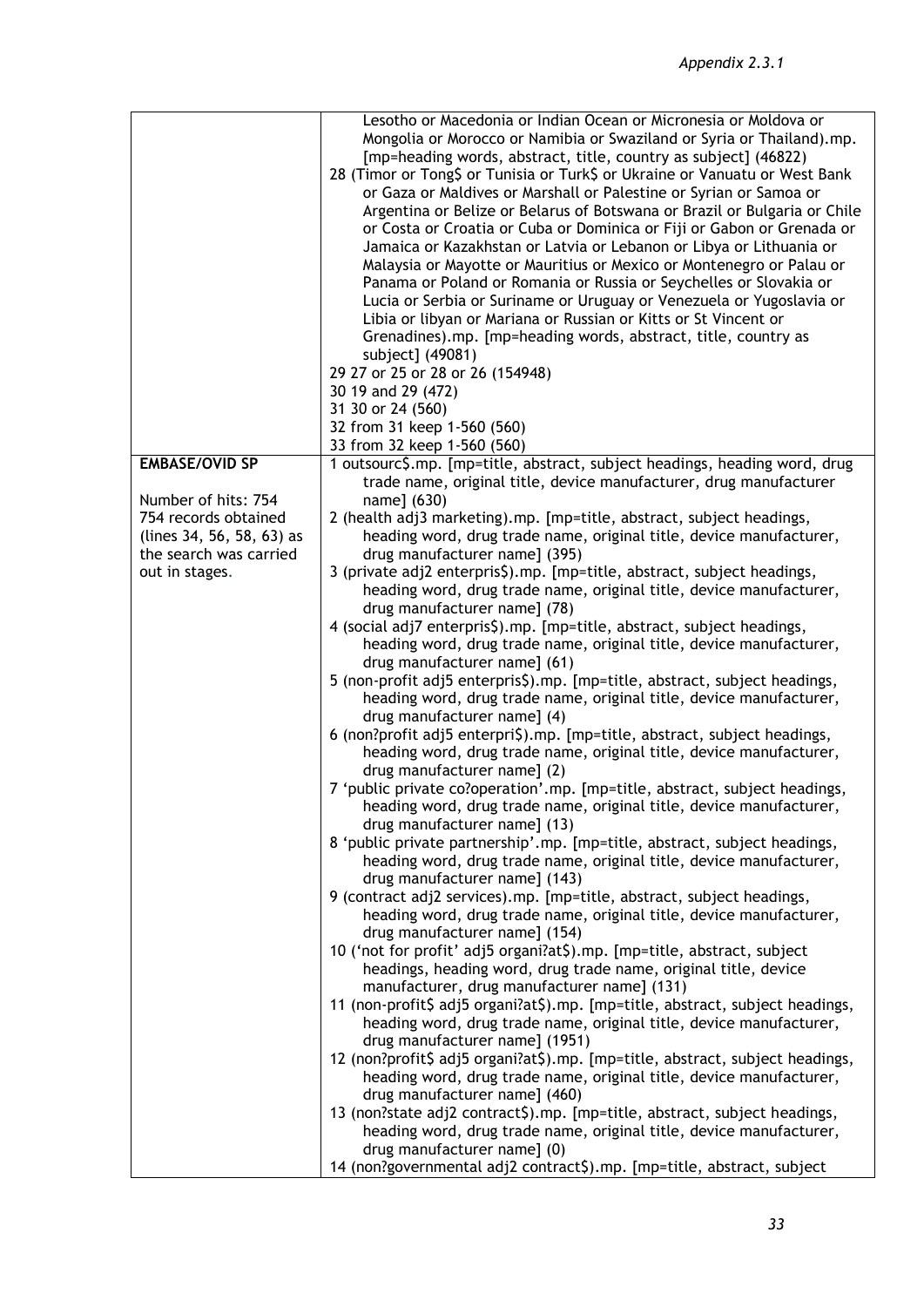| headings, heading word, drug trade name, original title, device                                        |
|--------------------------------------------------------------------------------------------------------|
| manufacturer, drug manufacturer name] (2)                                                              |
| 15 (sponsor\$ adj20 service\$).mp. [mp=title, abstract, subject headings,                              |
| heading word, drug trade name, original title, device manufacturer,                                    |
| drug manufacturer name] (402)                                                                          |
| 16 franchis\$.mp. [mp=title, abstract, subject headings, heading word, drug                            |
| trade name, original title, device manufacturer, drug manufacturer                                     |
| name] (110)                                                                                            |
| 17 branding.mp. [mp=title, abstract, subject headings, heading word, drug                              |
| trade name, original title, device manufacturer, drug manufacturer                                     |
| name] (112)                                                                                            |
| 18 (brand adj1 imag\$).mp. [mp=title, abstract, subject headings, heading                              |
| word, drug trade name, original title, device manufacturer, drug                                       |
| manufacturer name] (14)                                                                                |
| 19 (brand adj1 names).mp. [mp=title, abstract, subject headings, heading                               |
| word, drug trade name, original title, device manufacturer, drug                                       |
| manufacturer name] (170)                                                                               |
| 20 (brand adj1 name\$).mp. [mp=title, abstract, subject headings, heading                              |
| word, drug trade name, original title, device manufacturer, drug                                       |
| manufacturer name] (708)                                                                               |
| 21 1 or 2 or 3 or 4 or 5 or 6 or 7 or 8 or 9 or 10 or 11 or 12 or 13 or 14 or 15                       |
| or 16 or 17 or 18 or 19 or 20 (5047)                                                                   |
| 22 developing country/ (22122)                                                                         |
| 23 ('less developed countr\$' or 'developing countr\$' or 'third world                                 |
| countr\$' or 'under?developed countr\$' or 'under developed countr\$' or                               |
| 'developing nation?' or 'less developed nation?' or 'less-developed                                    |
| nation?' or 'third world nation?' or 'under developed nation?' or                                      |
| 'under?developed nation?').mp. [mp=title, abstract, subject headings,                                  |
| heading word, drug trade name, original title, device manufacturer,<br>drug manufacturer name] (32796) |
| 24 ('low income countr\$' or 'low income nation?' or 'middle income                                    |
| countr\$' or 'middle income nation?' or 'low and middle income' or lmic                                |
| or lmics).mp. [mp=title, abstract, subject headings, heading word,                                     |
| drug trade name, original title, device manufacturer, drug                                             |
| manufacturer name] (1542)                                                                              |
| 25 (Africa or Asia or Mexico or 'South America' or 'Latin America').mp.                                |
| [mp=title, abstract, subject headings, heading word, drug trade name,                                  |
| original title, device manufacturer, drug manufacturer name] (76165)                                   |
| 26 (Afganistan or Bangladesh or Benin or 'Burkina Faso' or Burundi or                                  |
| Cambodia or 'Central African Republic' or Chad or 'Democratic                                          |
| Republic of Congo' or 'Cote d'Ivoire' or 'Ivory Coast' or Eritrea or                                   |
| Ethiopia or Gambia or Ghana or Guinea or Guinea-Bissau or Haiti or                                     |
| Kenya or 'Korea Dem Rep' or 'Korean Democratic Republic' or                                            |
| Kyrgyzstan or Laos or Liberia or Madagascar or Malawi or Mali or                                       |
| Mauritania or Mozambique or Myanmar or Nepal or Niger or Nigeria or                                    |
| Pakistan or 'Papua New Guinea' or Rwanda).mp. [mp=title, abstract,                                     |
| subject headings, heading word, drug trade name, original title, device                                |
| manufacturer, drug manufacturer name] (124550)                                                         |
| 27 ('Sao Tome and Principe' or Senegal or Sierra Leone or Melanesia or                                 |
| Somalia or Tajikistan or Tanzania or Togo or Uganda or Uzbekistan or                                   |
| Vietnam or Yemen or Zambia or Zimbabwe or Burma or Congo or Kyrgyz                                     |
| or Lao or 'North Korea' or 'Sao Tome' or 'Viet Nam' or 'Solomon                                        |
| Islands' or 'Central African Republic' or 'Sierra Leone' or Albania or                                 |
| Algeria or Angola or Armenia or Azerbaijan or Bhutan or Bolivia or                                     |
| Bosnia or Cameroon or 'Cape Verde' or China or Colombia or Djibouti or                                 |
| 'Dominican Republic' or Ecuador or Egypt or 'El Salvador' or Georgia or                                |
| Guatamala or Guyana or Honduras or India or Indonesia or Iran or Iraq                                  |
| or Jordan or Kiribati or Lesotho or Macedonia or 'Indian Ocean                                         |
| Islands').mp. [mp=title, abstract, subject headings, heading word, drug                                |
| trade name, original title, device manufacturer, drug manufacturer                                     |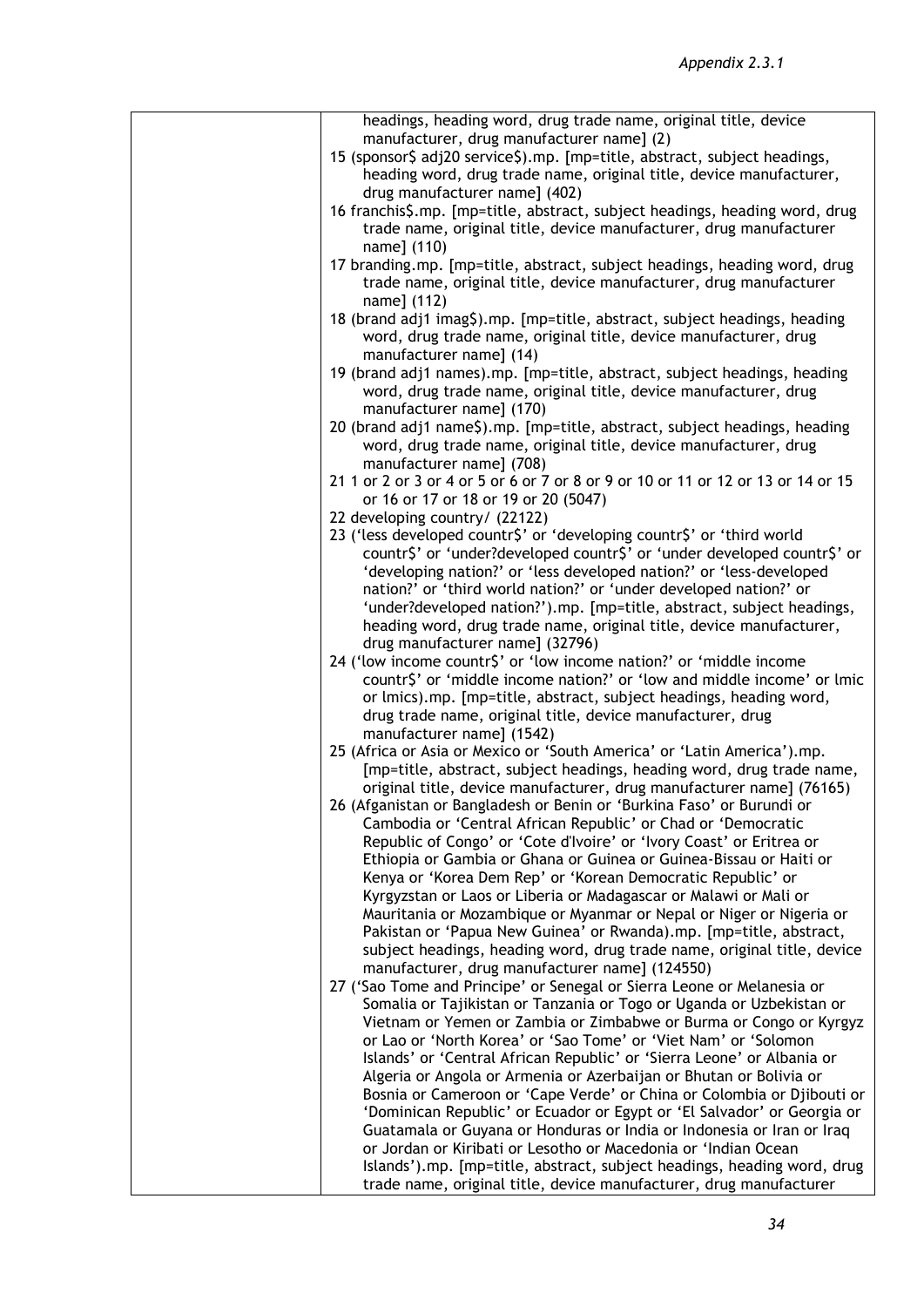|                      | name] (139671)                                                               |
|----------------------|------------------------------------------------------------------------------|
|                      | 28 (Micronesia or Moldova or Mongolia or Morocco or Namibia or Nicaragua     |
|                      | or Paraguay or Peru or Philippines or Samoa or 'Sri Lanka' or Sudan or       |
|                      | Swaziland or Syria or Thailand or 'East Timor' or Tonga or Tunisia or        |
|                      | Turkmenistan or Ukraine or Vanuatu or 'West Bank' or Gaza or Maldives        |
|                      | or 'Marshall Islands' or Palestine or 'Syrian Arab Republic' or 'Timor-      |
|                      | Leste' or Samoa or Argentina or Belize or Belarus or Botswana or Brazil      |
|                      | or Bulgaria).mp. [mp=title, abstract, subject headings, heading word,        |
|                      | drug trade name, original title, device manufacturer, drug                   |
|                      | manufacturer name] (61979)                                                   |
|                      | 29 (Chile or 'Costa Rica' or Croatia or Cuba or Dominica or Fiji or Gabon or |
|                      | Grenade or Jamaica or Kazakhstan or Latvia or Lebanon or Libya or            |
|                      | Lithuania or Malaysia or Mayotte or Mauritius or Montengro or Palau or       |
|                      |                                                                              |
|                      | Panama or Poland or Romania or Russia or Seychelles or Slovakia or           |
|                      | 'Saint Lucia' or Serbia or Suriname or Turkey or Uruguay or Venezuela        |
|                      | or Yugoslavia or Libia or Libyan or Mariana or 'Russian Federation' or       |
|                      | Serbia or 'St Kitts' or 'St Lucia' or 'St Vincent' or Grenadines).mp.        |
|                      | [mp=title, abstract, subject headings, heading word, drug trade name,        |
|                      | original title, device manufacturer, drug manufacturer name] (64356)         |
|                      | 30 27 or 28 or 26 or 29 (370618)                                             |
|                      | 31 25 or 22 or 24 or 23 (105661)                                             |
|                      | 32 Grenada.mp. [mp=title, abstract, subject headings, heading word, drug     |
|                      | trade name, original title, device manufacturer, drug manufacturer           |
|                      | name] $(67)$                                                                 |
|                      | 33 32 or 30 or 31 (445274)                                                   |
|                      | 34 21 and 33 (629)                                                           |
|                      | 35 from 34 keep 1-200 (200)                                                  |
|                      | 36 from 34 keep 201-400 (200)                                                |
|                      | 37 from 34 keep 401-600 (200)                                                |
|                      | 38 from 37 keep 1-200 (200)                                                  |
|                      | 39 from 34 keep 601-629 (29)                                                 |
|                      | 40 from 39 keep 1-29 (29)                                                    |
|                      | 41 from 35 keep 1-200 (200)                                                  |
|                      | 42 from 36 keep 1-200 (200)                                                  |
|                      | 43 health care delivery/ or 'health care facilities and services'/ or health |
|                      | care manpower/ or health care organization/ or health care planning/         |
|                      | (97186)                                                                      |
|                      | 44 exp marketing/ (8291)                                                     |
|                      | 45 non profit hospital/ or non profit organization/ (2057)                   |
|                      | 46 'organization and management' / (55037)                                   |
|                      | 47 financial management/ (24777)                                             |
|                      | 48 46 or 45 or 43 or 44 or 47 (173661)                                       |
|                      | 49 33 and 48 (15693)                                                         |
|                      | 50 (43 or 44 or 45) and 33 (10768)                                           |
|                      | 51 (44 or 45 or health care delivery/ or health care organization/) and 33   |
|                      | (8593)                                                                       |
|                      | 52 (health care organization/ or 45) and 33 (4182)                           |
|                      | 53 limit 52 to human (2862)                                                  |
|                      | 54 45 and 33 (290)                                                           |
|                      | 55 54 not 34 (6)                                                             |
|                      | 56 from 55 keep 1-6 (6)                                                      |
|                      | 57 (47 or 46) and 44 (1648)                                                  |
|                      | 58 (57 and 33) not 34 (68)                                                   |
|                      | 59 from 58 keep 1-68 (68)                                                    |
|                      | 61 33 and 43 and 44 (61)                                                     |
|                      | 62 61 not 34 (51)                                                            |
|                      | 63 from 62 keep 1-51 (51)                                                    |
| Medline/PubMed       | (Outsourc*[tw]) OR ((Outsourced services[MeSH])) OR (('Marketing of<br>1.    |
| Number of hits: 3648 | health services'[MeSH])) OR ((Health[tw] AND Marketing[tw])) OR              |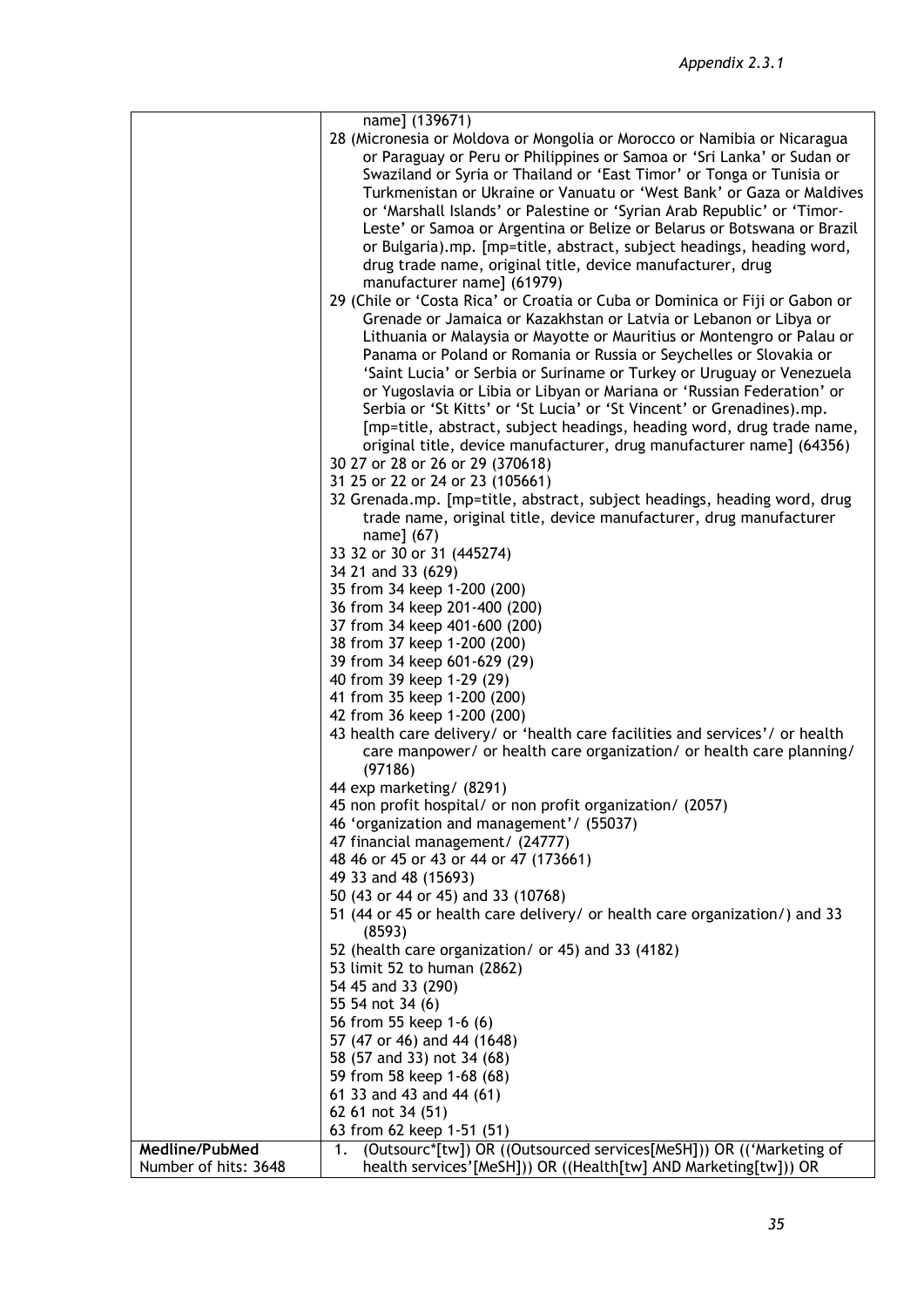| (('Delivery of Health Care/methods'[Majr:noexp] OR 'Delivery of<br>Health Care/organization and administration' [Majr:noexp] OR 'Delivery<br>of Health Care/standards' [Majr:noexp] OR 'Delivery of Health<br>Care/utilization'[Majr:noexp])) OR (('Organizations,<br>Nonprofit' [Majr:noexp] OR ('Organizations, Nonprofit/organization and<br>administration'[Majr:noexp] OR 'Organizations,<br>Nonprofit/utilization'[Majr:noexp]))) OR ((Private Sector[Majr:noexp]))<br>OR ((private enterprise*[tw])) OR ((social[tw] AND enterprise[tw])) OR<br>((nonprofit[tw] AND enterprise[tw])) OR ((non-profit[tw] AND<br>enterprise[tw])) OR ((Public private sector partnership[Majr:noexp]))<br>OR ((Public private cooperation[tw])) OR ((Public private<br>partnership[TW])) OR (('Contract Services/manpower'[Majr:noexp] OR<br>'Contract Services/methods'[Majr:noexp] OR 'Contract<br>Services/organization and administration' [Majr:noexp] OR 'Contract<br>Services/standards'[Majr:noexp] OR 'Contract Services/statistics and<br>numerical data'[Majr:noexp] OR 'Contract<br>Services/utilization'[Majr:noexp])) OR ((Contract services[TW])) OR<br>(((profit*[tw] OR nonprofit*[tw]) AND (organisat*[tw] OR<br>organizat*[tw]))) OR ((('not for profit'[tw]) AND (organiz*[tw] OR<br>organis*[tw]))) OR (((non state[tw] OR non governmental[tw]) AND<br>contract*[tw])) OR ((Sponsor*[tiab] AND service*[tiab])) OR ((social<br>franchising[tiab])) OR ((franchis*)) OR (Branding[tw] OR brand<br>names*[tw] OR brand imag*[tw])                                                                                                                                            |
|----------------------------------------------------------------------------------------------------------------------------------------------------------------------------------------------------------------------------------------------------------------------------------------------------------------------------------------------------------------------------------------------------------------------------------------------------------------------------------------------------------------------------------------------------------------------------------------------------------------------------------------------------------------------------------------------------------------------------------------------------------------------------------------------------------------------------------------------------------------------------------------------------------------------------------------------------------------------------------------------------------------------------------------------------------------------------------------------------------------------------------------------------------------------------------------------------------------------------------------------------------------------------------------------------------------------------------------------------------------------------------------------------------------------------------------------------------------------------------------------------------------------------------------------------------------------------------------------------------------------------------------------------------------------------------------|
| 2.<br>('Developing Countries'[Mesh]) OR (less developed countr*[tiab]) OR<br>(third world countr*[tiab]) OR (under developed countr*[tiab]) OR<br>(underdeveloped countr*[tiab]) OR (developing nation*[tiab]) OR (less<br>developed nation*[tiab]) OR (third world nation*[tiab]) OR (under<br>developed nation*[tiab]) OR (underdeveloped nation*[tiab]) OR<br>(developing countr*[tiab]) OR (low income countr*[tiab]) OR (low<br>income nation*[tiab]) OR (middle income countr*[tiab]) OR (middle<br>income nation*[tiab]) OR (low and middle income OR limc OR<br>Imics[tiab]) OR (Africa south of the sahara[MeSH]) OR Asia,<br>western[Mesh] OR ('Asia, southeastern'[Mesh]) OR ('Asia,<br>central'[Mesh]) OR ('Mexico'[Mesh]) OR ('South America'[Mesh])                                                                                                                                                                                                                                                                                                                                                                                                                                                                                                                                                                                                                                                                                                                                                                                                                                                                                                                      |
| 3.<br>(Afghanistan OR Bangladesh OR Benin OR Burkina Faso[MeSH] OR<br>Burundi OR Cambodia OR Central African Republic [MeSH] OR Chad OR<br>'Democratic Republic of the Congo' OR Cote d'Ivoire[MeSH] OR Eritrea<br>OR Ethiopia OR Gambia OR Ghana OR Guinea OR Guinea-Bissau[MeSH]<br>OR Haiti OR Kenya OR 'Korea Dem Rep' OR Kyrgyzstan OR Laos OR<br>Liberia OR Madagascar OR Malawi OR Mali OR Mauritania OR<br>Mozambique OR Myanmar OR Nepal OR Niger OR Nigeria OR Pakistan OR<br>Papua New Guinea[MeSH] OR Rwanda OR 'Sao Tome and Principe' OR<br>Senegal OR Sierra Leone [MeSH] OR Melanesia [MeSH] OR Somalia OR<br>Tajikistan OR Tanzania OR Togo OR Uganda OR Uzbekistan OR Vietnam<br>OR Yemen OR Zambia OR Zimbabwe)) OR ((Burma[Text Word] OR<br>Burkina Faso[Text Word] OR Congo[Text Word] OR Kyrgyz[Text Word]<br>OR Lao[Text Word] OR North Korea[Text Word] OR Sao Tome[Text<br>Word] OR Viet Nam[Text Word] OR Solomon Islands[Text Word] OR<br>Central African Republic [Text Word] OR Cote d'Ivoire [Text Word] OR<br>Guinea-Bissau[Text Word] OR Sierra Leone[Text Word]))) OR ((Albania<br>OR Algeria OR Angola OR Armenia OR Azerbaijan OR Bhutan OR Bolivia<br>OR 'Bosnia and Herzegovina' OR Cameroon OR Cape Verde[MeSH] OR<br>China OR Colombia OR Congo OR Djibouti OR Dominican Republic[MeSH]<br>OR Ecuador OR Egypt OR El Salvador[MeSH] OR 'Georgia' OR Guatemala<br>OR Guyana OR Honduras OR India OR Indonesia OR Iran AND (Islamic<br>Republic) OR Iraq OR Jordan OR Kiribati OR Lesotho OR 'Macedonia<br>(Republic)' OR 'Indian Ocean Islands' [MeSH] OR Micronesia OR Moldova<br>OR Mongolia OR Morocco OR Namibia OR Nicaragua OR Paraguay OR |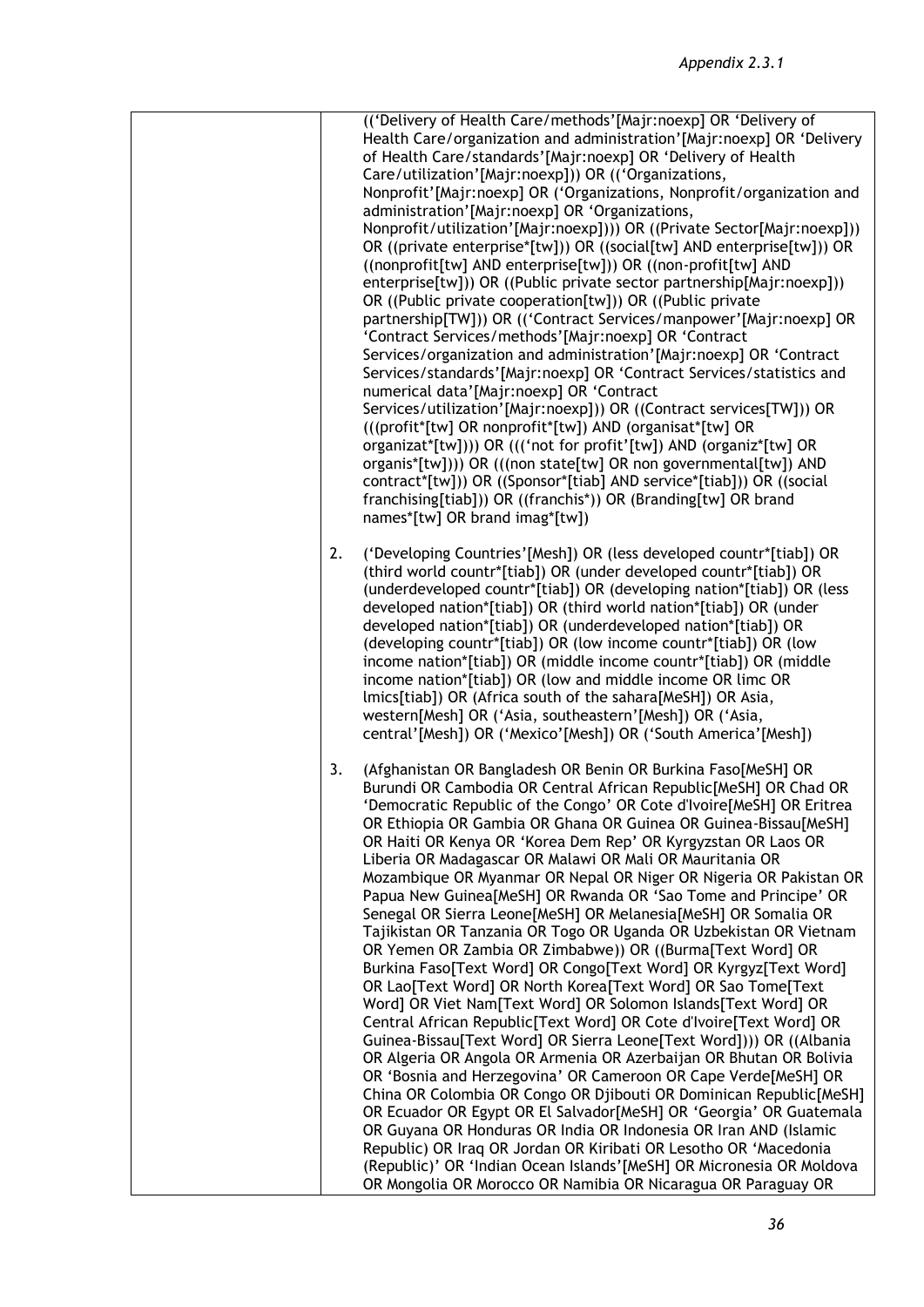|                               | Peru OR Philippines OR Samoa OR Sri Lanka[MeSH] OR Sudan OR<br>Swaziland OR Syria OR Thailand OR East Timor[MeSH] OR Tonga OR       |
|-------------------------------|-------------------------------------------------------------------------------------------------------------------------------------|
|                               | Tunisia OR Turkmenistan OR Ukraine OR Vanuatu OR 'West Bank and                                                                     |
|                               | Gaza'))) OR ((Bosnia[Text Word] OR Cape Verde[Text Word] OR                                                                         |
|                               | Dominican Republic [Text Word] OR 'Egypt Arab Republic' [Text Word]                                                                 |
|                               | OR El Salvador[Text Word] OR Gaza[Text Word] OR 'Georgia                                                                            |
|                               | Republic' [Text Word] OR Kiribati [Text Word] OR Macedonia [Text Word]                                                              |
|                               | OR Maldives[Text Word] OR Marshall Islands[Text Word] OR                                                                            |
|                               | Palestine[Text Word] OR Sri Lanka[Text Word] OR Syrian Arab                                                                         |
|                               | Republic[Text Word] OR West Bank[Text Word] OR Timor-Leste[Text<br>Word] OR 'West Bank and Gaza' [Text Word]))) OR ((American Samoa |
|                               | OR Argentina OR Belize OR Belarus OR Botswana OR Brazil OR Bulgaria                                                                 |
|                               | OR Chile OR Costa Rica OR Croatia OR Cuba OR Dominica OR Fiji OR                                                                    |
|                               | Gabon OR Grenada OR Jamaica OR Kazakhstan OR Latvia OR Lebanon                                                                      |
|                               | OR Libya OR Lithuania OR Malaysia OR Mayotte OR Mauritius OR Mexico                                                                 |
|                               | OR Montenegro OR Palau OR Panama OR Poland OR Romania OR                                                                            |
|                               | Russia[MeSH] OR Seychelles OR Slovakia OR South Africa[MeSH] OR<br>Saint Lucia OR Serbia OR Suriname OR Turkey OR Uruguay OR        |
|                               | Venezuela OR Yugoslavia))) OR ((Guinea[Text Word] OR Libia[Text                                                                     |
|                               | Word] OR libyan[Text Word] OR Mayotte[Text Word] OR Northern                                                                        |
|                               | Mariana Islands[Text Word] OR Russian Federation[Text Word] OR                                                                      |
|                               | Samoa[Text Word] OR Serbia[Text Word] OR 'St Kitts and Nevis'[Text                                                                  |
|                               | Word] OR St Lucia[Text Word] OR 'St Vincent and the Grenadines' [Text                                                               |
|                               | Word] OR South Africa[Text Word]))<br># 2 OR # 3<br>4.                                                                              |
|                               | 5.<br># 1 AND # 4                                                                                                                   |
| <b>Science Citation Index</b> | Search strategy: SCI-Expanded + SSCI                                                                                                |
| <b>Expanded</b>               | #1 TS=outsourc*                                                                                                                     |
| Number of records             | # 2 TS=(sponsor* SAME service*)                                                                                                     |
| obtained: 389                 | # 3 TS=(health SAME marketing)                                                                                                      |
|                               | # 4 TS=('private enterprise' OR 'private enterprises')                                                                              |
|                               | # 5 TS=(social SAME enterprise)                                                                                                     |
|                               | # 6 TS=(nonprofit SAME enterprise)                                                                                                  |
|                               | # 7 TS=(non-profit SAME enterprise)                                                                                                 |
|                               | # 8 TS=(public SAME private SAME cooperation)                                                                                       |
|                               | # 9 TS=(public SAME private SAME partnership)                                                                                       |
|                               | # 10 TS=(contract services)                                                                                                         |
|                               | #11 TS=franchis*                                                                                                                    |
|                               | # 12 TS=(('non governmental') AND contract*)                                                                                        |
|                               | #13 TS=(('nongovernmental') AND contract*)                                                                                          |
|                               | # 14 TS=(('nonstate') AND contract*)                                                                                                |
|                               | # 15 TS=(('non state') AND contract*)                                                                                               |
|                               | #16 TS=(branding OR 'brand names' OR 'brand name' OR<br>'brand imag*')                                                              |
|                               | # 17 TS=(profit* SAME organi*at*)                                                                                                   |
|                               | # 18 TS=(non profit* SAME organi*at*)                                                                                               |
|                               | # 19 TS=(nonprofit* SAME organi*at*)                                                                                                |
|                               | # 20 #19 OR #18 OR #17 OR #16 OR #15 OR #14 OR #13 OR<br>#12 OR #11 OR #10 OR #9 OR #8 OR #7 OR #6 OR #5 OR<br>#4 OR #3 OR #2 OR #1 |
|                               | # 21 TS=('less developed countr*' OR 'third world countr*'                                                                          |
|                               | OR 'under developed countr*' OR 'underdeveloped                                                                                     |
|                               | countr*' OR 'developing nation*' OR 'less developed                                                                                 |
|                               | nation*' OR 'third world nation*' OR 'under developed                                                                               |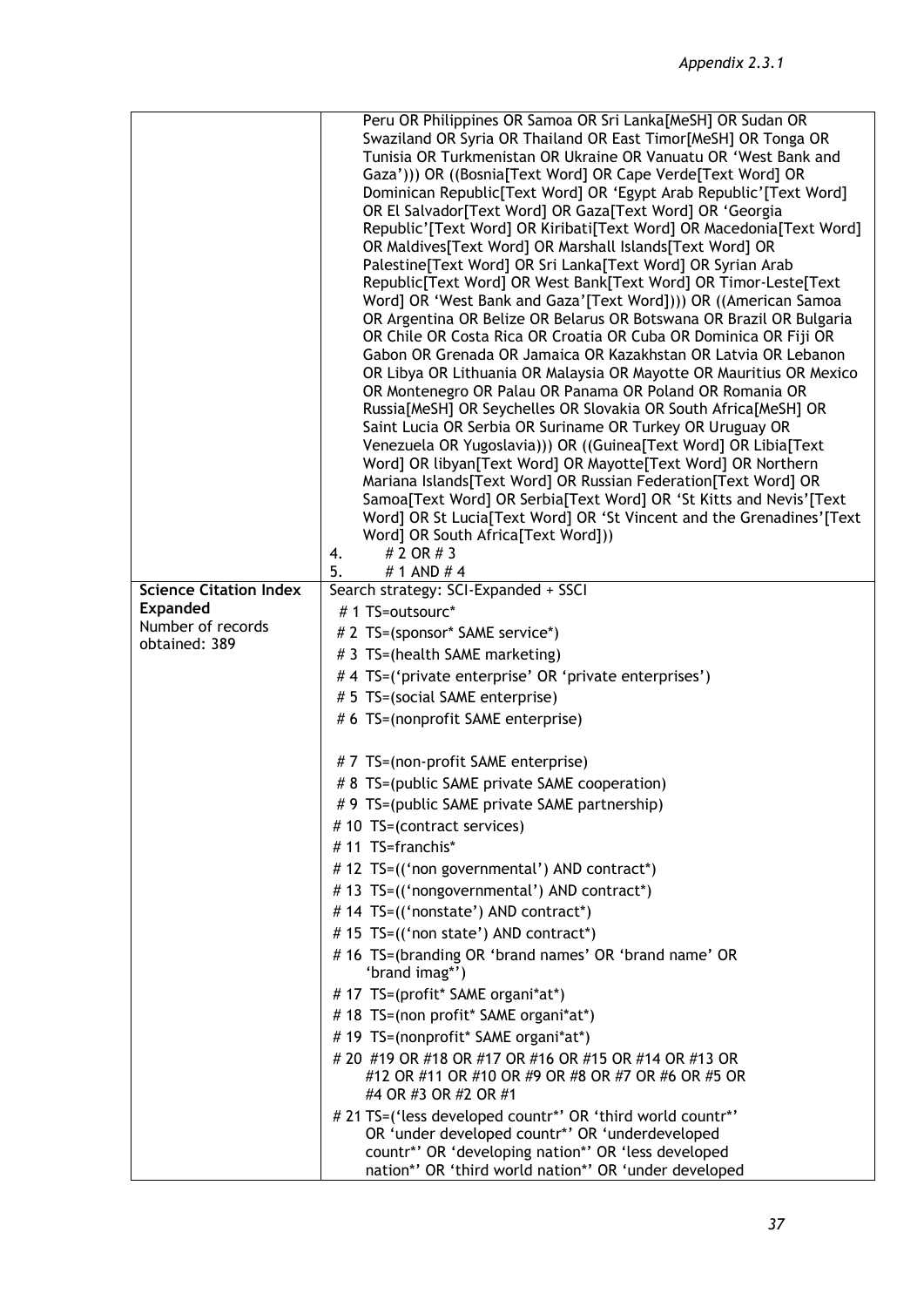| nation*' OR 'underdeveloped nation*' OR 'developing<br>countr*' OR 'low income countr*' OR 'low income<br>nation*' OR 'middle income countr*' OR 'middle income<br>nation*' OR 'low and middle income' OR limc OR lmics<br>OR 'developing countries')<br># 22 TS=(Afghanistan OR Bangladesh OR Benin OR Burkina<br>Faso OR Burundi OR Cambodia OR 'Central African<br>Republic' OR Chad OR 'Cote d'Ivoire' OR Eritrea OR<br>Ethiopia OR Gambia OR Ghana OR Guinea OR Guinea-<br>Bissau OR Haiti OR Kenya OR 'Korea Dem Rep' OR<br>Kyrgyzstan OR Laos OR Liberia OR Madagascar OR<br>Malawi OR Mali OR Mauritania OR Mozambique OR<br>Myanmar OR Nepal OR Niger OR Nigeria OR Pakistan OR<br>'Papua New Guinea' OR Rwanda OR 'Sao Tome and<br>Principe' OR Senegal OR Sierra Leone) |
|------------------------------------------------------------------------------------------------------------------------------------------------------------------------------------------------------------------------------------------------------------------------------------------------------------------------------------------------------------------------------------------------------------------------------------------------------------------------------------------------------------------------------------------------------------------------------------------------------------------------------------------------------------------------------------------------------------------------------------------------------------------------------------|
| # 23 TS=(Melanesia OR Somalia OR Tajikistan OR Tanzania<br>OR Togo OR Uganda OR Uzbekistan OR Vietnam OR<br>Yemen OR Zambia OR Zimbabwe OR Burma OR Burkina<br>Faso OR Congo OR Kyrgy* OR Lao OR 'North Korea' OR<br>'Sao Tome' OR Viet Nam OR 'Solomon Islands' OR<br>Albania OR Algeria OR Angola OR Armenia OR<br>Azerbaijan OR Bhutan OR Bolivia OR Bosnia OR<br>Cameroon OR Cape Verde OR China OR Colombia OR<br>Congo OR Djibouti OR Dominican OR Ecuador OR Egypt<br>OR Salvador OR Georgia OR Guatemala OR Guyana OR<br>Honduras OR India OR Indonesia OR Iran OR Iraq OR<br>Jordan OR Kiribati)                                                                                                                                                                          |
| # 24 TS=(Lesotho OR Macedonia OR Micronesia OR Moldova<br>OR Mongolia OR Morocco OR Namibia OR Nicaragua OR<br>Paraguay OR Peru OR Philippines OR Samoa OR Sri<br>Lanka OR Sudan OR Swaziland OR Syria OR Thailand OR<br>East Timor OR Tonga OR Tunisia OR Turkmenistan OR<br>Ukraine OR Vanuatu OR Macedonia OR Maldives OR<br>Marshall Islands OR Palestine OR Syrian Arab Republic<br>OR West Bank OR Timor-Leste OR Gaza OR American<br>Samoa OR Argentina OR Belize OR Belarus OR Botswana<br>OR Brazil OR Bulgaria OR Chile)                                                                                                                                                                                                                                                 |
| # 25 TS=(Costa Rica OR Croatia OR Cuba OR Dominica OR<br>Fiji OR Gabon OR Grenada OR Jamaica OR Kazakhstan<br>OR Latvia OR Lebanon OR Libya OR Lithuania OR<br>Malaysia OR Mayotte OR Mauritius OR Mexico OR<br>Montenegro OR Palau OR Panama OR Poland OR<br>Romania OR Russia OR Seychelles OR Slovakia OR South<br>Africa OR Saint Lucia OR Serbia OR Suriname OR Turkey<br>OR Uruguay OR Venezuela OR Yugoslavia OR Guinea OR<br>Libia OR libyan OR Mayotte OR 'Northern Mariana<br>Islands' OR 'Russian Federation' OR Samoa OR Serbia<br>OR 'St Kitts and Nevis' OR St Lucia OR 'St Vincent and<br>the Grenadines' OR 'South Africa')<br># 26 #21 AND #20                                                                                                                    |
| # 27 #22 AND #20                                                                                                                                                                                                                                                                                                                                                                                                                                                                                                                                                                                                                                                                                                                                                                   |
| # 28 #23 AND #20<br># 29 #24 AND #20                                                                                                                                                                                                                                                                                                                                                                                                                                                                                                                                                                                                                                                                                                                                               |
| # 30 #25 AND #20                                                                                                                                                                                                                                                                                                                                                                                                                                                                                                                                                                                                                                                                                                                                                                   |
| # 31 #26 OR #27 OR #28 OR #29 OR #30                                                                                                                                                                                                                                                                                                                                                                                                                                                                                                                                                                                                                                                                                                                                               |
| # 32 TS=(health OR healthcare OR patients OR 'preventive<br>medicine')                                                                                                                                                                                                                                                                                                                                                                                                                                                                                                                                                                                                                                                                                                             |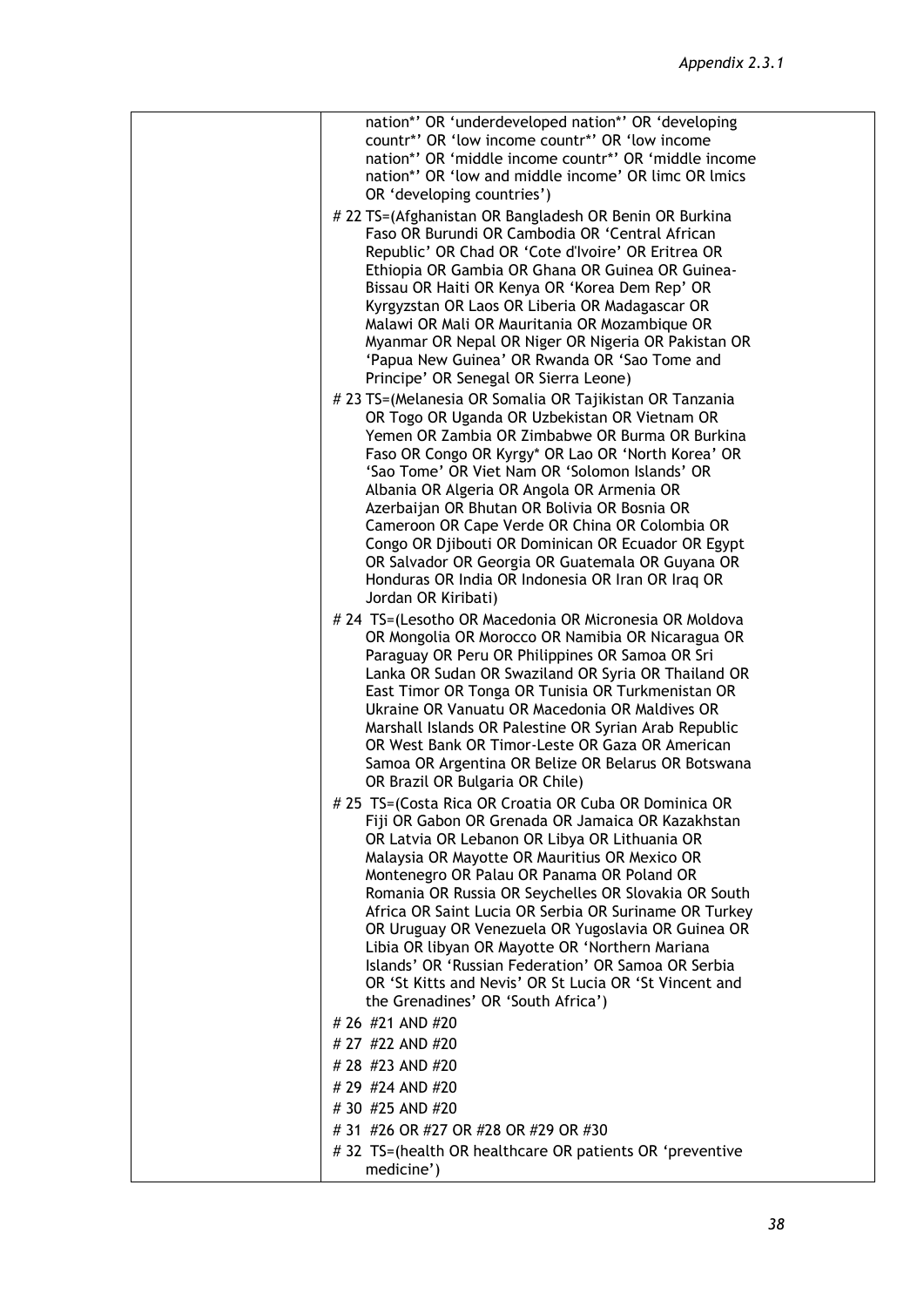|                               | # 33 #32 AND #31 = 389                                                                                                                                        |
|-------------------------------|---------------------------------------------------------------------------------------------------------------------------------------------------------------|
| <b>Sociological Abstracts</b> | (KW=health OR healthcare OR patients OR healthcare OR patients OR                                                                                             |
| /CSA Illumina                 | 'preventive medicine')                                                                                                                                        |
| Number of records             | and                                                                                                                                                           |
| obtained: 423                 | (((DE=('brand names' or 'collectives' or 'enterprises' or 'financial support'                                                                                 |
|                               | or 'nongovernmental organizations' or 'nonprofit organizations' or 'private                                                                                   |
|                               | sector' or 'public sector private sector relations' or 'sponsorship'))                                                                                        |
|                               | or(TI=franchis* or AB=franchis*) or(TI=outsourc* or AB=outsourc*)                                                                                             |
|                               | or(TI=(private enterprise*) or AB=(private enterprise*)) or TI=(branding) or                                                                                  |
|                               | $AB=(branding)$ or TI=(brand name) or TI=(brand names) or TI=(brand imag*)                                                                                    |
|                               | or $AB=(brand name)$ or $AB=(brand names)$ or $AB=(brand image*)$ or                                                                                          |
|                               | (KW=marketing) or (TI=(social AND enterprise) or AB=(social AND enterprise))                                                                                  |
|                               | or(TI=(social AND enterpris*) or AB=(social AND enterpris*)) or(TI=(nonprofit                                                                                 |
|                               | AND enterpris*) or AB=(non-profit AND enterpris*)) or(KW=(Public private                                                                                      |
|                               | cooperation) or KW=(Public private partnership)) or(KW=(contract*                                                                                             |
|                               | service*)) or(KW=(profit* OR nonprofit*) and KW=organisat*) or(KW=(profit*                                                                                    |
|                               | OR nonprofit*) and KW=organizat*) or(KW=('not for profit') and                                                                                                |
|                               | KW=(organization* OR organisation*)) or(KW=(non state OR non                                                                                                  |
|                               | governmental) and KW=contract*) or(KW=(nonstate OR nongovernmental)                                                                                           |
|                               | and KW=contract*) or (KW=sponsor* and KW=service*))                                                                                                           |
|                               | and<br>(((DE=('latin america' or 'cuba' or 'dominica' or 'dominican republic' or                                                                              |
|                               | 'grenada' or 'haiti' or 'jamaica' or 'saint kitts nevis' or 'saint lucia' or                                                                                  |
|                               | 'saint martin' or 'saint vincent' or 'central america' or 'afghanistan' or                                                                                    |
|                               | 'africa' or 'algeria' or 'angola' or 'asia' or 'azerbaijan' or 'bangladesh' or                                                                                |
|                               | 'belize' or 'benin' or 'bhutan' or 'botswana' or 'burkina faso' or 'burma' or                                                                                 |
|                               | 'burundi' or 'cambodia' or 'cameroon' or 'cape town south africa' or 'cape                                                                                    |
|                               | verde islands' or 'central african republic' or 'central asia' or 'chad' or                                                                                   |
|                               | 'china' or 'commonwealth of independent states' or 'comoro islands' or                                                                                        |
|                               | 'costa rica' or 'democratic republic of congo' or 'djibouti' or 'east timor' or                                                                               |
|                               | 'egypt' or 'el salvador' or 'eritrea' or 'ethiopia' or 'far east' or 'gambia' or                                                                              |
|                               | 'georgia republic of' or 'ghana' or 'guatemala' or 'guinea' or 'guinea bissau'                                                                                |
|                               | or 'himalayan states' or 'honduras' or 'india' or 'indochina' or 'indonesia'                                                                                  |
|                               | or 'iran' or 'iraq' or 'ivory coast' or 'johannesburg south africa' or 'jordan'                                                                               |
|                               | or 'kazakhstan' or 'kenya' or 'korea' or 'kyrgyzstan' or 'laos' or 'lebanon'                                                                                  |
|                               | or 'lesotho' or 'liberia' or 'libya' or 'macao' or 'madagascar' or 'malawi' or                                                                                |
|                               | 'malaysia' or 'mali' or 'mauritania' or 'mauritius' or 'mexico' or 'middle                                                                                    |
|                               | east' or 'mongolia' or 'morocco' or 'mozambique' or 'myanmar' or                                                                                              |
|                               | 'namibia' or 'nepal' or 'nicaragua' or 'niger' or 'nigeria' or 'north africa' or                                                                              |
|                               | 'north korea' or 'pakistan' or 'palestine' or 'panama' or 'papua new guinea'<br>or 'peoples republic of china' or 'philippines' or 'pretoria south africa' or |
|                               | 'republic of the congo' or 'rwanda' or 'sao tome and principe' or 'senegal'                                                                                   |
|                               | or 'seychelles' or 'sierra leone' or 'somalia' or 'south africa' or 'south                                                                                    |
|                               | america' or 'south asia' or 'south korea' or 'southeast asia' or 'sri lanka' or                                                                               |
|                               | 'sub saharan africa' or 'sudan' or 'swaziland' or 'syria' or 'tajikistan' or                                                                                  |
|                               | 'tanzania' or 'thailand' or 'togo' or 'tunisia' or 'turkey' or 'turkmenistan' or                                                                              |
|                               | 'uganda' or 'union of soviet socialist republics' or 'uzbekistan' or 'vietnam'                                                                                |
|                               | or 'yemen' or 'zambia' or 'zimbabwe')) or(DE=('uzbekistan' or 'albania' or                                                                                    |
|                               | 'american samoa' or 'argentina' or 'armenia' or 'bolivia' or 'bosnia                                                                                          |
|                               | herzegovina' or 'brazil' or 'bulgaria' or 'caroline islands' or 'central                                                                                      |
|                               | america' or 'chile' or 'colombia' or 'croatia' or 'ecuador' or 'gilbert and                                                                                   |
|                               | ellice islands' or 'guyana' or 'honduras' or 'kosovo' or 'latin america' or                                                                                   |
|                               | 'latvia' or 'lithuania' or 'macedonia' or 'mariana islands' or 'marshall                                                                                      |
|                               | islands' or 'micronesia' or 'moldova' or 'montenegro yugoslavia' or                                                                                           |
|                               | 'paraguay' or 'peru' or 'poland' or 'romania' or 'samoa' or 'slovak republic'                                                                                 |
|                               | or 'solomon islands' or 'south america' or 'suriname' or 'tonga' or 'uruguay'                                                                                 |
|                               | or 'vanuatu' or 'venezuela' or 'wake island' or 'yugoslavia'))<br>or(DE=('developing countries' or 'albania' or 'american samoa' or                           |
|                               | 'argentina' or 'armenia' or 'bolivia' or 'bosnia herzegovina' or 'brazil' or                                                                                  |
|                               |                                                                                                                                                               |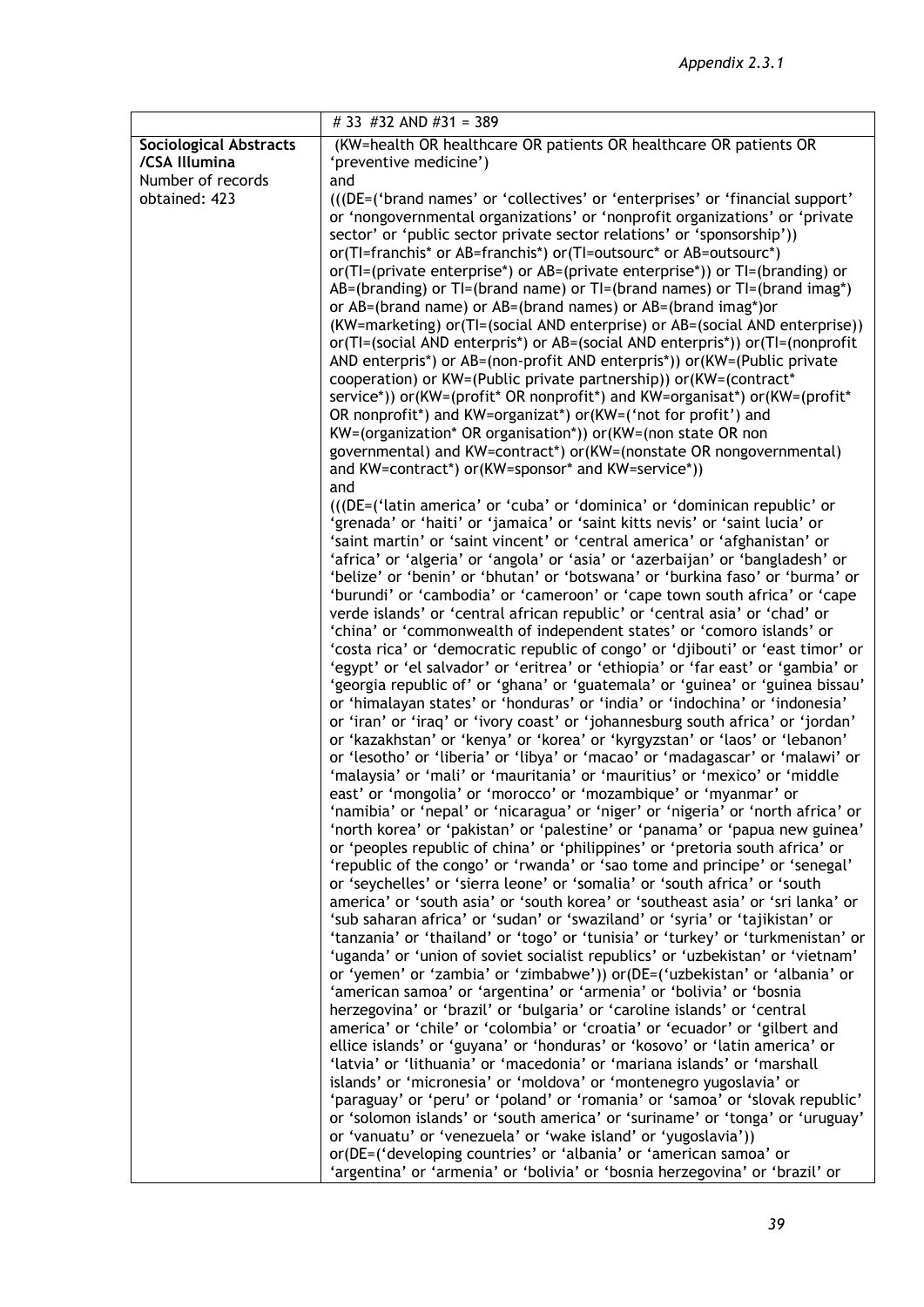'bulgaria' or 'caroline islands' or 'central america' or 'chile' or 'colombia' or 'croatia' or 'ecuador' or 'gilbert and ellice islands' or 'guyana' or 'honduras' or 'kosovo' or 'latin america' or 'latvia' or 'lithuania' or 'macedonia' or 'mariana islands' or 'marshall islands' or 'micronesia' or 'moldova' or 'montenegro yugoslavia' or 'paraguay' or 'peru' or 'poland' or 'romania' or 'samoa' or 'slovak republic' or 'solomon islands' or 'south america' or 'suriname' or 'tonga' or 'uruguay' or 'vanuatu' or 'venezuela' or 'wake island' or 'yugoslavia')) or(DE=('fiji islands' or 'solomon islands' or 'vanuatu' or 'albania' or 'american samoa' or 'argentina' or 'armenia' or 'belarus' or 'bolivia' or 'bosnia herzegovina' or 'brazil' or 'bulgaria' or 'caroline islands' or 'central america' or 'chile' or 'colombia' or 'croatia' or 'developing countries' or 'ecuador' or 'gabon' or 'gilbert and ellice islands' or 'guyana' or 'honduras' or 'kosovo' or 'latin america' or 'latvia' or 'lithuania' or 'macedonia' or 'mariana islands' or 'marshall islands' or 'micronesia' or 'moldova' or 'montenegro yugoslavia' or 'paraguay' or 'peru' or 'poland' or 'romania' or 'samoa' or 'slovak republic' or 'south america' or 'suriname' or 'tonga' or 'uruguay' or 'venezuela' or 'wake island' or 'yugoslavia')) or(TI=(Afghanistan OR Bangladesh OR Benin OR Burkina Faso OR Burundi OR Cambodia OR 'Central African Republic' OR Chad OR Cote d'Ivoire OR Eritrea OR Ethiopia OR Gambia OR Ghana OR Guinea OR Guinea-Bissau OR Haiti OR Kenya OR 'Korea Dem Rep' OR Kyrgyzstan OR Laos OR Liberia OR Madagascar OR Malawi OR Mali OR Mauritania OR Mozambique OR Myanmar OR Nepal OR Niger OR Nigeria OR Pakistan OR Papua New Guinea OR Rwanda OR 'Sao Tome and Principe' OR Senegal OR Sierra Leone OR Melanesia OR Somalia OR Tajikistan OR Tanzania OR Togo OR Uganda OR Uzbekistan OR Vietnam OR Yemen OR Zambia OR Zimbabwe OR Burma OR Burkina Faso OR Congo OR Kyrgy\* OR Lao OR North Korea OR Sao Tome OR Viet Nam OR Solomon Islands OR Albania OR Algeria OR Angola OR Armenia OR Azerbaijan OR Bhutan OR Bolivia OR Bosnia OR Cameroon OR Cape Verde OR China OR Colombia OR Congo OR Djibouti OR Dominican OR Ecuador OR Egypt OR Salvador OR Georgia OR Guatemala OR Guyana OR Honduras OR India OR Indonesia OR Iran OR Iraq OR Jordan OR Kiribati OR Lesotho OR Macedonia OR Micronesia OR Moldova OR Mongolia OR Morocco OR Namibia OR Nicaragua OR Paraguay OR Peru OR Philippines OR Samoa OR Sri Lanka OR Sudan OR Swaziland OR Syria OR Thailand OR East Timor OR Tonga OR Tunisia OR Turkmenistan OR Ukraine OR Vanuatu OR Macedonia OR Maldives OR Marshall Islands OR PalestineOR Syrian Arab Republic OR West Bank OR Timor-Leste OR Gaza OR American Samoa OR Argentina OR Belize OR Belarus OR Botswana OR Brazil OR Bulgaria OR Chile OR Costa Rica OR Croatia OR Cuba OR Dominica OR Fiji OR Gabon OR Grenada OR Jamaica OR Kazakhstan OR Latvia OR Lebanon OR Libya OR Lithuania OR Malaysia OR Mayotte OR Mauritius OR Mexico OR Montenegro OR Palau OR Panama OR Poland OR Romania OR Russia OR Seychelles OR Slovakia OR South Africa OR Saint Lucia OR Serbia OR Suriname OR Turkey OR Uruguay OR Venezuela OR Yugoslavia OR Guinea OR Libia OR libyan OR Mayotte OR Northern Mariana Islands OR Russian Federation OR Samoa OR Serbia OR 'St Kitts and Nevis' OR St Lucia OR 'St Vincent and the Grenadines' OR South Africa)) or(AB=(Afghanistan OR Bangladesh OR Benin OR Burkina Faso OR Burundi OR Cambodia OR 'Central African Republic' OR Chad OR Cote d'Ivoire OR Eritrea OR Ethiopia OR Gambia OR Ghana OR Guinea OR Guinea-Bissau OR Haiti OR Kenya OR 'Korea Dem Rep' OR Kyrgyzstan OR Laos OR Liberia OR Madagascar OR Malawi OR Mali OR Mauritania OR Mozambique OR Myanmar OR Nepal OR Niger OR Nigeria OR Pakistan OR Papua New Guinea OR Rwanda OR 'Sao Tome and Principe' OR Senegal OR Sierra Leone OR Melanesia OR Somalia OR Tajikistan OR Tanzania OR Togo OR Uganda OR Uzbekistan OR Vietnam OR Yemen OR Zambia OR Zimbabwe OR Burma OR Burkina Faso OR Congo OR Kyrgy\* OR Lao OR North Korea OR Sao Tome OR Viet Nam OR Solomon Islands OR Albania OR Algeria OR Angola OR Armenia OR Azerbaijan OR Bhutan OR Bolivia OR Bosnia OR Cameroon OR Cape Verde OR China OR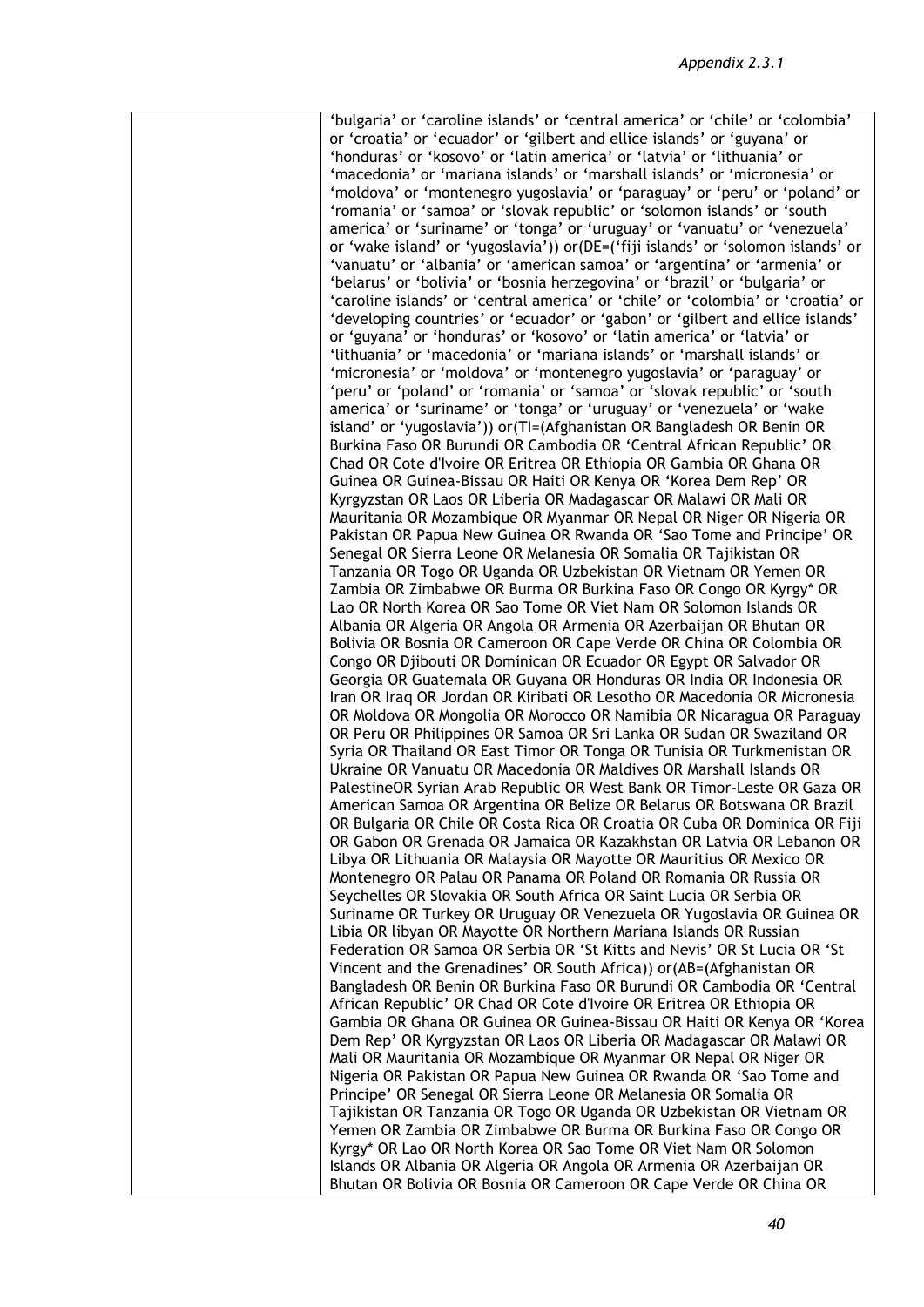| Colombia OR Congo OR Djibouti OR Dominican OR Ecuador OR Egypt OR<br>Salvador OR Georgia OR Guatemala OR Guyana OR Honduras OR India OR<br>Indonesia OR Iran OR Iraq OR Jordan OR Kiribati OR Lesotho OR Macedonia<br>OR Micronesia OR Moldova OR Mongolia OR Morocco OR Namibia OR<br>Nicaragua OR Paraguay OR Peru OR Philippines OR Samoa OR Sri Lanka OR<br>Sudan OR Swaziland OR Syria OR Thailand OR East Timor OR Tonga OR<br>Tunisia OR Turkmenistan OR Ukraine OR Vanuatu OR Macedonia OR Maldives<br>OR Marshall Islands OR Palestine OR Syrian Arab Republic OR West Bank OR<br>Timor-Leste OR Gaza OR American Samoa OR Argentina OR Belize OR<br>Belarus OR Botswana OR Brazil OR Bulgaria OR Chile OR Costa Rica OR<br>Croatia OR Cuba OR Dominica OR Fiji OR Gabon OR Grenada OR Jamaica OR<br>Kazakhstan OR Latvia OR Lebanon OR Libya OR Lithuania OR Malaysia OR<br>Mayotte OR Mauritius OR Mexico OR Montenegro OR Palau OR Panama OR<br>Poland OR Romania OR Russia OR Seychelles OR Slovakia OR South Africa OR<br>Saint Lucia OR Serbia OR Suriname OR Turkey OR Uruguay OR Venezuela OR<br>Yugoslavia OR Guinea OR Libia OR libyan OR Mayotte OR Northern Mariana<br>Islands OR Russian Federation OR Samoa OR Serbia OR 'St Kitts and Nevis'<br>OR St Lucia OR 'St Vincent and the Grenadines' OR South Africa))<br>or(TI=(less developed countr* OR third world countr* OR under developed<br>countr* OR underdeveloped countr* OR developing nation* OR less<br>developed nation* OR third world nation* OR under developed nation* OR<br>underdeveloped nation* OR developing countr* OR low income countr* OR<br>low income nation* OR middle income countr* OR middle income nation* OR<br>low and middle income OR limc OR lmics) OR AB=(less developed countr* OR<br>third world countr* OR under developed countr* OR underdeveloped countr*<br>OR developing nation* OR less developed nation* OR third world nation* OR<br>under developed nation* OR underdeveloped nation* OR developing countr*<br>OR low income countr* OR low income nation* OR middle income countr* OR<br>middle income nation* OR low and middle income OR limc OR lmics)))) |  |
|----------------------------------------------------------------------------------------------------------------------------------------------------------------------------------------------------------------------------------------------------------------------------------------------------------------------------------------------------------------------------------------------------------------------------------------------------------------------------------------------------------------------------------------------------------------------------------------------------------------------------------------------------------------------------------------------------------------------------------------------------------------------------------------------------------------------------------------------------------------------------------------------------------------------------------------------------------------------------------------------------------------------------------------------------------------------------------------------------------------------------------------------------------------------------------------------------------------------------------------------------------------------------------------------------------------------------------------------------------------------------------------------------------------------------------------------------------------------------------------------------------------------------------------------------------------------------------------------------------------------------------------------------------------------------------------------------------------------------------------------------------------------------------------------------------------------------------------------------------------------------------------------------------------------------------------------------------------------------------------------------------------------------------------------------------------------------------------------------------------------------------------------------------------------------------------|--|
|                                                                                                                                                                                                                                                                                                                                                                                                                                                                                                                                                                                                                                                                                                                                                                                                                                                                                                                                                                                                                                                                                                                                                                                                                                                                                                                                                                                                                                                                                                                                                                                                                                                                                                                                                                                                                                                                                                                                                                                                                                                                                                                                                                                        |  |
|                                                                                                                                                                                                                                                                                                                                                                                                                                                                                                                                                                                                                                                                                                                                                                                                                                                                                                                                                                                                                                                                                                                                                                                                                                                                                                                                                                                                                                                                                                                                                                                                                                                                                                                                                                                                                                                                                                                                                                                                                                                                                                                                                                                        |  |
|                                                                                                                                                                                                                                                                                                                                                                                                                                                                                                                                                                                                                                                                                                                                                                                                                                                                                                                                                                                                                                                                                                                                                                                                                                                                                                                                                                                                                                                                                                                                                                                                                                                                                                                                                                                                                                                                                                                                                                                                                                                                                                                                                                                        |  |
|                                                                                                                                                                                                                                                                                                                                                                                                                                                                                                                                                                                                                                                                                                                                                                                                                                                                                                                                                                                                                                                                                                                                                                                                                                                                                                                                                                                                                                                                                                                                                                                                                                                                                                                                                                                                                                                                                                                                                                                                                                                                                                                                                                                        |  |
|                                                                                                                                                                                                                                                                                                                                                                                                                                                                                                                                                                                                                                                                                                                                                                                                                                                                                                                                                                                                                                                                                                                                                                                                                                                                                                                                                                                                                                                                                                                                                                                                                                                                                                                                                                                                                                                                                                                                                                                                                                                                                                                                                                                        |  |
|                                                                                                                                                                                                                                                                                                                                                                                                                                                                                                                                                                                                                                                                                                                                                                                                                                                                                                                                                                                                                                                                                                                                                                                                                                                                                                                                                                                                                                                                                                                                                                                                                                                                                                                                                                                                                                                                                                                                                                                                                                                                                                                                                                                        |  |
|                                                                                                                                                                                                                                                                                                                                                                                                                                                                                                                                                                                                                                                                                                                                                                                                                                                                                                                                                                                                                                                                                                                                                                                                                                                                                                                                                                                                                                                                                                                                                                                                                                                                                                                                                                                                                                                                                                                                                                                                                                                                                                                                                                                        |  |
|                                                                                                                                                                                                                                                                                                                                                                                                                                                                                                                                                                                                                                                                                                                                                                                                                                                                                                                                                                                                                                                                                                                                                                                                                                                                                                                                                                                                                                                                                                                                                                                                                                                                                                                                                                                                                                                                                                                                                                                                                                                                                                                                                                                        |  |
|                                                                                                                                                                                                                                                                                                                                                                                                                                                                                                                                                                                                                                                                                                                                                                                                                                                                                                                                                                                                                                                                                                                                                                                                                                                                                                                                                                                                                                                                                                                                                                                                                                                                                                                                                                                                                                                                                                                                                                                                                                                                                                                                                                                        |  |
|                                                                                                                                                                                                                                                                                                                                                                                                                                                                                                                                                                                                                                                                                                                                                                                                                                                                                                                                                                                                                                                                                                                                                                                                                                                                                                                                                                                                                                                                                                                                                                                                                                                                                                                                                                                                                                                                                                                                                                                                                                                                                                                                                                                        |  |
|                                                                                                                                                                                                                                                                                                                                                                                                                                                                                                                                                                                                                                                                                                                                                                                                                                                                                                                                                                                                                                                                                                                                                                                                                                                                                                                                                                                                                                                                                                                                                                                                                                                                                                                                                                                                                                                                                                                                                                                                                                                                                                                                                                                        |  |
|                                                                                                                                                                                                                                                                                                                                                                                                                                                                                                                                                                                                                                                                                                                                                                                                                                                                                                                                                                                                                                                                                                                                                                                                                                                                                                                                                                                                                                                                                                                                                                                                                                                                                                                                                                                                                                                                                                                                                                                                                                                                                                                                                                                        |  |
|                                                                                                                                                                                                                                                                                                                                                                                                                                                                                                                                                                                                                                                                                                                                                                                                                                                                                                                                                                                                                                                                                                                                                                                                                                                                                                                                                                                                                                                                                                                                                                                                                                                                                                                                                                                                                                                                                                                                                                                                                                                                                                                                                                                        |  |
|                                                                                                                                                                                                                                                                                                                                                                                                                                                                                                                                                                                                                                                                                                                                                                                                                                                                                                                                                                                                                                                                                                                                                                                                                                                                                                                                                                                                                                                                                                                                                                                                                                                                                                                                                                                                                                                                                                                                                                                                                                                                                                                                                                                        |  |
|                                                                                                                                                                                                                                                                                                                                                                                                                                                                                                                                                                                                                                                                                                                                                                                                                                                                                                                                                                                                                                                                                                                                                                                                                                                                                                                                                                                                                                                                                                                                                                                                                                                                                                                                                                                                                                                                                                                                                                                                                                                                                                                                                                                        |  |
|                                                                                                                                                                                                                                                                                                                                                                                                                                                                                                                                                                                                                                                                                                                                                                                                                                                                                                                                                                                                                                                                                                                                                                                                                                                                                                                                                                                                                                                                                                                                                                                                                                                                                                                                                                                                                                                                                                                                                                                                                                                                                                                                                                                        |  |
|                                                                                                                                                                                                                                                                                                                                                                                                                                                                                                                                                                                                                                                                                                                                                                                                                                                                                                                                                                                                                                                                                                                                                                                                                                                                                                                                                                                                                                                                                                                                                                                                                                                                                                                                                                                                                                                                                                                                                                                                                                                                                                                                                                                        |  |
|                                                                                                                                                                                                                                                                                                                                                                                                                                                                                                                                                                                                                                                                                                                                                                                                                                                                                                                                                                                                                                                                                                                                                                                                                                                                                                                                                                                                                                                                                                                                                                                                                                                                                                                                                                                                                                                                                                                                                                                                                                                                                                                                                                                        |  |
|                                                                                                                                                                                                                                                                                                                                                                                                                                                                                                                                                                                                                                                                                                                                                                                                                                                                                                                                                                                                                                                                                                                                                                                                                                                                                                                                                                                                                                                                                                                                                                                                                                                                                                                                                                                                                                                                                                                                                                                                                                                                                                                                                                                        |  |
|                                                                                                                                                                                                                                                                                                                                                                                                                                                                                                                                                                                                                                                                                                                                                                                                                                                                                                                                                                                                                                                                                                                                                                                                                                                                                                                                                                                                                                                                                                                                                                                                                                                                                                                                                                                                                                                                                                                                                                                                                                                                                                                                                                                        |  |
|                                                                                                                                                                                                                                                                                                                                                                                                                                                                                                                                                                                                                                                                                                                                                                                                                                                                                                                                                                                                                                                                                                                                                                                                                                                                                                                                                                                                                                                                                                                                                                                                                                                                                                                                                                                                                                                                                                                                                                                                                                                                                                                                                                                        |  |
|                                                                                                                                                                                                                                                                                                                                                                                                                                                                                                                                                                                                                                                                                                                                                                                                                                                                                                                                                                                                                                                                                                                                                                                                                                                                                                                                                                                                                                                                                                                                                                                                                                                                                                                                                                                                                                                                                                                                                                                                                                                                                                                                                                                        |  |
|                                                                                                                                                                                                                                                                                                                                                                                                                                                                                                                                                                                                                                                                                                                                                                                                                                                                                                                                                                                                                                                                                                                                                                                                                                                                                                                                                                                                                                                                                                                                                                                                                                                                                                                                                                                                                                                                                                                                                                                                                                                                                                                                                                                        |  |
|                                                                                                                                                                                                                                                                                                                                                                                                                                                                                                                                                                                                                                                                                                                                                                                                                                                                                                                                                                                                                                                                                                                                                                                                                                                                                                                                                                                                                                                                                                                                                                                                                                                                                                                                                                                                                                                                                                                                                                                                                                                                                                                                                                                        |  |
|                                                                                                                                                                                                                                                                                                                                                                                                                                                                                                                                                                                                                                                                                                                                                                                                                                                                                                                                                                                                                                                                                                                                                                                                                                                                                                                                                                                                                                                                                                                                                                                                                                                                                                                                                                                                                                                                                                                                                                                                                                                                                                                                                                                        |  |
|                                                                                                                                                                                                                                                                                                                                                                                                                                                                                                                                                                                                                                                                                                                                                                                                                                                                                                                                                                                                                                                                                                                                                                                                                                                                                                                                                                                                                                                                                                                                                                                                                                                                                                                                                                                                                                                                                                                                                                                                                                                                                                                                                                                        |  |
|                                                                                                                                                                                                                                                                                                                                                                                                                                                                                                                                                                                                                                                                                                                                                                                                                                                                                                                                                                                                                                                                                                                                                                                                                                                                                                                                                                                                                                                                                                                                                                                                                                                                                                                                                                                                                                                                                                                                                                                                                                                                                                                                                                                        |  |
|                                                                                                                                                                                                                                                                                                                                                                                                                                                                                                                                                                                                                                                                                                                                                                                                                                                                                                                                                                                                                                                                                                                                                                                                                                                                                                                                                                                                                                                                                                                                                                                                                                                                                                                                                                                                                                                                                                                                                                                                                                                                                                                                                                                        |  |
|                                                                                                                                                                                                                                                                                                                                                                                                                                                                                                                                                                                                                                                                                                                                                                                                                                                                                                                                                                                                                                                                                                                                                                                                                                                                                                                                                                                                                                                                                                                                                                                                                                                                                                                                                                                                                                                                                                                                                                                                                                                                                                                                                                                        |  |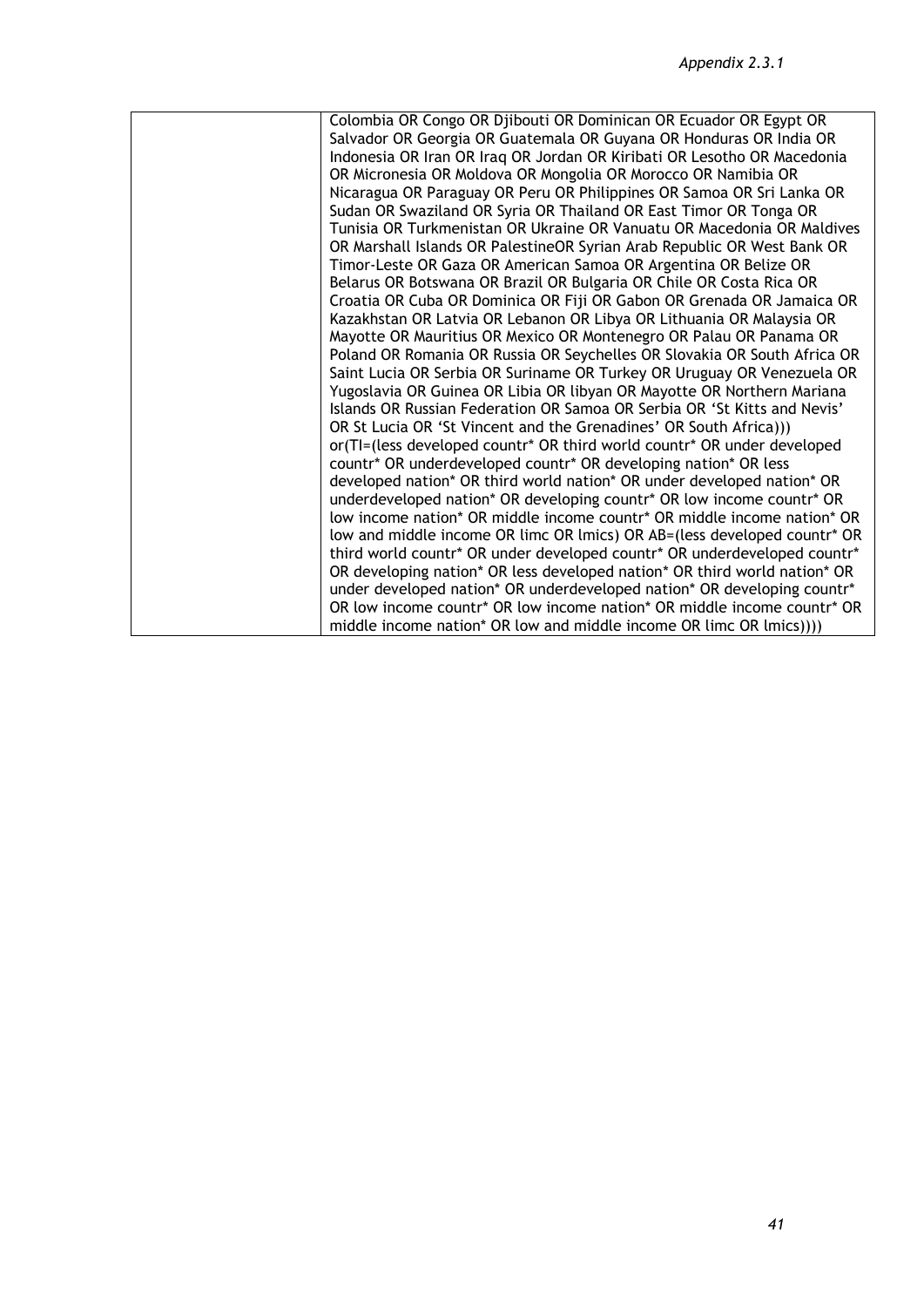| 1. Independence of the study                                                | Response   |
|-----------------------------------------------------------------------------|------------|
| Is study author a donor or recipient or linked to project?                  | Yes        |
| Does the study specify whether all or any of the author(s) are employed     | <b>No</b>  |
| by or affiliated to the donor behind the intervention or the recipient      | Unclear    |
| receiving the support?                                                      |            |
| Was the study funded by a donor or recipient?                               | <b>Yes</b> |
| Is it clear who funded the study?                                           | <b>No</b>  |
| Was that funder a donor agency, implementing agency or recipient            | Unclear    |
| government associated with the intervention?                                |            |
| 2. Reporting on the model of social franchising                             |            |
| Is there a clear description of the franchising intervention?               | Yes        |
|                                                                             | <b>No</b>  |
|                                                                             | Unclear    |
| 3. Reporting on the study design and methods                                |            |
| [This section concerns items reported in the study without making value     |            |
| judgements about the nature of the study design or methods]                 |            |
| Are study aims and methods clearly described?                               | Yes        |
|                                                                             | <b>No</b>  |
|                                                                             | Unclear    |
| Was the method of sampling reported?                                        | Yes        |
|                                                                             | No         |
|                                                                             | Unclear    |
| Were steps taken to increase the rigour of data collection reported?        | Yes        |
| Here the use of data triangulation is looked upon as a sign of rigour.      | No         |
|                                                                             | Unclear    |
| Is the control group reported?                                              | Yes        |
|                                                                             | No         |
| [This question is only applicable to causal studies]                        | Unclear    |
| Are the study limitations discussed?                                        | Yes        |
|                                                                             | No         |
|                                                                             | Unclear    |
| 4. Robustness of the data analysis                                          |            |
| [This section looks for convergence between a study's qualitative           |            |
| conclusions and the quantitative data presented in the study]               |            |
| Do the data support the study conclusions?                                  | Yes        |
|                                                                             | No         |
|                                                                             | Unclear    |
| 5. Reporting on confounding factors                                         |            |
| [This section is concerned with what is reported in the study]              |            |
| Does the study report confounding factors?                                  | Yes        |
| E.g. intervening variables which might affect the findings, such as         | No         |
| literacy rates, other health factors, poverty levels                        | Unclear    |
| Is the study clear about possible alternative explanations for the results? | Yes        |
|                                                                             | No         |
|                                                                             | Unclear    |
| Does the study report external events or factors which have affected        | Yes        |
| conclusions?                                                                | No         |
| E.g. factors beyond the control of the intervention, such as natural        | Unclear    |
| disasters/civil unrest or the impact of new government policy               |            |

## <span id="page-45-0"></span>**Appendix 2.3.2: Quality assessment checklist for primary studies**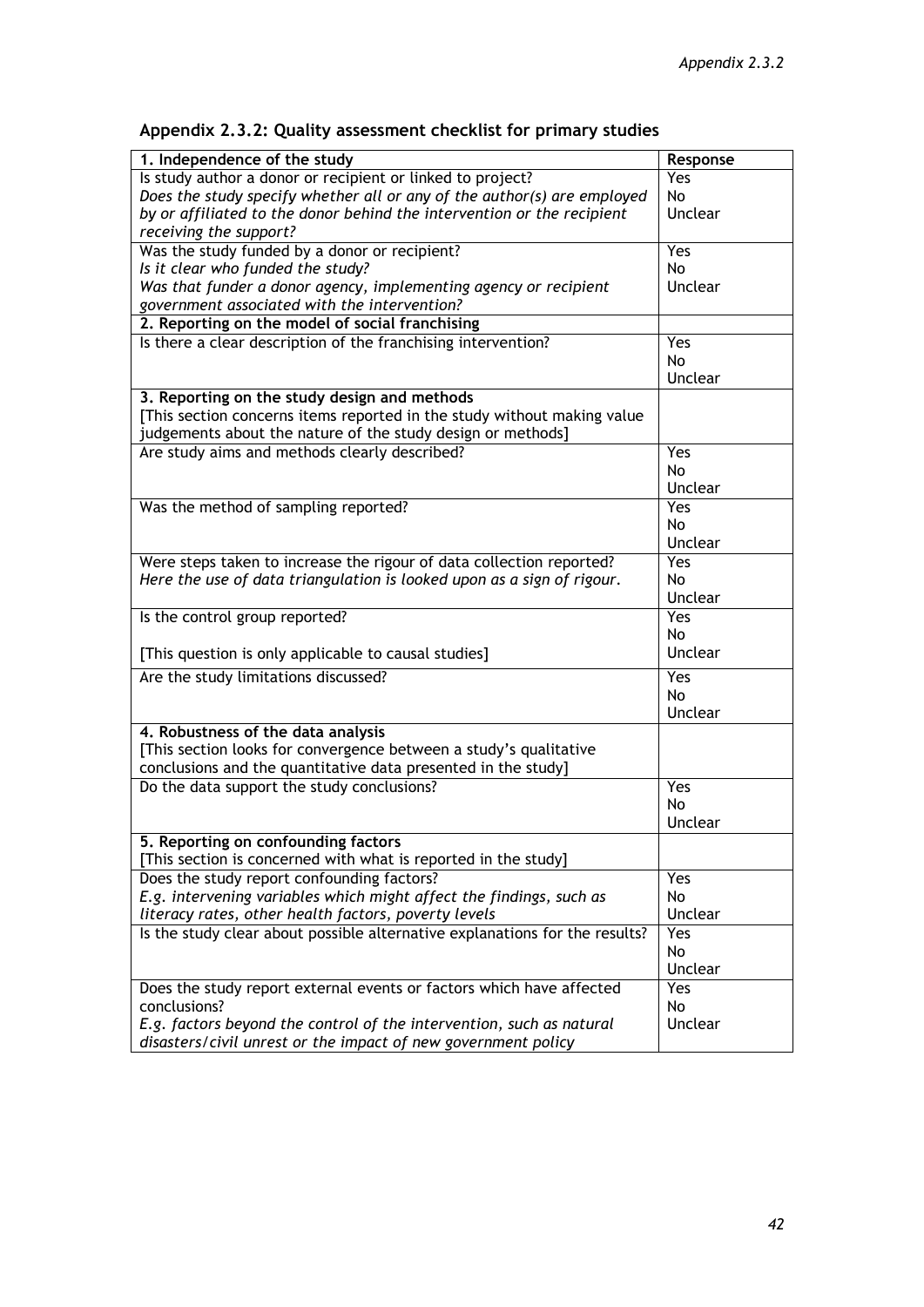### <span id="page-46-0"></span>**Appendix 3.1: Table of excluded studies**

l,

| Anderson (2008)      | Opinion piece                            |
|----------------------|------------------------------------------|
| Barber (2006)        | Not social franchising                   |
| Lapido et al. (1990) | Not social franchising                   |
| Mills et al. (2004)  | Not social franchising                   |
| Montagu (2002)       | Not an evaluation or observational study |
|                      | (overview)                               |
| Prata et al. (2005)  | Not an evaluation or observational study |
|                      | (overview)                               |
| Sharma (2009)        | Not social franchising                   |
| Smith (2002)         | Not an evaluation or observational study |
|                      | (overview with case descriptions)        |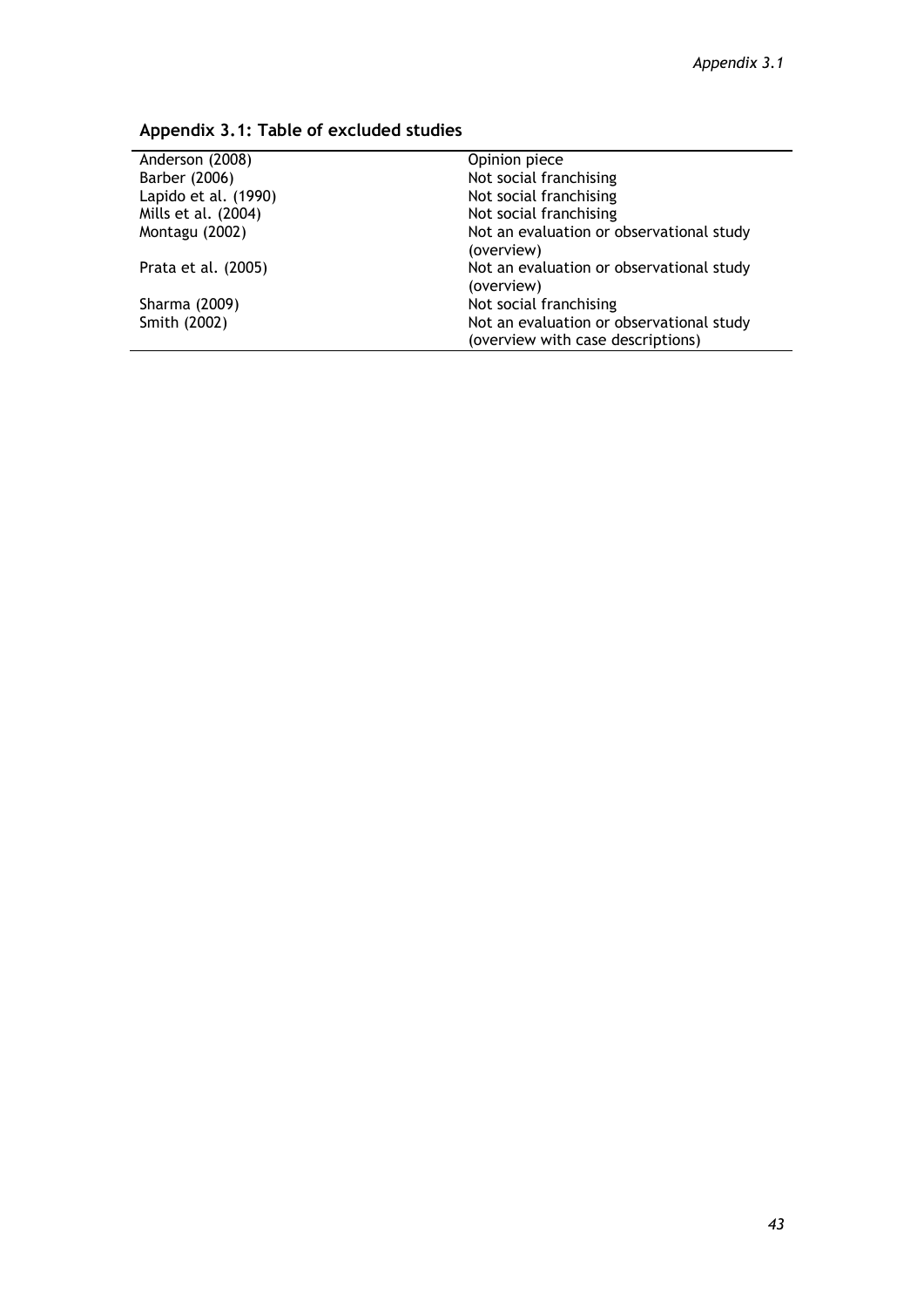|                     | Independence of<br>the study                                                 |                                                         | Model of<br>social<br>franchising                                            | Reporting on the study design and methods                 |                                               |                                                                            | Robustness of<br>the data<br>analysis   | Reporting on confounding factors             |                                                     |                                                 |                                                                                          |                                                                                                    |
|---------------------|------------------------------------------------------------------------------|---------------------------------------------------------|------------------------------------------------------------------------------|-----------------------------------------------------------|-----------------------------------------------|----------------------------------------------------------------------------|-----------------------------------------|----------------------------------------------|-----------------------------------------------------|-------------------------------------------------|------------------------------------------------------------------------------------------|----------------------------------------------------------------------------------------------------|
|                     | Is study<br>author a<br>donor or<br>recipient<br>or linked<br>to<br>project? | Was<br>study<br>funded<br>by a<br>donor or<br>recipient | Is there a<br>clear<br>description<br>of the<br>franchising<br>intervention? | Are study<br>aims and<br>methods<br>clearly<br>described? | Was the<br>method of<br>sampling<br>reported? | Were steps to<br>increase the<br>rigour of data<br>collection<br>reported? | Is the<br>control<br>group<br>reported? | Are the<br>study<br>limitations<br>discussed | Do the data<br>support the<br>study<br>conclusions? | Does study<br>report<br>confounding<br>factors? | Is study clear<br>about<br>possible<br>alternative<br>explanations<br>behind<br>results? | Does study<br>report<br>external<br>events or<br>factors<br>which have<br>affected<br>conclusions? |
| Agha 2007a          | Yes                                                                          | Yes                                                     | <b>Yes</b>                                                                   | Yes                                                       | <b>Yes</b>                                    | Yes                                                                        | $\sim$ $\sim$                           | Yes                                          | Yes                                                 | Yes                                             | <b>Yes</b>                                                                               | Yes                                                                                                |
| Agha 2007b          | Yes                                                                          | <b>Yes</b>                                              | <b>Yes</b>                                                                   | <b>Yes</b>                                                | <b>Yes</b>                                    | Yes                                                                        | <b>Yes</b>                              | Yes                                          | <b>Yes</b>                                          | Yes                                             | Yes                                                                                      | Yes                                                                                                |
| Decker 2007         | No                                                                           | <b>Unclear</b>                                          | <b>Yes</b>                                                                   | <b>Yes</b>                                                | <b>Yes</b>                                    | <b>No</b>                                                                  | $\sim$ $\sim$                           | Yes                                          | Yes                                                 | <b>No</b>                                       | <b>No</b>                                                                                | No                                                                                                 |
| Hennink 2005        | Unclear                                                                      | <b>Unclear</b>                                          | <b>Yes</b>                                                                   | Yes                                                       | Yes                                           | Yes                                                                        | <b>Yes</b>                              | <b>No</b>                                    | <b>Yes</b>                                          | <b>Yes</b>                                      | <b>Yes</b>                                                                               | No                                                                                                 |
| Kozhimannil<br>2009 | No                                                                           | No.                                                     | <b>Yes</b>                                                                   | <b>Yes</b>                                                | <b>Yes</b>                                    | <b>No</b>                                                                  | $\sim$ $-$                              | Yes                                          | <b>Yes</b>                                          | Yes                                             | Yes                                                                                      | <b>Yes</b>                                                                                         |
| Lonnroth 2007       | Yes                                                                          | No                                                      | <b>Yes</b>                                                                   | <b>Yes</b>                                                | Yes                                           | <b>No</b>                                                                  | $\sim$ $\sim$                           | Yes                                          | <b>No</b>                                           | Yes                                             | <b>No</b>                                                                                | No                                                                                                 |
| Plautz 2003         | Yes                                                                          | Yes                                                     | <b>Yes</b>                                                                   | <b>Yes</b>                                                | <b>Yes</b>                                    | Yes                                                                        | $\sim$ $-$                              | Yes                                          | <b>Yes</b>                                          | Yes                                             | <b>Yes</b>                                                                               | No                                                                                                 |
| Qureshi 2004        | No                                                                           | No                                                      | <b>No</b>                                                                    | <b>No</b>                                                 | Yes                                           | <b>No</b>                                                                  | $\sim$ $\sim$                           | <b>No</b>                                    | Yes                                                 | <b>No</b>                                       | <b>No</b>                                                                                | No                                                                                                 |
| Stephenson<br>2004  | Yes                                                                          | <b>Yes</b>                                              | <b>No</b>                                                                    | <b>Yes</b>                                                | <b>Yes</b>                                    | <b>No</b>                                                                  | $\sim$ $\sim$                           | Yes                                          | Yes                                                 | Yes                                             | <b>Yes</b>                                                                               | No                                                                                                 |

## **Appendix 3.2: Quality assessment of primary studies**

<span id="page-47-1"></span><span id="page-47-0"></span>The shading highlights the outliers in each column.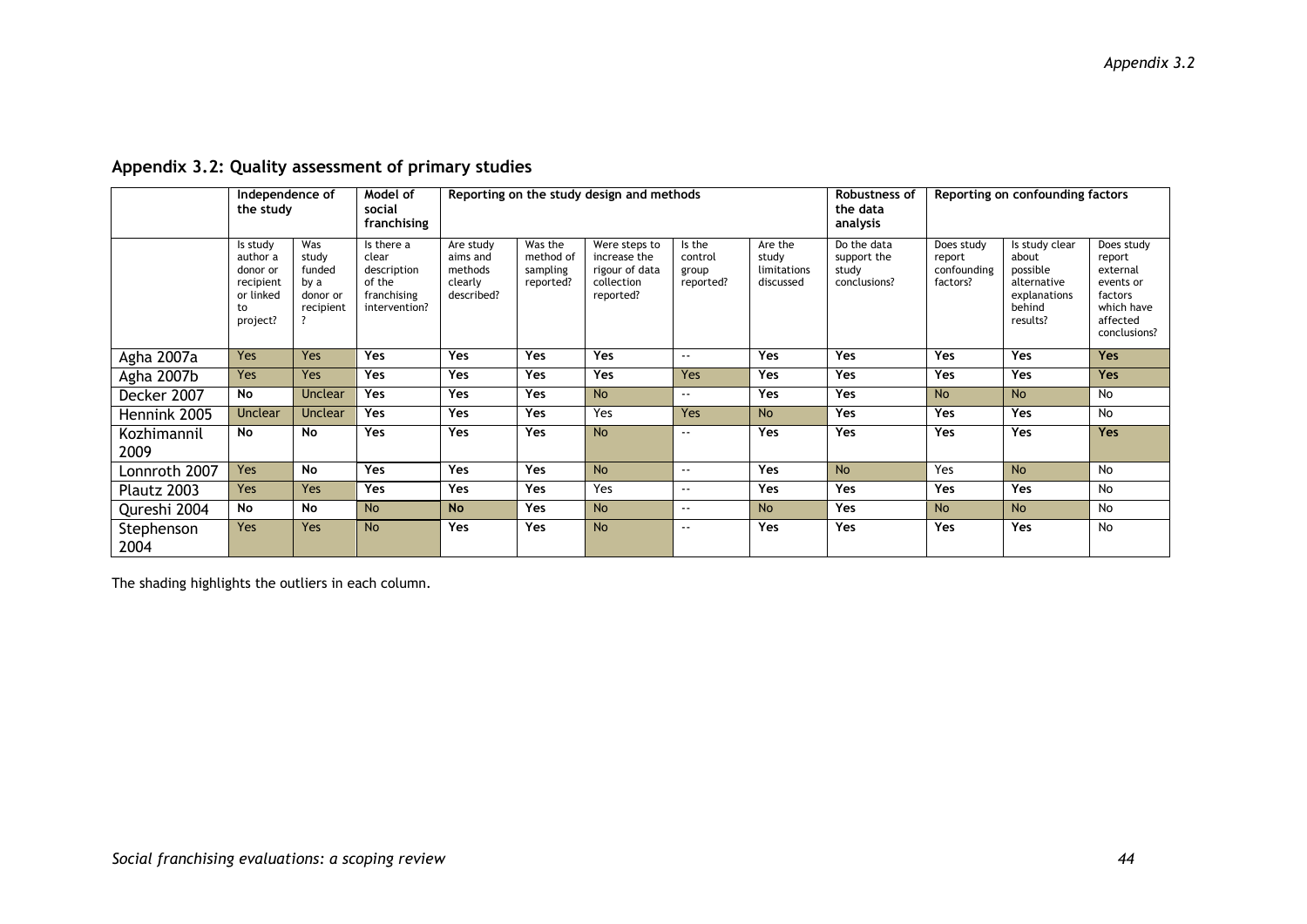#### <span id="page-48-0"></span>**Appendix 4.1: Details of studies included in the review: description of interventions**

*Systematic reviews*

| Study (timing)   | Standardised description of intervention                                        |
|------------------|---------------------------------------------------------------------------------|
| Koehlmoos 2009   | Intervention providers: Any                                                     |
| (2007 search)    | Intervention users:                                                             |
|                  | Setting: LMIC                                                                   |
|                  | <b>Training: Yes</b>                                                            |
|                  | Protocolised management: Yes                                                    |
|                  | <b>Standardisation of supplies: Yes</b>                                         |
|                  | <b>Branding: Yes</b>                                                            |
|                  | <b>Monitoring: Yes</b>                                                          |
|                  | Network membership: Yes                                                         |
|                  | Other: No                                                                       |
|                  | Model of social franchise: stand-alone/fractional, 1st/2nd gen: All<br>eligible |
| Patouillard 2007 | Intervention providers: Private, not for profit                                 |
| (2006 search)    | Intervention users: 'the poor'                                                  |
|                  | Setting: LMIC                                                                   |
|                  | <b>Training: Yes</b>                                                            |
|                  | Protocolised management: Yes                                                    |
|                  | standardisation of supplies: Yes                                                |
|                  | <b>Branding: Yes</b>                                                            |
|                  | <b>Monitoring: Yes</b>                                                          |
|                  | Network membership: Yes                                                         |
|                  | Other: No                                                                       |
|                  | Model of social franchise: stand-alone/fractional, 1st/2nd gen: No              |
| Peters 2004      | Intervention providers: Private providers                                       |
| (2003 search)    | Intervention users: Low and lower-middle-income country populations             |
|                  | <b>Setting: LMIC</b>                                                            |
|                  | Training: No                                                                    |
|                  | Protocolised management: No                                                     |
|                  | Standardisation of supplies: No                                                 |
|                  | <b>Branding: No</b>                                                             |
|                  | Monitoring: No                                                                  |
|                  | Network membership: No                                                          |
|                  | Other: No                                                                       |
|                  | Model of social franchise: stand-alone/fractional, 1st/2nd gen: No              |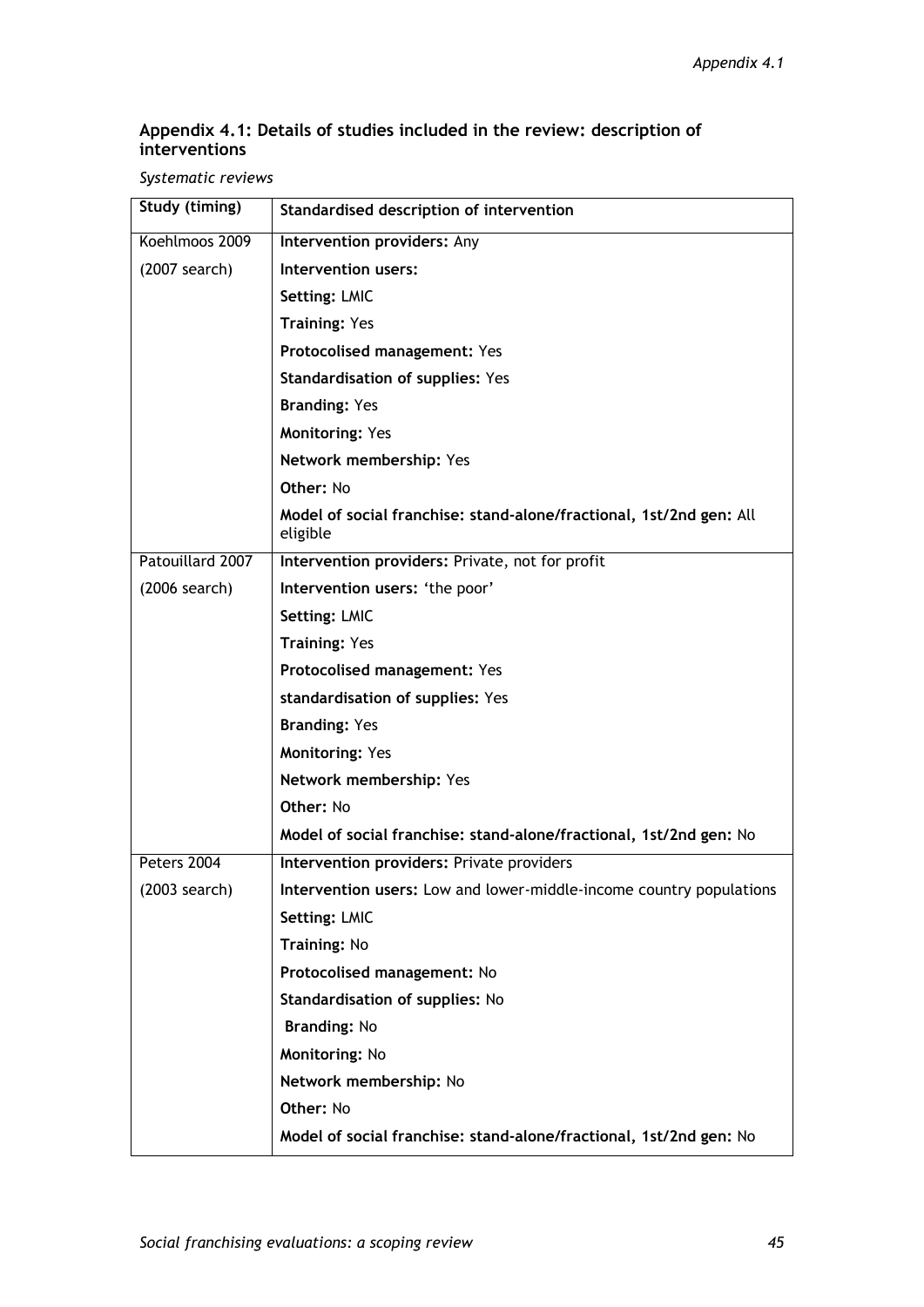*Primary studies*

| Study (timing)                     | Standardised description of intervention                                                                                                                                                                                                      |
|------------------------------------|-----------------------------------------------------------------------------------------------------------------------------------------------------------------------------------------------------------------------------------------------|
| Agha 2007a                         | Intervention providers: 64 nurses and paramedics                                                                                                                                                                                              |
| $(2001-2)$                         | Intervention users: male and female clients (486 pre-test, 617 post-<br>test), averaging 32 years, two-thirds living more than 10 minutes from<br>clinic, more than half with less than secondary education                                   |
|                                    | Setting: LIC, Nepal, rural and urban                                                                                                                                                                                                          |
|                                    | Training: Services marketing training (build empathy; mass marketing;<br>outreach; value of quality service; importance of word of mouth), 2<br>days                                                                                          |
|                                    | Protocolised management: Yes, basic reproductive health training<br>(ANC; provision of contraceptive non-clinical and clinical; identification<br>of high-risk pregnancy, identification of sexually transmitted infections<br>(STIs), 7 days |
|                                    | Standardisation of supplies: No special discount but franchiser created<br>a link to a local social marketing company to ensure a steady supply of<br>subsidised FP products                                                                  |
|                                    | Branding: External marketing campaign, brand name, logo, leaflets,<br>brochures, radio advertisement, billboards (hoarding boards) -<br>experienced delays due to Maoist insurgency until just before end-line<br>survey                      |
|                                    | Monitoring: monthly visits by field co-ordinator/observations and<br>checklist                                                                                                                                                                |
|                                    | Network membership: SU\$1.4 joining fee, SU\$ 9 annual fee. SEWA,<br>Monthly newsletter to providers                                                                                                                                          |
|                                    | Other: Strengthening of referral linkages to internal trained providers<br>for IUDs and to external physicians and government for complex<br>problems                                                                                         |
|                                    | Model of social franchise: stand-alone/fractional, 1st/2nd gen: No                                                                                                                                                                            |
| <b>Agha 2007b</b>                  | Intervention providers: 64 nurses and paramedics                                                                                                                                                                                              |
| (2001 baseline,<br>2002-3 endline) | Intervention users: Males and females                                                                                                                                                                                                         |
|                                    | Setting: LIC, Nepal, rural and urban                                                                                                                                                                                                          |
|                                    | Training: Same as above: loyalty and client-provider interaction                                                                                                                                                                              |
|                                    | Protocolised management: Yes, infection prevention (for provider),<br>availability of essential equipment, temporary contraceptive methods,<br>reproductive health, STIs                                                                      |
|                                    | Standardisation of supplies: Same as above                                                                                                                                                                                                    |
|                                    | <b>Branding:</b> Same as above                                                                                                                                                                                                                |
|                                    | <b>Monitoring:</b> Same as above; including service statistics                                                                                                                                                                                |
|                                    | Network membership: Same as above, detailed contract specifies<br>training, monitoring of quality, referral system and marketing support                                                                                                      |
|                                    | Other: No                                                                                                                                                                                                                                     |
|                                    | Model of social franchise: stand-alone/fractional, 1st/2nd gen: Not<br>available                                                                                                                                                              |
| Decker 2007<br>2000 (pers.         | Intervention providers: 102 KMET providers (out of 204): certified<br>clinicians or nurses focusing on family planning or abortion                                                                                                            |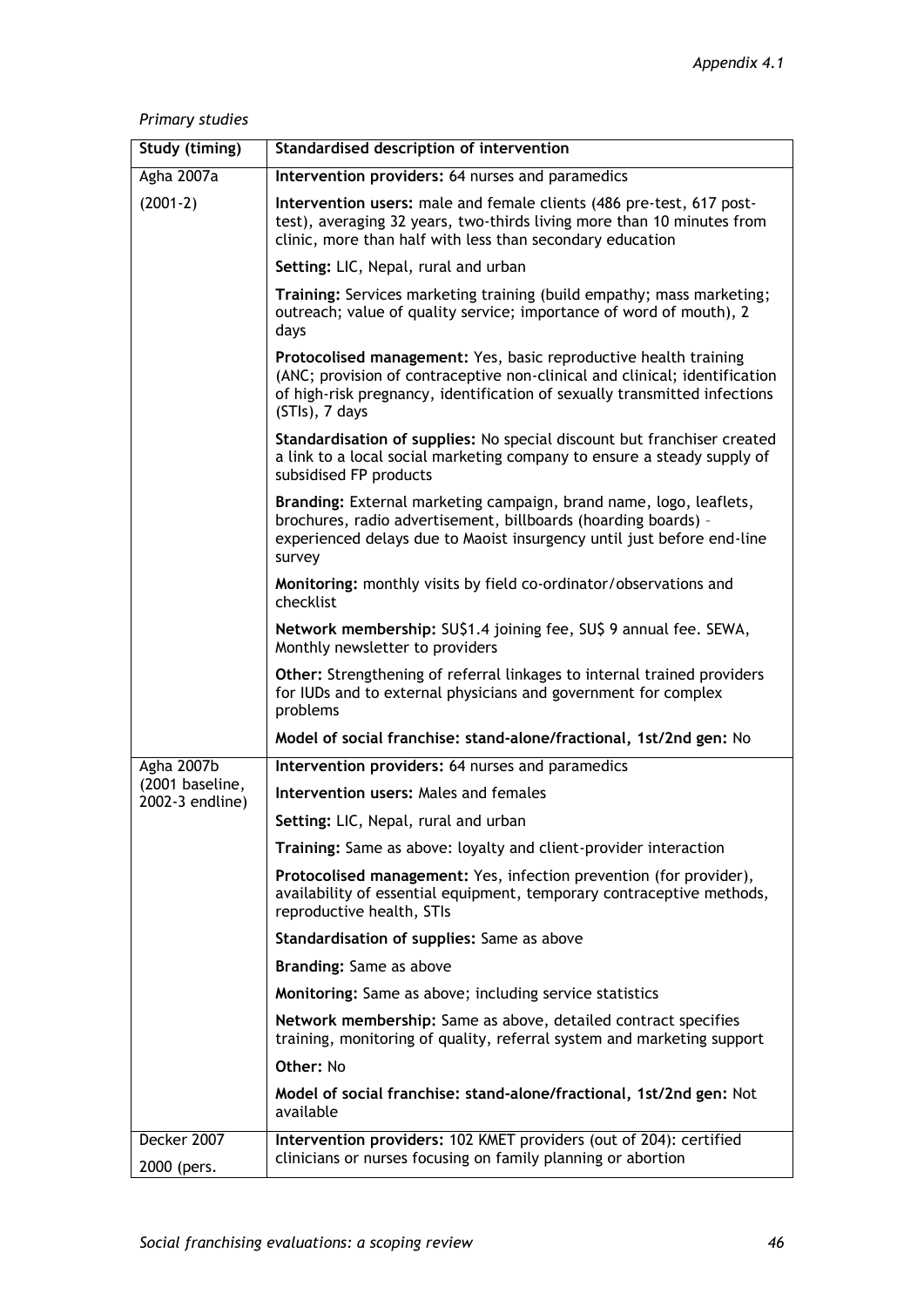| comm.)                                         | Intervention users: Women and older youth (18-24 years)                                                                                                                                                           |  |  |  |  |
|------------------------------------------------|-------------------------------------------------------------------------------------------------------------------------------------------------------------------------------------------------------------------|--|--|--|--|
|                                                | Setting: LIC, Kenya (Western)                                                                                                                                                                                     |  |  |  |  |
|                                                | Training: Yes, no details                                                                                                                                                                                         |  |  |  |  |
|                                                | Protocolised management: Not available                                                                                                                                                                            |  |  |  |  |
|                                                | Standardisation of supplies: Yes, regular delivery of contraceptive<br>supplies; received some equipment                                                                                                          |  |  |  |  |
|                                                | Branding: Not available                                                                                                                                                                                           |  |  |  |  |
|                                                | Monitoring: Yes, facilities must meet standards for cleanliness and<br>privacy                                                                                                                                    |  |  |  |  |
|                                                | Network membership: Yes, KMET were paid a membership fee,<br>received low-interest loans for facility improvement                                                                                                 |  |  |  |  |
|                                                | Other: No                                                                                                                                                                                                         |  |  |  |  |
|                                                | Model of social franchise: Stand-alone/fractional, 1st/2nd gen: Not<br>available                                                                                                                                  |  |  |  |  |
| Hennink 2005<br>(1999-2000<br>baseline, 2001-2 | Intervention providers: 6 total staff within each clinic: clinic manager,<br>physician, lady health visitor, several nurse assistants, FP counsellor and<br>small team (6-8) community-based distribution workers |  |  |  |  |
| End line)                                      | Intervention users: ever-married women (ages 15-45) residing in a 2-3<br>km radius of clinic. Baseline: 5,338, endline: 5502                                                                                      |  |  |  |  |
|                                                | Setting: LIC, Pakistan, 6 urban areas                                                                                                                                                                             |  |  |  |  |
|                                                | Training: N/A                                                                                                                                                                                                     |  |  |  |  |
|                                                | Protocolised management: Yes, contraceptives (IUD, injectables, pills,<br>condoms), pregnancy test and termination, advice on sexual health                                                                       |  |  |  |  |
|                                                | <b>Standardisation of supplies: No</b>                                                                                                                                                                            |  |  |  |  |
|                                                | <b>Branding: Yes</b>                                                                                                                                                                                              |  |  |  |  |
|                                                | Monitoring: No                                                                                                                                                                                                    |  |  |  |  |
|                                                | Network membership: No                                                                                                                                                                                            |  |  |  |  |
|                                                | Other: Fee for service (less than general private sector) with subsidies<br>for the poor                                                                                                                          |  |  |  |  |
|                                                | Model of social franchise: stand-alone/fractional, 1st/2nd gen: Stand-<br>alone                                                                                                                                   |  |  |  |  |
| Kozhimannil                                    | Intervention providers: Midwives                                                                                                                                                                                  |  |  |  |  |
| 2009<br>(DHS 1998 and                          | Intervention users: Target high priority or disadvantaged areas (and<br>easy to reach - the first clinic sites were in and around Manila)                                                                         |  |  |  |  |
| 2003)                                          | Setting: Lower-MIC, Philippines                                                                                                                                                                                   |  |  |  |  |
|                                                | Training: Not available                                                                                                                                                                                           |  |  |  |  |
|                                                | Protocolised management: Yes, ANC, childbirth, post-natal care, FP,<br>reproductive health, , infant and child care                                                                                               |  |  |  |  |
|                                                | Standardisation of supplies: Not available                                                                                                                                                                        |  |  |  |  |
|                                                | Branding: Well-Family Midwives Clinics (WFMC)                                                                                                                                                                     |  |  |  |  |
|                                                | Monitoring: Not available                                                                                                                                                                                         |  |  |  |  |
|                                                | Network membership: Yes                                                                                                                                                                                           |  |  |  |  |
|                                                | Other: Births in WFMC may be covered by the national health insurance                                                                                                                                             |  |  |  |  |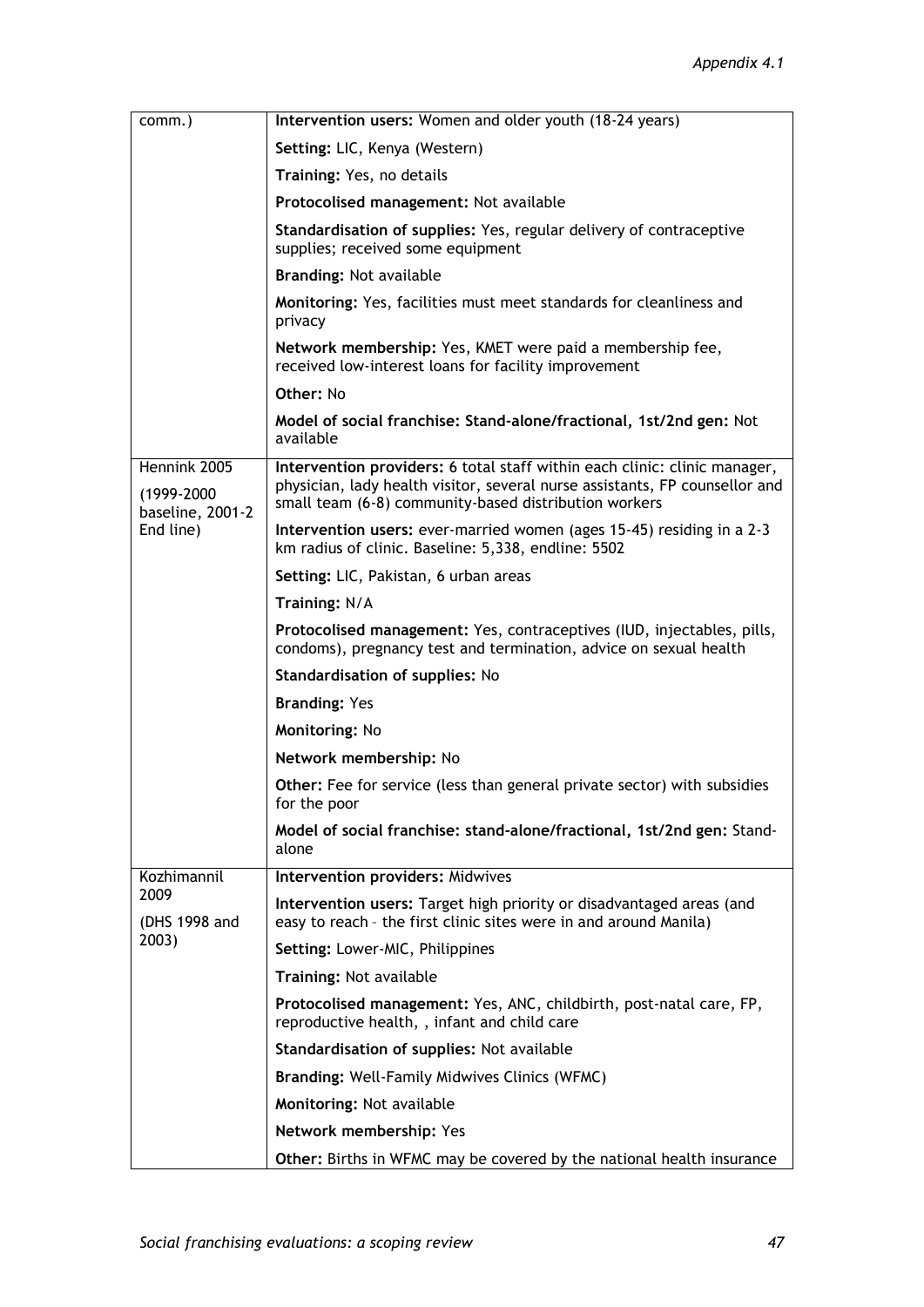|                       | programme if the provider is a certified recipient                                                                                                                         |
|-----------------------|----------------------------------------------------------------------------------------------------------------------------------------------------------------------------|
|                       | Model of social franchise: stand-alone/fractional, 1st/2nd gen: Not<br>available                                                                                           |
| Lonnroth 2007         | Intervention providers: 220 licensed general providers                                                                                                                     |
| $(2002-5)$            | Intervention users: Low income population; offer FP, STI, some malaria<br>and since 2004 TB                                                                                |
|                       | Setting: LIC, Myanmar, townships                                                                                                                                           |
|                       | Training: Yes, 2-3 days for providers and training for private labs                                                                                                        |
|                       | Protocolised management: Yes, following National Tuberculosis<br>Programme (NTP) guidelines, GP maintains NTP 'treatment card'                                             |
|                       | Standardisation of supplies: Yes, monthly visits by franchise officers to<br>ensure re-supply of products. SQH has own branded products; TB drugs<br>provided by NTP       |
|                       | Branding: Yes, posters, leaflets, signboard promotion of SQH products,<br>TV spots, promoting TB and DOTS                                                                  |
|                       | Monitoring: Yes, mystery client surveys, monthly follow-up visits to GPs<br>to ensure supply of products and resolve problems; quarterly TB case<br>reporting by franchise |
|                       | Network membership: Yes, SQH - 556 active GPs in more than 100<br>townships; 220 GPs in 49 townships took part in TB component                                             |
|                       | <b>Other: Not available</b>                                                                                                                                                |
|                       | Model of social franchise: stand-alone/fractional, 1st/2nd gen: Not<br>available                                                                                           |
| Plautz 2003<br>(2001) | Intervention providers: 30 trained providers working at 17 pre-existing<br>clinics in Toamasina town                                                                       |
|                       | Intervention users: Youth ages 15-24 living in town and in the rural<br>district of Toamasina                                                                              |
|                       | Setting: LIC, Madagascar, urban and rural                                                                                                                                  |
|                       | Training: No                                                                                                                                                               |
|                       | Protocolised management: STI diagnosis, FP and related RH counselling<br>services to youth                                                                                 |
|                       | <b>Standardisation of supplies: No</b>                                                                                                                                     |
|                       | Branding: Mass media and interpersonal communication, peer<br>educators, televised youth debates, mobile video unit shows, radio and<br>television spots.                  |
|                       | Monitoring: No                                                                                                                                                             |
|                       | Network membership: No                                                                                                                                                     |
|                       | Other: No                                                                                                                                                                  |
|                       | Model of social franchise: stand-alone/fractional, 1st/2nd gen: Not<br>available                                                                                           |
| Qureshi 2004          | Intervention providers: 1,113 family planning providers                                                                                                                    |
| (2001)                | Intervention users: Low-income FP users                                                                                                                                    |
|                       | Setting: LIC, Pakistan, urban                                                                                                                                              |
|                       | Training: Yes, in FP and RH services                                                                                                                                       |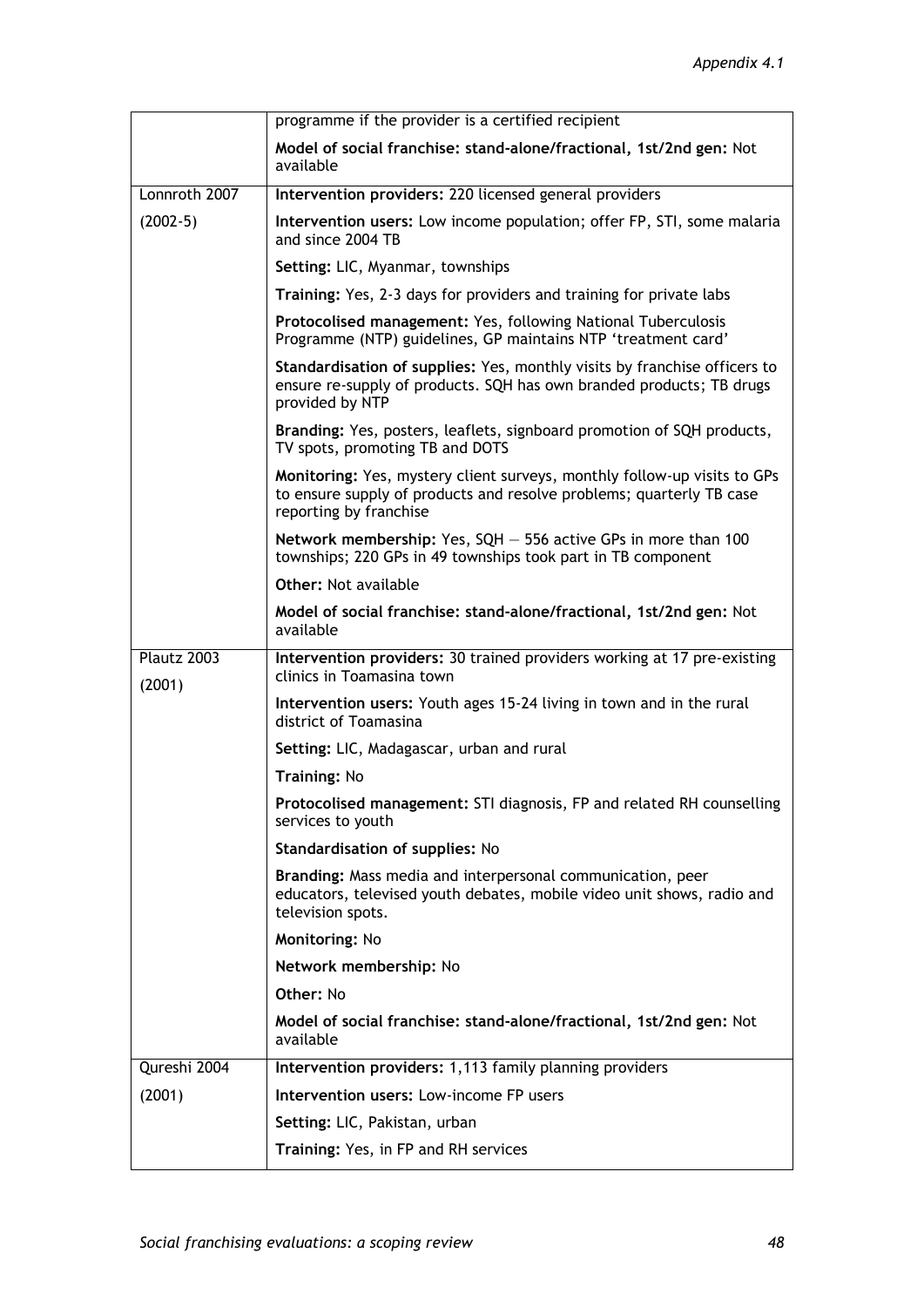|                           | Protocolised management: No                                                                                             |
|---------------------------|-------------------------------------------------------------------------------------------------------------------------|
|                           | <b>Standardisation of supplies: No</b>                                                                                  |
|                           | <b>Branding: Green Star SF</b>                                                                                          |
|                           | Monitoring: Not available                                                                                               |
|                           | Network membership: Green Star SF                                                                                       |
|                           | Other: No                                                                                                               |
|                           | Model of social franchise: stand-alone/fractional, 1st/2nd gen: Not<br>available                                        |
| Stephenson 2004<br>(2001) | Intervention providers: Multiple categories of provider (doctors,<br>midwives, community health workers) and facilities |
|                           | Intervention users: Reproductive health clients (contraception,<br>abortion, FP, STI)                                   |
|                           | Setting: LMIC, Pakistan, urban; Ethiopia - three regions; India - rural                                                 |
|                           | Training: Yes, not well described                                                                                       |
|                           | Protocolised management: Yes, not well described                                                                        |
|                           | Standardisation of supplies: Yes, not well described                                                                    |
|                           | Branding: Yes, not well described                                                                                       |
|                           | Monitoring: Yes, not well described                                                                                     |
|                           | Network membership: Yes, Pakistan: Green Star and Green Key;<br>Ethiopia: Biruh Tesfa (Ray of Hope); India: Janani      |
|                           | <b>Other: Not available</b>                                                                                             |
|                           | Model of social franchise: stand-alone/fractional, 1st/2nd gen: Not<br>available                                        |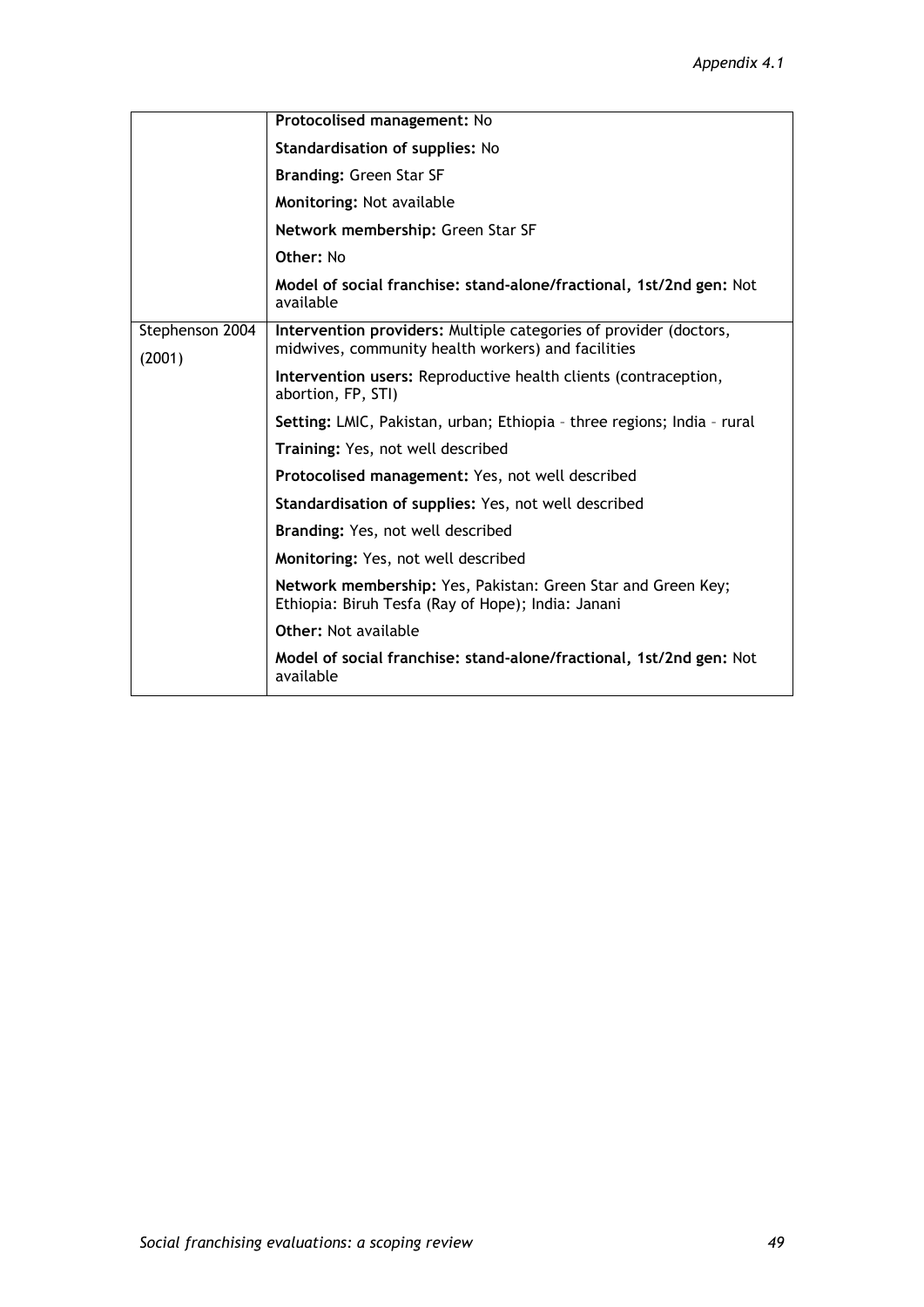## <span id="page-53-0"></span>**Appendix 4.2: Details of studies included in the review: evaluation of interventions**

| Study (timing)                     | <b>Evaluation of interventions</b>                                                                                                                                                                                                                                                                                                  |
|------------------------------------|-------------------------------------------------------------------------------------------------------------------------------------------------------------------------------------------------------------------------------------------------------------------------------------------------------------------------------------|
| Koehlmoos 2009<br>(2007, search)   | Study design: Systematic review of RCTS, non-RCTS, Controlled<br>Before and After and Interrupted Time Series                                                                                                                                                                                                                       |
|                                    | <b>Outcomes addressed:</b> Search for all of the above outcomes                                                                                                                                                                                                                                                                     |
|                                    | <b>Processes addressed: Yes</b>                                                                                                                                                                                                                                                                                                     |
|                                    | Result: No studies eligible for inclusion                                                                                                                                                                                                                                                                                           |
|                                    | <b>Equity analysis: No</b>                                                                                                                                                                                                                                                                                                          |
|                                    | Economic analysis: No                                                                                                                                                                                                                                                                                                               |
| Patouillard 2007<br>(2006, search) | Study design: Systematic review of impact evaluations, pre-post,<br>controlled, pre-post with control, with or without randomisation -<br>studies based on national survey data were excluded                                                                                                                                       |
|                                    | <b>Outcomes addressed: Quality of health care services for the poor</b>                                                                                                                                                                                                                                                             |
|                                    | Processes addressed: Processes not investigated separately                                                                                                                                                                                                                                                                          |
|                                    | Result: 6 interventions identified in 5 countries. Evidence of impact<br>on utilisation and quality of services was mixed; overall the rigor of<br>impact evaluation for private sector interventions was judged to be<br>weak.                                                                                                     |
|                                    | Equity analysis: Mixed results: In Nepal poorer than average<br>population. In Urban Pakistan franchises targeting the poor actually<br>served groups with higher levels of education and income                                                                                                                                    |
|                                    | Economic analysis: No                                                                                                                                                                                                                                                                                                               |
| Peters 2004                        | Study design: Cross-sectional studies                                                                                                                                                                                                                                                                                               |
| (2003, search)                     | Outcomes addressed: Impact of strategies to engage the private<br>sector for sexual and reproductive health                                                                                                                                                                                                                         |
|                                    | Processes addressed: No                                                                                                                                                                                                                                                                                                             |
|                                    | <b>Result:</b> Out of 71 included studies, none had social franchising as the<br>primary intervention                                                                                                                                                                                                                               |
|                                    | <b>Equity analysis: No</b>                                                                                                                                                                                                                                                                                                          |
|                                    | Economic analysis: No                                                                                                                                                                                                                                                                                                               |
| Agha 2007a<br>$(2001-2)$           | Study design: Pre-test/post-test client survey of a cross-section of<br>the clinics; uncontrolled design                                                                                                                                                                                                                            |
|                                    | Outcomes addressed: Client perception of quality of care (study tool<br>designed to reduce 'courtesy bias'); client loyalty - repeat visits                                                                                                                                                                                         |
|                                    | Processes addressed: No                                                                                                                                                                                                                                                                                                             |
|                                    | Result: Less than 15 percent of clients for reproductive services;<br>increase in clients from greater than 10 minutes distance to clinic;<br>9.5 times increase at post-test showing client choosing a facility<br>based on provider's caring manner; provider type (nurse, paramedic)<br>not associated with perceived expertise. |
|                                    | <b>Equity analysis:</b> Females more likely than males to return to the<br>clinic; older clients more likely to make a repeat visit                                                                                                                                                                                                 |
|                                    | Economic analysis: No                                                                                                                                                                                                                                                                                                               |
| Agha 2007b                         | Study design: Baseline and follow-up measurements on two non-                                                                                                                                                                                                                                                                       |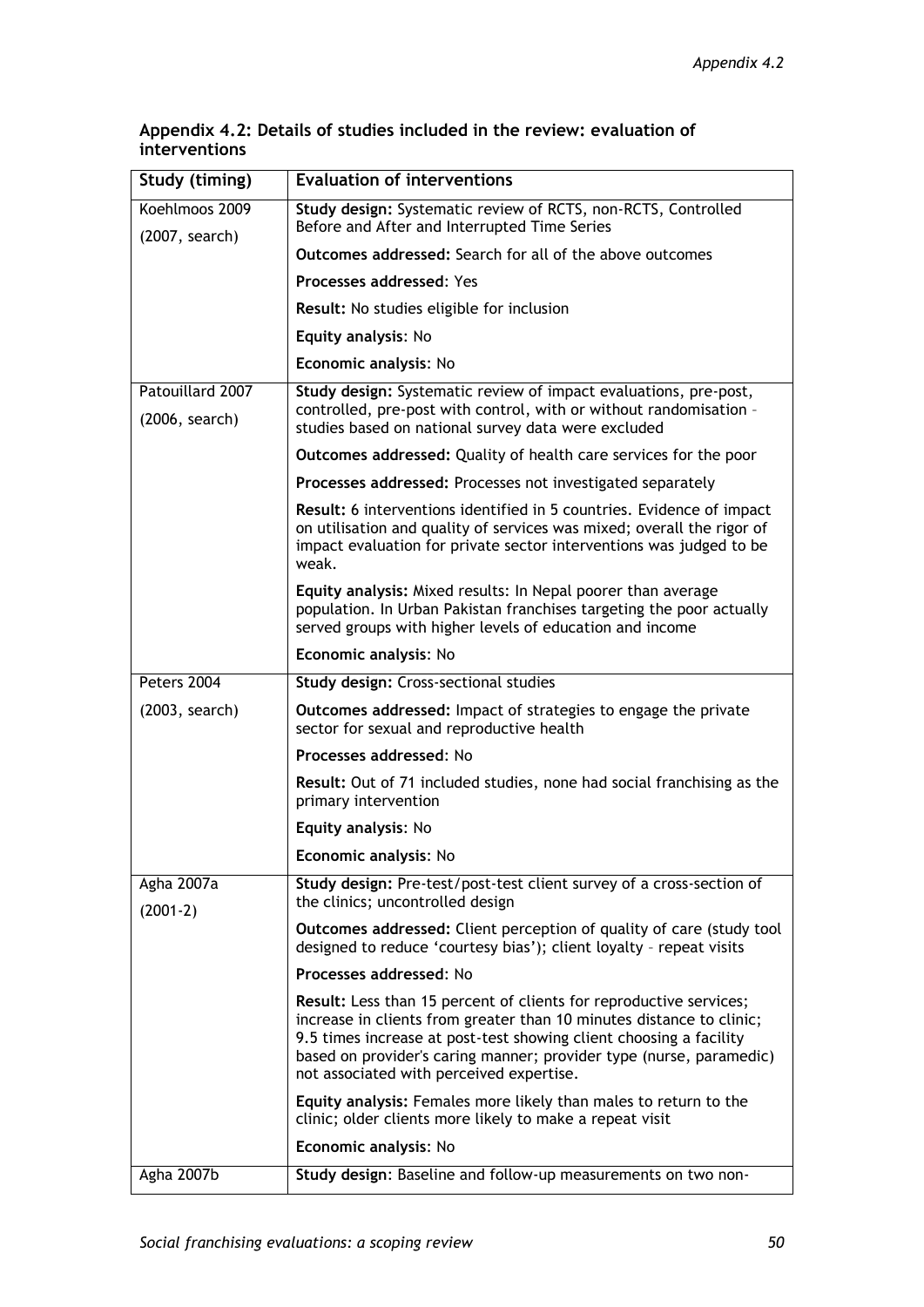| (2001 baseline,<br>2002-3 endline)             | equivalent control groups; exit surveys; clinic service delivery<br>statistics                                                                                                                                                                                                                                                                                                                                                                                                                                                                                                                                                                                                                                                                                                                                                                                                                                  |
|------------------------------------------------|-----------------------------------------------------------------------------------------------------------------------------------------------------------------------------------------------------------------------------------------------------------------------------------------------------------------------------------------------------------------------------------------------------------------------------------------------------------------------------------------------------------------------------------------------------------------------------------------------------------------------------------------------------------------------------------------------------------------------------------------------------------------------------------------------------------------------------------------------------------------------------------------------------------------|
|                                                | <b>Outcomes addressed:</b> Client satisfaction, return visit, service<br>utilisation                                                                                                                                                                                                                                                                                                                                                                                                                                                                                                                                                                                                                                                                                                                                                                                                                            |
|                                                | Processes addressed: Not in detail; however, it was stated that civil<br>unrest in Nepal caused major delays with the intervention                                                                                                                                                                                                                                                                                                                                                                                                                                                                                                                                                                                                                                                                                                                                                                              |
|                                                | <b>Result:</b> No statistically significant difference for FP use among<br>married women, use of ANC during last pregnancy, receipt of ANC<br>from medical store/pharmacy                                                                                                                                                                                                                                                                                                                                                                                                                                                                                                                                                                                                                                                                                                                                       |
|                                                | <b>Equity analysis: No</b>                                                                                                                                                                                                                                                                                                                                                                                                                                                                                                                                                                                                                                                                                                                                                                                                                                                                                      |
|                                                | Economic analysis: No                                                                                                                                                                                                                                                                                                                                                                                                                                                                                                                                                                                                                                                                                                                                                                                                                                                                                           |
| Decker 2007<br>(2000, personal                 | Study design: Survey of clients and nearby households of a cross-<br>section of clinics                                                                                                                                                                                                                                                                                                                                                                                                                                                                                                                                                                                                                                                                                                                                                                                                                         |
| comm.)                                         | Outcomes addressed: FP need and use, clinical services targeting<br>youth, youth perceptions, reason behind provider choice (access,<br>cost, provider age, skill, respectful treatment)                                                                                                                                                                                                                                                                                                                                                                                                                                                                                                                                                                                                                                                                                                                        |
|                                                | Processes addressed: No                                                                                                                                                                                                                                                                                                                                                                                                                                                                                                                                                                                                                                                                                                                                                                                                                                                                                         |
|                                                | Result: KMET youth vs non-KMET youth more likely to use any form of<br>family planning and to use modern method of FP. 44 percent of KMET<br>providers vs 30 percent of non-KMET providers offered youth-<br>targeted services. Statistically significant difference in sources of<br>family planning information with more KMET youth learning where to<br>get FP services from friends and neighbours AND from FP providers.<br>KMET youth consider provider choice traits to be skill, privacy and<br>respectful treatment; cost, access and age of provider not important<br>(no comparison)                                                                                                                                                                                                                                                                                                                |
|                                                | Equity analysis: Yes-target youth for FP services (18-24 yrs)<br>compared to adults - but no analysis presented. However, youth cited<br>social stigma as the greatest barrier to services. Youth use rates of<br>all FP methods were lower than adult methods.                                                                                                                                                                                                                                                                                                                                                                                                                                                                                                                                                                                                                                                 |
|                                                | Economic analysis: No                                                                                                                                                                                                                                                                                                                                                                                                                                                                                                                                                                                                                                                                                                                                                                                                                                                                                           |
| Hennink 2005<br>(1999-2000<br>baseline, 2001-2 | Study design: Controlled before and after using nearby households<br>surveys plus exit interviews on quality of care during endline at<br>intervention sites.                                                                                                                                                                                                                                                                                                                                                                                                                                                                                                                                                                                                                                                                                                                                                   |
| endline                                        | Outcomes addressed: Patient knowledge of FP, contraceptive<br>prevalence, whether clinic serves the urban poor, unmet need for FP                                                                                                                                                                                                                                                                                                                                                                                                                                                                                                                                                                                                                                                                                                                                                                               |
|                                                | Processes addressed: No                                                                                                                                                                                                                                                                                                                                                                                                                                                                                                                                                                                                                                                                                                                                                                                                                                                                                         |
|                                                | Result: Knowledge of any modern FP method at the baseline was 88%<br>in study and control sites; however, the endline survey saw an<br>increase to 96% in the study sites which was almost 5% above the<br>control sites (statistically significant). Knowledge of female<br>sterilisation in study sites increased from 28.9 percent to 46.4<br>percent, IUD from 43.1 to 50.3 percent and both were statistically<br>significant from the control sites; little change in contraceptive<br>prevalence; mixed results for unmet need for FP based on province<br>(statistically significant at three sites in a less conservative province,<br>not statistically significant in a conservative province.<br>Equity analysis: Yes, target was the urban poor, but despite placing<br>clinics in poor areas, users were from other groups (younger, middle-<br>income, low-parity, interested in birth spacing). |
|                                                | Economic analysis: No                                                                                                                                                                                                                                                                                                                                                                                                                                                                                                                                                                                                                                                                                                                                                                                                                                                                                           |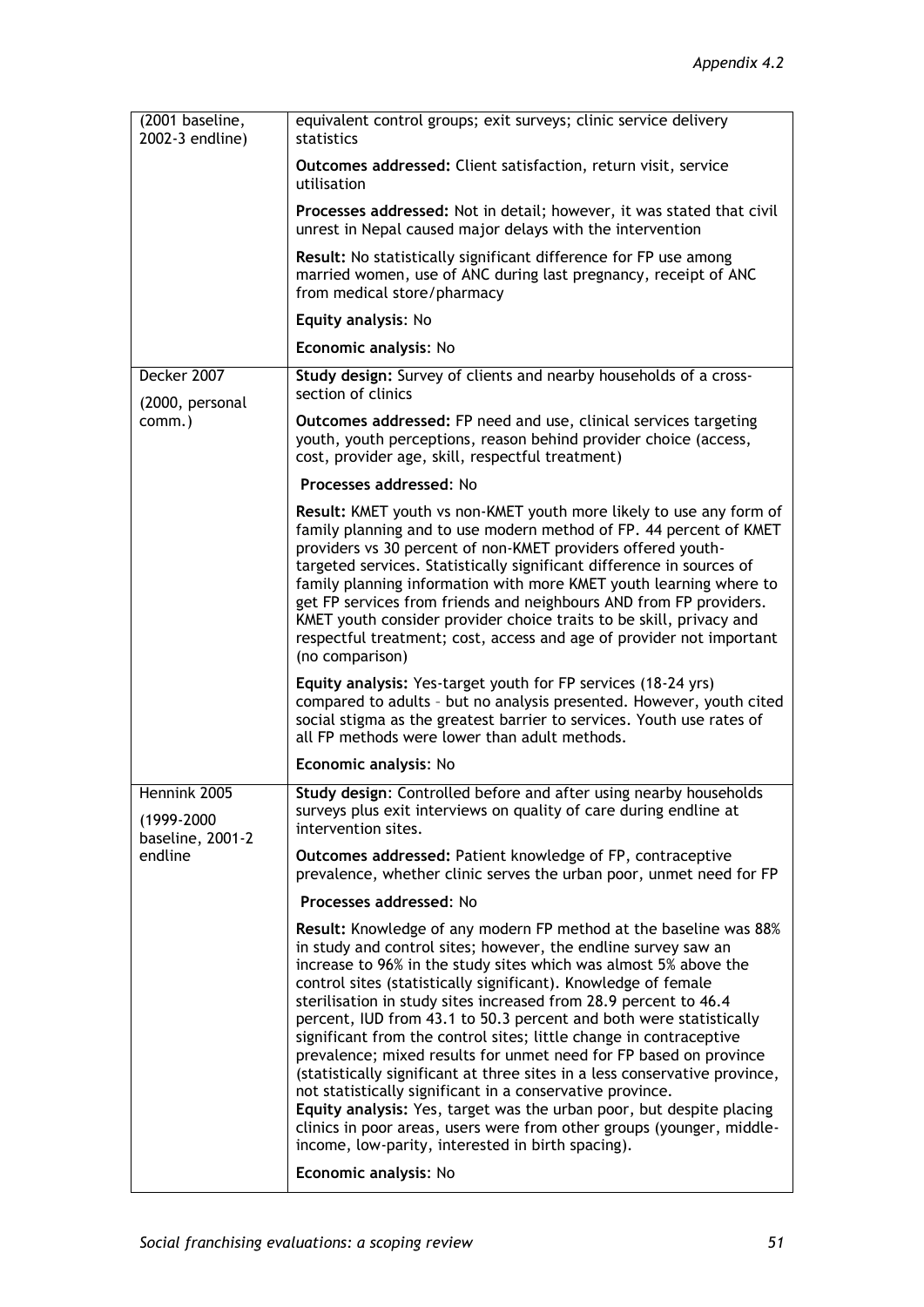| Kozhimannil 2009<br>(DHS 1998 and<br>2003) | Study design: Correlational study using two rounds of the<br>demographic and health survey and publicly available programme<br>reports and the Philippine national census comparing franchise to<br>national health insurance programme - calculated measure of<br>'presence of facilities per 10,000 births' in a region; and 15 key<br>informant interviews                                                                                                                                                                                   |
|--------------------------------------------|-------------------------------------------------------------------------------------------------------------------------------------------------------------------------------------------------------------------------------------------------------------------------------------------------------------------------------------------------------------------------------------------------------------------------------------------------------------------------------------------------------------------------------------------------|
|                                            | Outcomes addressed: Related to quality of ANC care and facility-<br>based delivery: whether there were 4 ANC visits, whether the first<br>ANC visit was before $4th$ month, number of ANC visits, gave birth in a<br>health care facility, gave birth in a private facility                                                                                                                                                                                                                                                                     |
|                                            | Processes addressed: No                                                                                                                                                                                                                                                                                                                                                                                                                                                                                                                         |
|                                            | Result: Increase presence of national insurance (Phil Health)<br>associated with increase chance of receiving 4 ANC and 1st trimester<br>ANC visit - but increase in numbers of WFMC not associated with such<br>a change; presence of WMFC associated with increased odds of<br>delivery in a private facility; no statistically significant increase in<br>odds of facility delivery with both Phil Health and WFMC.                                                                                                                          |
|                                            | Equity analysis: Yes, but only shown for national health insurance as<br>a social franchise showed no significant changes in predicted<br>probability of study outcomes by wealth quintile.                                                                                                                                                                                                                                                                                                                                                     |
|                                            | Economic analysis: No                                                                                                                                                                                                                                                                                                                                                                                                                                                                                                                           |
| Lonnroth 2007<br>$(2002-5)$                | Study design: 1) Review of routine data from public services and the<br>franchiser in townships with and without franchisees; and 2) a survey<br>of franchise patients                                                                                                                                                                                                                                                                                                                                                                          |
|                                            | <b>Outcomes addressed:</b> Contribution to TB case notification; ensuring<br>equity in access; curing patients equitably; protecting patients from<br>adverse financial and social consequences of TB and TB care                                                                                                                                                                                                                                                                                                                               |
|                                            | Processes addressed: Reason for choosing an SQH provider                                                                                                                                                                                                                                                                                                                                                                                                                                                                                        |
|                                            | Result: 1) that average case notification was higher in the 7 periods<br>after introducing the TB treatment at SQH than the 7 periods before -<br>but the interpretation did not use averages but change over time; an<br>increasing notification rate before introducing the franchise and a<br>stabilised rate after introduction suggest that the franchise was not<br>successful. (This conclusion was hampered by the lack of<br>independent data); 2) choice of clinic: it was the usual source of care<br>for 43 percent of SQH TB users |
|                                            | Equity analysis: Yes - 68 percent of the TB patients accessing care<br>through the social franchise were from the lower socio-economic<br>groups (bottom two quintiles)                                                                                                                                                                                                                                                                                                                                                                         |
|                                            | <b>Economic analysis:</b> Yes - lower SE groups in the whole population<br>incurred average costs equivalent to 68 percent of annual per capita<br>household income versus a median of 28 percent of annual household<br>income. The franchise provided low-cost care compared to other<br>sectors (only 3 percent annual per capita income for the people from<br>lower SE groups.)                                                                                                                                                            |
| Plautz 2003 (2000,<br>2002)                | Study design: Two rounds of Madagascar Adolescent Reproductive<br>Health Surveys: before and after the establishment of the social<br>franchise                                                                                                                                                                                                                                                                                                                                                                                                 |
|                                            | Outcomes addressed: Proportion of clients with low, medium and<br>high programme exposure who reported use of contraceptive<br>methods                                                                                                                                                                                                                                                                                                                                                                                                          |
|                                            | Processes addressed: Branding and marketing via peer education,                                                                                                                                                                                                                                                                                                                                                                                                                                                                                 |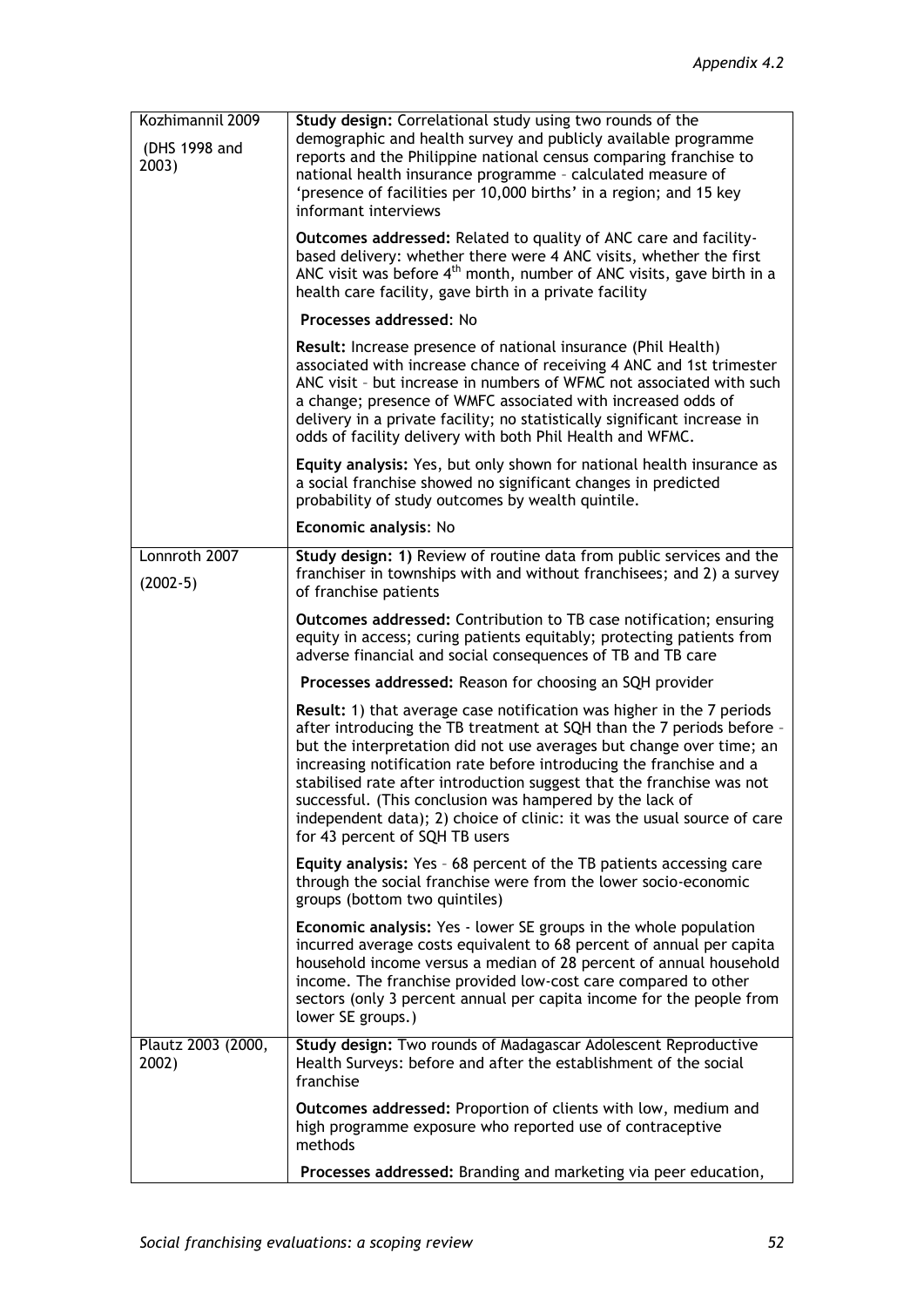|                           | films about STIs, mobile video units, television and radio spots.                                                                                                                                                                                                                                                                                                                                              |
|---------------------------|----------------------------------------------------------------------------------------------------------------------------------------------------------------------------------------------------------------------------------------------------------------------------------------------------------------------------------------------------------------------------------------------------------------|
|                           | <b>Result:</b> Modern contraceptive use rate higher for women with high<br>exposure to the intervention than those with low or medium<br>exposure                                                                                                                                                                                                                                                              |
|                           | <b>Equity analysis: No</b>                                                                                                                                                                                                                                                                                                                                                                                     |
|                           | Economic analysis: No                                                                                                                                                                                                                                                                                                                                                                                          |
| Qureshi 2004 (2001)       | Study design: Provider survey                                                                                                                                                                                                                                                                                                                                                                                  |
|                           | <b>Outcomes addressed: Client volume</b>                                                                                                                                                                                                                                                                                                                                                                       |
|                           | Processes addressed: Having received training                                                                                                                                                                                                                                                                                                                                                                  |
|                           | Result: Higher provider volume in government and NGO facilities, but<br>franchise provision was higher than the non-franchise private sector.<br>Franchise more likely to be trained than non-franchise. Training<br>increased client volume overall.                                                                                                                                                          |
|                           | <b>Equity analysis:</b> Yes - male providers of FP had significantly smaller<br>clientele.                                                                                                                                                                                                                                                                                                                     |
|                           | Economic analysis: No                                                                                                                                                                                                                                                                                                                                                                                          |
|                           |                                                                                                                                                                                                                                                                                                                                                                                                                |
| Stephenson 2004<br>(2001) | Study design : Cross-sectional survey of facilities, their staff and<br>clients in three countries                                                                                                                                                                                                                                                                                                             |
|                           | Outcomes addressed: Client volume, FP client volume, other RH<br>volume, total number of staff, number of FP brands, number of RH<br>services, franchise attendance, affordability of services, service<br>quality, clients' future service use intentions                                                                                                                                                     |
|                           | Processes addressed: No                                                                                                                                                                                                                                                                                                                                                                                        |
|                           | <b>Result:</b> Mixed evidence of franchise clients' intent to return to the<br>franchise for future services, and perception of quality compared to<br>non-franchised services and of affordability of franchised services;<br>rather than franchised clinics leading in FP client volume, in all three<br>settings the government establishments had a significantly higher<br>client volume for FP services. |
|                           | Equity analysis: Yes - illiterate people were significantly less likely<br>to use social franchising in Bihar but no association in Pakistan or<br>Ethiopia. Significant decline in franchise use in Pakistan associated<br>with increased parity                                                                                                                                                              |